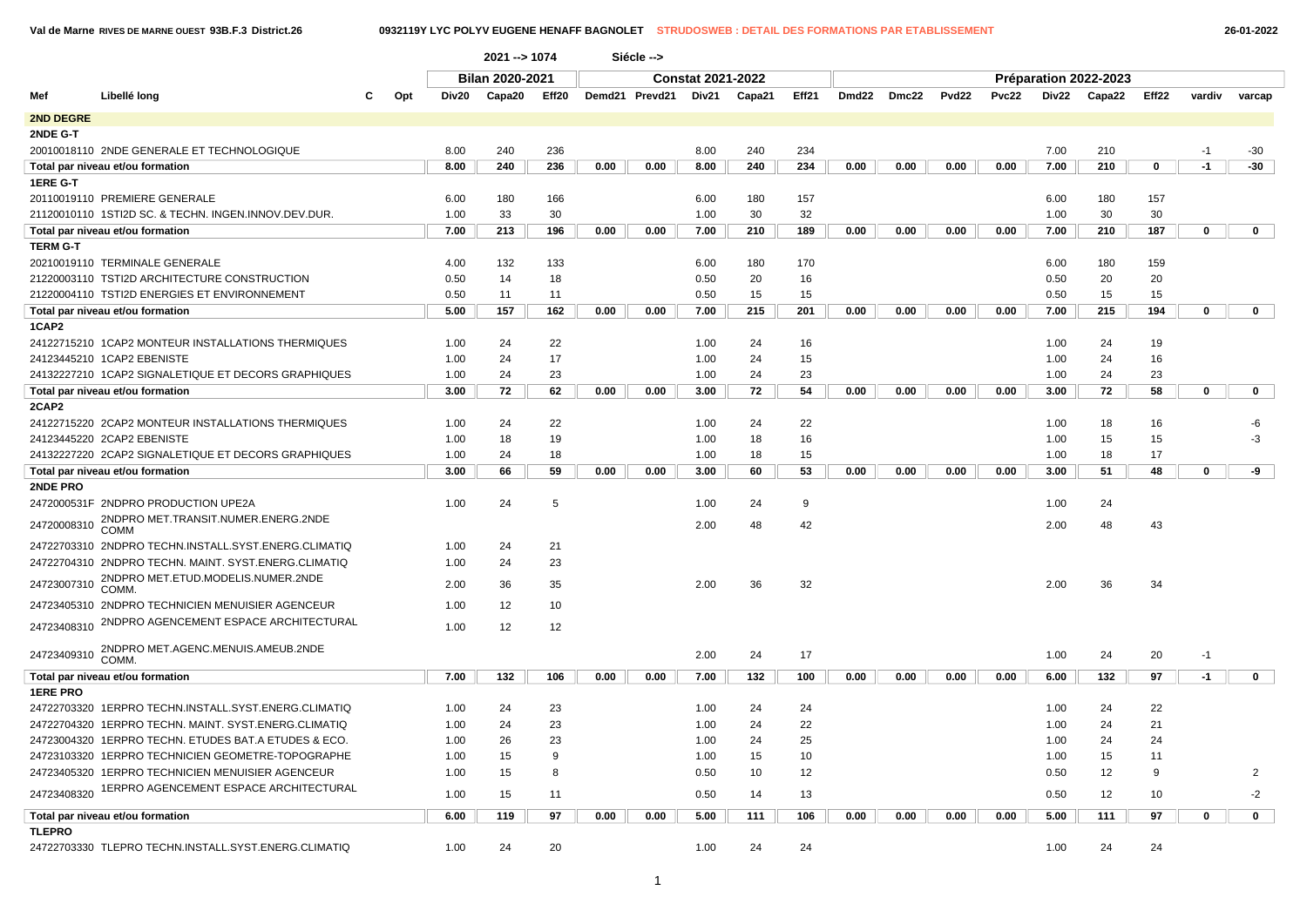|                            |                                                        |    |     |       | 2021 -- > 1074  |                |        | Siécle -->          |                          |        |                |                   |       |                   |       |                   |                       |          |        |             |
|----------------------------|--------------------------------------------------------|----|-----|-------|-----------------|----------------|--------|---------------------|--------------------------|--------|----------------|-------------------|-------|-------------------|-------|-------------------|-----------------------|----------|--------|-------------|
|                            |                                                        |    |     |       | Bilan 2020-2021 |                |        |                     | <b>Constat 2021-2022</b> |        |                |                   |       |                   |       |                   | Préparation 2022-2023 |          |        |             |
| Mef                        | Libellé long                                           | C. | Opt | Div20 | Capa20          | Eff20          | Demd21 | Prevd <sub>21</sub> | Div21                    | Capa21 | Eff21          | Dmd <sub>22</sub> | Dmc22 | Pvd <sub>22</sub> | Pvc22 | Div <sub>22</sub> | Capa22                | Eff22    | vardiv | varcap      |
|                            | 24722704330 TLEPRO TECHN, MAINT, SYST, ENERG, CLIMATIQ |    |     | 1.00  | 24              | 21             |        |                     | 1.00                     | 24     | 20             |                   |       |                   |       | 1.00              | 24                    | 20       |        |             |
|                            | 24723004330 TLEPRO TECHN, ETUDES BAT.A ETUDES & ECO.   |    |     | 1.00  | 24              | 25             |        |                     | 1.00                     | 24     | 23             |                   |       |                   |       | 1.00              | 24                    | 24       |        |             |
|                            | 24723103330 TLEPRO TECHNICIEN GEOMETRE-TOPOGRAPHE      |    |     | 1.00  | 15              | 9              |        |                     | 1.00                     | 12     | 9              |                   |       |                   |       | 1.00              | 12                    | 11       |        |             |
|                            | 24723405330 TLEPRO TECHNICIEN MENUISIER AGENCEUR       |    |     | 0.50  | 12              |                |        |                     | 0.50                     | 12     | 10             |                   |       |                   |       | 0.50              | 12                    | 12       |        |             |
|                            | 24723408330 TLEPRO AGENCEMENT ESPACE ARCHITECTURAL     |    |     | 0.50  | 12              | 10             |        |                     | 0.50                     | 12     | 14             |                   |       |                   |       | 0.50              | 12                    | 12       |        |             |
|                            | Total par niveau et/ou formation                       |    |     | 5.00  | 111             | 92             | 0.00   | 0.00                | 5.00                     | 108    | 100            | 0.00              | 0.00  | 0.00              | 0.00  | 5.00              | 108                   | 103      | 0      | $\mathbf 0$ |
| МC                         |                                                        |    |     |       |                 |                |        |                     |                          |        |                |                   |       |                   |       |                   |                       |          |        |             |
|                            | 25322705110 MC TECH.ENERG.RENOUV.B EN.THERMIQUE        |    |     | 1.00  | 12              | 5              |        |                     | 1.00                     | 12     | $\overline{4}$ |                   |       |                   |       | 1.00              | 12                    |          |        |             |
|                            | Total par niveau et/ou formation                       |    |     | 1.00  | 12              | 5              | 0.00   | 0.00                | 1.00                     | 12     |                | 0.00              | 0.00  | 0.00              | 0.00  | 1.00              | 12                    | $\Omega$ | 0      | $\mathbf 0$ |
| 1BMA2                      |                                                        |    |     |       |                 |                |        |                     |                          |        |                |                   |       |                   |       |                   |                       |          |        |             |
|                            | 25123304210 1BMA2 ARTS GRAPHIQUES OP.A SIGNALETIQUE    |    |     | 1.00  | 12              | 9              |        |                     | 1.00                     | 12     | 9              |                   |       |                   |       | 1.00              | 12                    |          |        |             |
|                            | 25123412210 1BMA2 EBENISTE                             | b  |     | 1.00  | 12              | 12             |        |                     | 1.00                     | 12     | 9              |                   |       |                   |       | 1.00              | 12                    |          |        |             |
|                            | Total par niveau et/ou formation                       |    |     | 2.00  | 24              | 21             | 0.00   | 0.00                | 2.00                     | 24     | 18             | 0.00              | 0.00  | 0.00              | 0.00  | 2.00              | 24                    | $\Omega$ | 0      | $\mathbf 0$ |
| 2BMA2                      |                                                        |    |     |       |                 |                |        |                     |                          |        |                |                   |       |                   |       |                   |                       |          |        |             |
|                            | 25123304220 2BMA2 ARTS GRAPHIQUES OP.A SIGNALETIQUE    |    |     | 1.00  | 12              | $\overline{7}$ |        |                     | 1.00                     | 12     | 8              |                   |       |                   |       | 1.00              | 12                    |          |        |             |
|                            | 25123412220 2BMA2 EBENISTE                             |    |     | 1.00  | 12              | 5              |        |                     | 1.00                     | 12     |                |                   |       |                   |       | 1.00              | 12                    |          |        |             |
|                            | Total par niveau et/ou formation                       |    |     | 2.00  | 24              | 12             | 0.00   | 0.00                | 2.00                     | 24     | 15             | 0.00              | 0.00  | 0.00              | 0.00  | 2.00              | 24                    | $\bf{0}$ | 0      | 0           |
| <b>Total par cycle</b>     |                                                        |    |     | 49.00 | 1170            | 1048           | 0.00   | 0.00                | 50.00                    | 1208   | 1074           | 0.00              | 0.00  | 0.00              | 0.00  | 48.00             | 1169                  | 784      | $-2$   | $-39$       |
| <b>Total Etablissement</b> |                                                        |    |     | 49.00 | 1170            | 1048           | 0.00   | 0.00                | 50.00                    | 1208   | 1074           | 0.00              | 0.00  | 0.00              | 0.00  | 48.00             | 1169                  | 784      | $-2$   | $-39$       |

b sous réserve d'effectis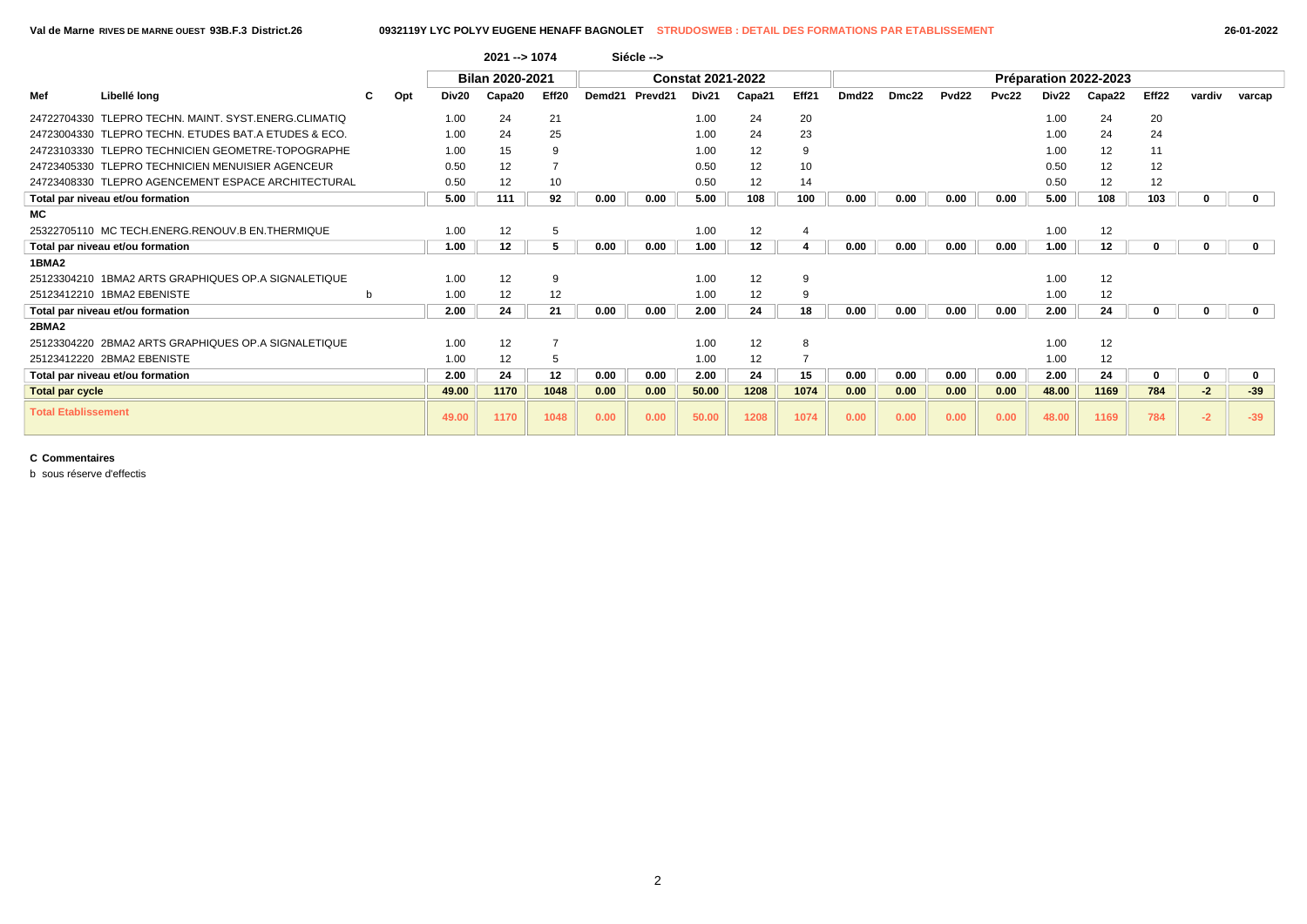|                            |                                                      |     |       | 2021 -- > 451          |       |      | Siécle -->           |                          |        |       |       |       |                   |       |       |                       |              |              |              |
|----------------------------|------------------------------------------------------|-----|-------|------------------------|-------|------|----------------------|--------------------------|--------|-------|-------|-------|-------------------|-------|-------|-----------------------|--------------|--------------|--------------|
|                            |                                                      |     |       | <b>Bilan 2020-2021</b> |       |      |                      | <b>Constat 2021-2022</b> |        |       |       |       |                   |       |       | Préparation 2022-2023 |              |              |              |
| Mef                        | Libellé long                                         | Opt | Div20 | Capa20                 | Eff20 |      | Demd21 Prevd21 Div21 |                          | Capa21 | Eff21 | Dmd22 | Dmc22 | Pvd <sub>22</sub> | Pvc22 |       | Div22 Capa22          | Eff22        | vardiv       | varcap       |
| <b>2ND DEGRE</b>           |                                                      |     |       |                        |       |      |                      |                          |        |       |       |       |                   |       |       |                       |              |              |              |
| <b>3EME GENE</b>           |                                                      |     |       |                        |       |      |                      |                          |        |       |       |       |                   |       |       |                       |              |              |              |
|                            | 10310031110 3EME PREPA-METIERS                       |     | 1.00  | 24                     | 22    |      |                      | 1.00                     | 24     | 21    |       |       |                   |       | 1.00  | 24                    |              |              |              |
|                            | Total par niveau et/ou formation                     |     | 1.00  | 24                     | 22    | 0.00 | 0.00                 | 1.00                     | 24     | 21    | 0.00  | 0.00  | 0.00              | 0.00  | 1.00  | 24                    | $\mathbf 0$  | $\mathbf 0$  | $\mathbf 0$  |
| <b>2NDE PRO</b>            |                                                      |     |       |                        |       |      |                      |                          |        |       |       |       |                   |       |       |                       |              |              |              |
| 24720008310                | 2NDPRO MET.TRANSIT.NUMER.ENERG.2NDE<br>COMM          |     |       |                        |       |      |                      | 1.00                     | 24     | 23    |       |       |                   |       | 1.00  | 24                    | 23           |              |              |
|                            | 24720104310 2NDPRO MET.PIL.MAINT.INST.AUTO.2NDE COMM |     |       |                        |       |      |                      | 1.00                     | 24     | 22    |       |       |                   |       | 1.00  | 24                    | 23           |              |              |
|                            | 24725007310 2NDPRO MAINTENANCE EQUIPEMENTS INDUST.   |     | 1.00  | 24                     | 23    |      |                      |                          |        |       |       |       |                   |       |       |                       |              |              |              |
| 24725516310                | 2NDPRO SYSTEMES NUMERIQUES 2NDE<br><b>COMMUNE</b>    |     | 1.00  | 24                     | 24    |      |                      |                          |        |       |       |       |                   |       |       |                       |              |              |              |
| 24732210310                | 2NDPRO MET.INDUS.GRAPH.&COMM.2NDE COMM.              |     | 2.00  | 48                     | 47    |      |                      | 2.00                     | 48     | 47    |       |       |                   |       | 2.00  | 48                    | 47           |              |              |
|                            | 24732303310 2NDPRO ART.& MET.ART:COM.VIS.VIS.PLURI-M |     | 2.00  | 48                     | 46    |      |                      | 2.00                     | 48     | 47    |       |       |                   |       | 2.00  | 48                    | 47           |              |              |
|                            | Total par niveau et/ou formation                     |     | 6.00  | 144                    | 140   | 0.00 | 0.00                 | 6.00                     | 144    | 139   | 0.00  | 0.00  | 0.00              | 0.00  | 6.00  | 144                   | 140          | $\mathbf 0$  | $\mathbf{0}$ |
| <b>1ERE PRO</b>            |                                                      |     |       |                        |       |      |                      |                          |        |       |       |       |                   |       |       |                       |              |              |              |
|                            | 24725007320_1ERPRO MAINTENANCE EQUIPEMENTS INDUST.   |     | 1.00  | 25                     | 25    |      |                      | 1.00                     | 24     | 24    |       |       |                   |       | 1.00  | 24                    | 23           |              |              |
|                            | 24725513320 1ERPRO SYST.NUM.OPT.A SURETE SECURITE    |     | 0.50  | 12                     | 11    |      |                      | 0.50                     | 12     | 12    |       |       |                   |       | 0.50  | 12                    | 12           |              |              |
|                            |                                                      |     | 0.50  | 13                     | 13    |      |                      | 0.50                     | 12     | 13    |       |       |                   |       | 0.50  | 12                    | 12           |              |              |
| 24732206320                | 1ERPRO FACONNAGE PRODTS IMPRIMES<br><b>ROUTAGE</b>   |     | 0.50  | 12                     | 11    |      |                      | 0.50                     | 12     | 10    |       |       |                   |       | 0.50  | 12                    | 12           |              |              |
|                            | 24732207320_1ERPRO REAL.PR.IMPR.PLURI.OPTA.PR.GRAPH. |     | 1.00  | 25                     | 22    |      |                      | 1.00                     | 24     | 24    |       |       |                   |       | 1.00  | 24                    | 24           |              |              |
|                            |                                                      |     | 0.50  | 13                     | 12    |      |                      | 0.50                     | 12     | 12    |       |       |                   |       | 0.50  | 12                    | 12           |              |              |
|                            | 24732303320 1ERPRO ART.& MET.ART:COM.VIS.VIS.PLURI-M |     | 2.00  | 48                     | 46    |      |                      | 2.00                     | 48     | 47    |       |       |                   |       | 2.00  | 48                    | 47           |              |              |
|                            | Total par niveau et/ou formation                     |     | 6.00  | 148                    | 140   | 0.00 | 0.00                 | 6.00                     | 144    | 142   | 0.00  | 0.00  | 0.00              | 0.00  | 6.00  | 144                   | 142          | $\mathbf 0$  | $\mathbf 0$  |
| <b>TLEPRO</b>              |                                                      |     |       |                        |       |      |                      |                          |        |       |       |       |                   |       |       |                       |              |              |              |
|                            | 24725007330 TLEPRO MAINTENANCE EQUIPEMENTS INDUST.   |     | 1.00  | 24                     | 24    |      |                      | 1.00                     | 24     | 24    |       |       |                   |       | 1.00  | 24                    | 24           |              |              |
|                            | 24725513330 TLEPRO SYST.NUM.OPT.A SURETE SECURITE    |     | 0.50  | 12                     | 11    |      |                      | 0.50                     | 12     | 11    |       |       |                   |       | 0.50  | 12                    | 12           |              |              |
|                            | 24725515330 TLEPRO SYST.NUM.OPT.C RES.INF.SYST.COMM. |     | 0.50  | 12                     | 13    |      |                      | 0.50                     | 12     | 13    |       |       |                   |       | 0.50  | 12                    | 12           |              |              |
| 24732206330                | TLEPRO FACONNAGE PRODTS IMPRIMES<br><b>ROUTAGE</b>   |     | 0.50  | 12                     | 5     |      |                      | 0.50                     | 12     | 9     |       |       |                   |       | 0.50  | 12                    | 12           |              |              |
|                            | 24732207330 TLEPRO REAL.PR.IMPR.PLURI.OPTA.PR.GRAPH. |     | 1.00  | 24                     | 23    |      |                      | 1.00                     | 24     | 24    |       |       |                   |       | 1.00  | 24                    | 24           |              |              |
|                            | 24732208330 TLEPRO REAL.PR.IMPR.PLURI.OPTB.PR.IMPR.  |     | 0.50  | 12                     | 13    |      |                      | 0.50                     | 12     | 12    |       |       |                   |       | 0.50  | 12                    | 12           |              |              |
|                            | 24732303330 TLEPRO ART.& MET.ART:COM.VIS.VIS.PLURI-M |     | 2.00  | 48                     | 47    |      |                      | 2.00                     | 48     | 46    |       |       |                   |       | 2.00  | 48                    | 48           |              |              |
|                            | Total par niveau et/ou formation                     |     | 6.00  | 144                    | 136   | 0.00 | 0.00                 | 6.00                     | 144    | 139   | 0.00  | 0.00  | 0.00              | 0.00  | 6.00  | 144                   | 144          | 0            | $\mathbf 0$  |
| <b>Total par cycle</b>     |                                                      |     | 19.00 | 460                    | 438   | 0.00 | 0.00                 | 19.00                    | 456    | 441   | 0.00  | 0.00  | 0.00              | 0.00  | 19.00 | 456                   | 426          | $\mathbf{0}$ | $\mathbf{0}$ |
| <b>INSERTION</b>           |                                                      |     |       |                        |       |      |                      |                          |        |       |       |       |                   |       |       |                       |              |              |              |
| <b>FCIL NIV-3</b>          |                                                      |     |       |                        |       |      |                      |                          |        |       |       |       |                   |       |       |                       |              |              |              |
|                            | 7429990E11A SCENOGRAPHIE DE LA COMMUNICATION         |     | 1.00  | 12                     | 13    |      |                      | 1.00                     | 12     | 10    |       |       |                   |       | 1.00  | 12                    |              |              |              |
|                            | Total par niveau et/ou formation                     |     | 1.00  | 12                     | 13    | 0.00 | 0.00                 | 1.00                     | 12     | 10    | 0.00  | 0.00  | 0.00              | 0.00  | 1.00  | 12                    | $\mathbf 0$  | $\mathbf 0$  | $\mathbf 0$  |
| <b>Total par cycle</b>     |                                                      |     | 1.00  | 12                     | 13    | 0.00 | 0.00                 | 1.00                     | 12     | 10    | 0.00  | 0.00  | 0.00              | 0.00  | 1.00  | 12                    | $\mathbf{0}$ | $\mathbf{0}$ | $\mathbf 0$  |
| <b>Total Etablissement</b> |                                                      |     | 20.00 | 472                    | 451   | 0.00 | 0.00                 | 20.00                    | 468    | 451   | 0.00  | 0.00  | 0.00              | 0.00  | 20.00 | 468                   | 426          | $\mathbf{0}$ | $\mathbf{0}$ |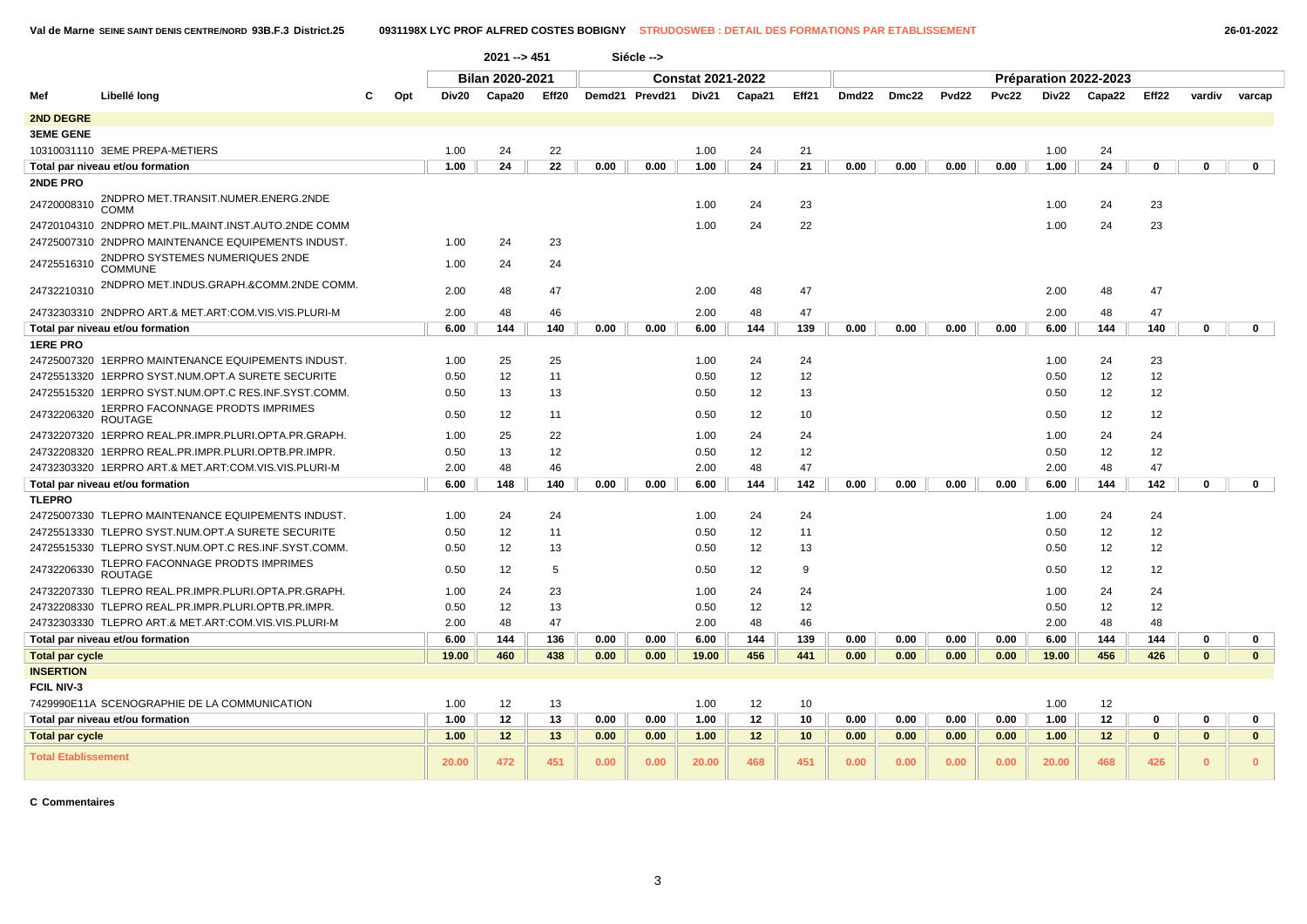|                            |                                                      |     |       | 2021 -- > 1210         |       |      | Siécle -->     |                          |        |       |                   |       |       |              |       |                       |              |              |              |
|----------------------------|------------------------------------------------------|-----|-------|------------------------|-------|------|----------------|--------------------------|--------|-------|-------------------|-------|-------|--------------|-------|-----------------------|--------------|--------------|--------------|
|                            |                                                      |     |       | <b>Bilan 2020-2021</b> |       |      |                | <b>Constat 2021-2022</b> |        |       |                   |       |       |              |       | Préparation 2022-2023 |              |              |              |
| Mef                        | Libellé long                                         | Opt | Div20 | Capa20                 | Eff20 |      | Demd21 Prevd21 | Div21                    | Capa21 | Eff21 | Dmd <sub>22</sub> | Dmc22 | Pvd22 | <b>Pvc22</b> | Div22 | Capa22                | Eff22        | vardiv       | varcap       |
| <b>2ND DEGRE</b>           |                                                      |     |       |                        |       |      |                |                          |        |       |                   |       |       |              |       |                       |              |              |              |
| 2NDE G-T                   |                                                      |     |       |                        |       |      |                |                          |        |       |                   |       |       |              |       |                       |              |              |              |
|                            | 20010018110 2NDE GENERALE ET TECHNOLOGIQUE           |     | 12.00 | 360                    | 357   |      |                | 12.00                    | 360    | 359   |                   |       |       |              | 12.00 | 360                   |              |              |              |
|                            | Total par niveau et/ou formation                     |     | 12.00 | 360                    | 357   | 0.00 | 0.00           | 12.00                    | 360    | 359   | 0.00              | 0.00  | 0.00  | 0.00         | 12.00 | 360                   | 0            | 0            | $\mathbf 0$  |
| 1ERE G-T                   |                                                      |     |       |                        |       |      |                |                          |        |       |                   |       |       |              |       |                       |              |              |              |
|                            | 20110019110 PREMIERE GENERALE                        |     | 7.00  | 211                    | 220   |      |                | 7.00                     | 245    | 218   |                   |       |       |              | 7.00  | 245                   | 220          |              |              |
|                            | 21131016110 1-STMG SC.& TECHNO, MANAGEMENT GESTION   |     | 3.00  | 105                    | 102   |      |                | 3.00                     | 105    | 103   |                   |       |       |              | 3.00  | 105                   | 103          |              |              |
|                            | 21133104110 1-ST2S SC. & TECHNO. SANTE & SOCIAL      |     | 1.00  | 35                     | 34    |      |                | 1.00                     | 35     | 35    |                   |       |       |              | 1.00  | 35                    | 35           |              |              |
|                            | Total par niveau et/ou formation                     |     | 11.00 | 351                    | 356   | 0.00 | 0.00           | 11.00                    | 385    | 356   | 0.00              | 0.00  | 0.00  | 0.00         | 11.00 | 385                   | 358          | $\mathbf{0}$ | $\mathbf{0}$ |
| <b>TERM G-T</b>            |                                                      |     |       |                        |       |      |                |                          |        |       |                   |       |       |              |       |                       |              |              |              |
|                            | 20210019110 TERMINALE GENERALE                       |     | 7.00  | 236                    | 224   |      |                | 7.00                     | 245    | 222   |                   |       |       |              | 7.00  | 245                   | 221          |              |              |
|                            | 21231017110 T-STMG GESTION ET FINANCE                |     | 0.80  | 18                     | 16    |      |                | 0.50                     | 18     | 16    |                   |       |       |              | 0.50  | 18                    | 18           |              |              |
|                            | 21231018110 T-STMG MERCATIQUE (MARKETING)            |     | 1.50  | 34                     | 35    |      |                | 1.50                     | 36     | 35    |                   |       |       |              | 1.50  | 36                    | 36           |              |              |
| 21231019110                | T-STMG RESSOUR. HUMAINES &<br><b>COMMUNICATION</b>   |     | 1.00  | 30                     | 33    |      |                | 1.50                     | 36     | 33    |                   |       |       |              | 1.50  | 36                    | 36           |              |              |
|                            | 21231020110 T-STMG SYSTEMES D'INFORMATION DE GESTION |     | 0.70  | 16                     | 17    |      |                | 0.50                     | 17     | 19    |                   |       |       |              | 0.50  | 17                    | 17           |              |              |
|                            | 21233104110 T-ST2S SC. & TECHNO. SANTE & SOCIAL      |     | 1.00  | 34                     | 34    |      |                | 1.00                     | 35     | 33    |                   |       |       |              | 1.00  | 35                    | 34           |              |              |
|                            | Total par niveau et/ou formation                     |     | 12.00 | 368                    | 359   | 0.00 | 0.00           | 12.00                    | 387    | 358   | 0.00              | 0.00  | 0.00  | 0.00         | 12.00 | 387                   | 362          | 0            | $\mathbf 0$  |
| <b>Total par cycle</b>     |                                                      |     | 35.00 | 1079                   | 1072  | 0.00 | 0.00           | 35.00                    | 1132   | 1073  | 0.00              | 0.00  | 0.00  | 0.00         | 35.00 | 1132                  | 720          | $\mathbf{0}$ | $\mathbf{0}$ |
| <b>POST BACCALAUREAT</b>   |                                                      |     |       |                        |       |      |                |                          |        |       |                   |       |       |              |       |                       |              |              |              |
| CPGE-1                     |                                                      |     |       |                        |       |      |                |                          |        |       |                   |       |       |              |       |                       |              |              |              |
|                            | 30112002210 CPGE1 ENS CACHAN SECTION D2              |     | 1.00  | 24                     | 22    |      |                | 1.00                     | 24     | 27    |                   |       |       |              | 1.00  | 24                    |              |              |              |
|                            | Total par niveau et/ou formation                     |     | 1.00  | 24                     | 22    | 0.00 | 0.00           | 1.00                     | 24     | 27    | 0.00              | 0.00  | 0.00  | 0.00         | 1.00  | 24                    | $\mathbf{0}$ | $\mathbf{0}$ | $\mathbf{0}$ |
| CPGE-2                     |                                                      |     |       |                        |       |      |                |                          |        |       |                   |       |       |              |       |                       |              |              |              |
|                            | 30112002220 CPGE2 ENS CACHAN SECTION D2              |     | 1.00  | 24                     | 18    |      |                | 1.00                     | 24     | 20    |                   |       |       |              | 1.00  | 24                    |              |              |              |
|                            | Total par niveau et/ou formation                     |     | 1.00  | 24                     | 18    | 0.00 | 0.00           | 1.00                     | 24     | 20    | 0.00              | 0.00  | 0.00  | 0.00         | 1.00  | 24                    | 0            | 0            | $\mathbf 0$  |
| 1BTS2                      |                                                      |     |       |                        |       |      |                |                          |        |       |                   |       |       |              |       |                       |              |              |              |
|                            | 31131212210 1BTS2 NEGO. ET DIGITAL. RELATION CLIENT  |     | 1.00  | 24                     | 24    |      |                | 1.00                     | 24     | 25    |                   |       |       |              | 1.00  | 24                    |              |              |              |
|                            | 31132612210 1BTS2 SERV.INFORMATIQ.ORGAN.1ERE ANNEE   |     | 1.00  | 24                     | 24    |      |                | 1.00                     | 24     | 24    |                   |       |       |              | 1.00  | 24                    |              |              |              |
|                            | Total par niveau et/ou formation                     |     | 2.00  | 48                     | 48    | 0.00 | 0.00           | 2.00                     | 48     | 49    | 0.00              | 0.00  | 0.00  | 0.00         | 2.00  | 48                    | 0            | 0            | $\mathbf 0$  |
| <b>2BTS2</b>               |                                                      |     |       |                        |       |      |                |                          |        |       |                   |       |       |              |       |                       |              |              |              |
|                            | 31131212220 2BTS2 NEGO. ET DIGITAL. RELATION CLIENT  |     | 1.00  | 24                     | 17    |      |                | 1.00                     | 24     | 20    |                   |       |       |              | 1.00  | 24                    |              |              |              |
|                            | 31132610220 2BTS2 SERV.INFORMATIQ.ORGAN.OPT.SISR     |     | 0.50  | 12                     | 10    |      |                |                          |        |       |                   |       |       |              |       |                       |              |              |              |
|                            | 31132611220 2BTS2 SERV.INFORMATIQ.ORGAN.OPT.SLAM     |     | 0.50  | 12                     | 11    |      |                |                          |        |       |                   |       |       |              |       |                       |              |              |              |
|                            | 31132613220 2BTS2 SERV.INFORMATIQ.ORGAN.OPT.A.SISR   |     |       |                        |       |      |                | 0.50                     | 12     | 10    |                   |       |       |              | 0.50  | 12                    |              |              |              |
|                            | 31132614220 2BTS2 SERV.INFORMATIQ.ORGAN.OPT.B.SLAM   |     |       |                        |       |      |                | 0.50                     | 12     | 11    |                   |       |       |              | 0.50  | 12                    |              |              |              |
|                            | Total par niveau et/ou formation                     |     | 2.00  | 48                     | 38    | 0.00 | 0.00           | 2.00                     | 48     | 41    | 0.00              | 0.00  | 0.00  | 0.00         | 2.00  | 48                    | 0            | $\mathbf 0$  | $\mathbf 0$  |
| <b>Total par cycle</b>     |                                                      |     | 6.00  | 144                    | 126   | 0.00 | 0.00           | 6.00                     | 144    | 137   | 0.00              | 0.00  | 0.00  | 0.00         | 6.00  | 144                   | $\mathbf{0}$ | $\mathbf{0}$ | $\mathbf{0}$ |
| <b>Total Etablissement</b> |                                                      |     | 41.00 | 1223                   | 1198  | 0.00 | 0.00           | 41.00                    | 1276   | 1210  | 0.00              | 0.00  | 0.00  | 0.00         | 41.00 | 1276                  | 720          | $\mathbf{0}$ | $\mathbf{0}$ |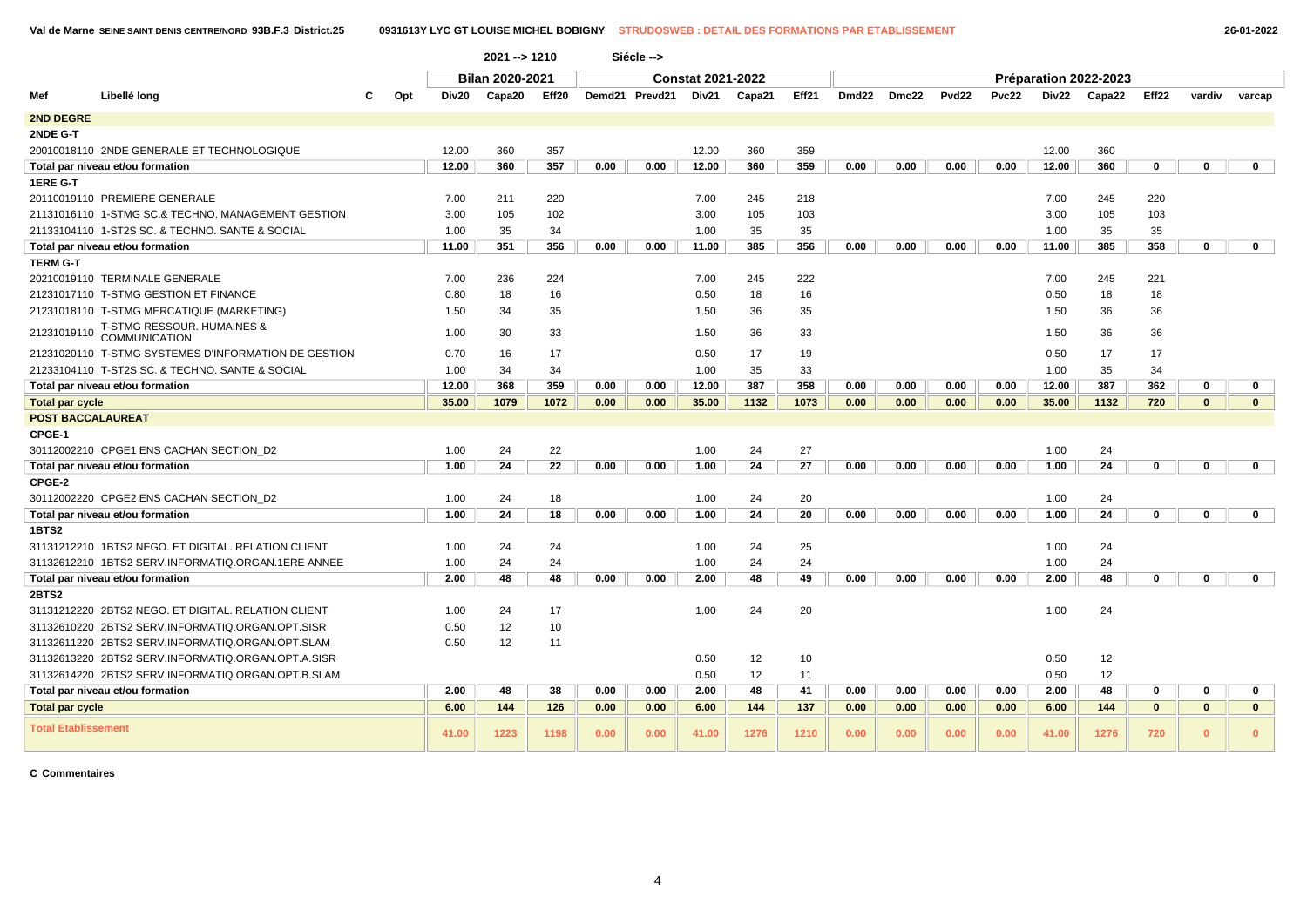|                            |                                                     |     |       | $2021 - 500$           |             |      | Siécle -->     |                          |        |             |       |       |                   |       |       |                       |             |                |              |  |
|----------------------------|-----------------------------------------------------|-----|-------|------------------------|-------------|------|----------------|--------------------------|--------|-------------|-------|-------|-------------------|-------|-------|-----------------------|-------------|----------------|--------------|--|
|                            |                                                     |     |       | <b>Bilan 2020-2021</b> |             |      |                | <b>Constat 2021-2022</b> |        |             |       |       |                   |       |       | Préparation 2022-2023 |             |                |              |  |
| Mef                        | Libellé long                                        | Opt | Div20 | Capa20                 | Eff20       |      | Demd21 Prevd21 | Div21                    | Capa21 | Eff21       | Dmd22 | Dmc22 | Pvd <sub>22</sub> | Pvc22 | Div22 | Capa22                | Eff22       | vardiv         | varcap       |  |
| 2ND DEGRE                  |                                                     |     |       |                        |             |      |                |                          |        |             |       |       |                   |       |       |                       |             |                |              |  |
| <b>ULIS</b>                |                                                     |     |       |                        |             |      |                |                          |        |             |       |       |                   |       |       |                       |             |                |              |  |
|                            | 10610016110 UNITES LOCALISEES P.INCLUSION SCOLAIRE  |     | 1.00  | 18                     |             |      |                | 1.00                     | 20     |             |       |       |                   |       | 1.00  | 20                    |             |                |              |  |
|                            | Total par niveau et/ou formation                    |     | 1.00  | 18                     | $\mathbf 0$ | 0.00 | 0.00           | 1.00                     | 20     | $\mathbf 0$ | 0.00  | 0.00  | 0.00              | 0.00  | 1.00  | 20                    | 0           | $\mathbf 0$    | $\mathbf 0$  |  |
| 1CAP2                      |                                                     |     |       |                        |             |      |                |                          |        |             |       |       |                   |       |       |                       |             |                |              |  |
|                            | 24122142210 1CAP2 PROD.SERV.REST. (RAPID,COLL,CAFE) |     | 2.00  | 40                     | 40          |      |                | 2.00                     | 40     | 39          |       |       |                   |       | 2.00  | 40                    | 40          |                |              |  |
|                            | 24133615210 1CAP2 ESTHETIQUE COSMETIQUE PARFUMERIE  |     | 1.00  | 24                     | 22          |      |                | 1.00                     | 24     | 23          |       |       |                   |       | 1.00  | 24                    | 23          |                |              |  |
|                            | 24133616210 1CAP2 METIERS DE LA COIFFURE            |     | 1.00  | 24                     | 24          |      |                | 1.00                     | 24     | 24          |       |       |                   |       | 1.00  | 24                    | 24          |                |              |  |
|                            | Total par niveau et/ou formation                    |     | 4.00  | 88                     | 86          | 0.00 | 0.00           | 4.00                     | 88     | 86          | 0.00  | 0.00  | 0.00              | 0.00  | 4.00  | 88                    | 87          | $\mathbf 0$    | $\mathbf 0$  |  |
| 2CAP2                      |                                                     |     |       |                        |             |      |                |                          |        |             |       |       |                   |       |       |                       |             |                |              |  |
|                            | 24122129220 2CAP2 AGENT POLYVALENT DE RESTAURATION  |     | 2.00  | 36                     | 36          |      |                |                          |        |             |       |       |                   |       |       |                       |             |                |              |  |
|                            | 24122142220 2CAP2 PROD.SERV.REST. (RAPID,COLL,CAFE) |     |       |                        |             |      |                | 2.00                     | 40     | 32          |       |       |                   |       | 2.00  | 40                    | 34          |                |              |  |
|                            | 24133615220 2CAP2 ESTHETIQUE COSMETIQUE PARFUMERIE  |     | 1.00  | 24                     | 23          |      |                | 1.00                     | 24     | 24          |       |       |                   |       | 1.00  | 24                    | 24          |                |              |  |
|                            | 24133616220 2CAP2 METIERS DE LA COIFFURE            |     | 2.00  | 36                     | 36          |      |                | 1.00                     | 24     | 24          |       |       |                   |       | 1.00  | 24                    | 22          |                |              |  |
|                            | Total par niveau et/ou formation                    |     | 5.00  | 96                     | 95          | 0.00 | 0.00           | 4.00                     | 88     | 80          | 0.00  | 0.00  | 0.00              | 0.00  | 4.00  | 88                    | 80          | $\mathbf 0$    | $\mathbf 0$  |  |
| 2NDE PRO                   |                                                     |     |       |                        |             |      |                |                          |        |             |       |       |                   |       |       |                       |             |                |              |  |
|                            | 2472000531F 2NDPRO PRODUCTION UPE2A                 |     | 1.00  | 20                     | 16          |      |                | 1.00                     | 20     | 6           |       |       |                   |       | 1.00  | 20                    |             |                |              |  |
|                            | 24733101310 2NDPRO OPTIQUE LUNETTERIE               |     | 2.00  | 48                     | 43          |      |                | 2.00                     | 48     | 45          |       |       |                   |       | 2.00  | 48                    | 44          |                |              |  |
| 24733605310                | 2NDPRO MET.BEAUTE&BIEN-ETRE 2NDE<br><b>COMMUNE</b>  |     | 3.00  | 72                     | 72          |      |                | 3.00                     | 72     | 69          |       |       |                   |       | 3.00  | 72                    | 71          |                |              |  |
|                            | Total par niveau et/ou formation                    |     | 6.00  | 140                    | 131         | 0.00 | 0.00           | 6.00                     | 140    | 120         | 0.00  | 0.00  | 0.00              | 0.00  | 6.00  | 140                   | 115         | $\mathbf{0}$   | $\mathbf 0$  |  |
| <b>1ERE PRO</b>            |                                                     |     |       |                        |             |      |                |                          |        |             |       |       |                   |       |       |                       |             |                |              |  |
|                            | 24733101320 1ERPRO OPTIQUE LUNETTERIE               |     | 2.00  | 49                     | 48          |      |                | 2.00                     | 48     | 46          |       |       |                   |       | 2.00  | 48                    | 47          |                |              |  |
| 24733603320                | 1ERPRO ESTHETIQUE COSMETIQUE PARFUMERIE             |     | 2.00  | 48                     | 46          |      |                | 2.00                     | 48     | 45          |       |       |                   |       | 2.00  | 48                    | 48          |                |              |  |
|                            | 24733604320 1ERPRO METIERS DE LA COIFFURE           |     |       |                        |             |      |                | 1.00                     | 24     | 24          |       |       |                   |       | 1.00  | 24                    | 24          |                |              |  |
|                            | Total par niveau et/ou formation                    |     | 4.00  | 97                     | 94          | 0.00 | 0.00           | 5.00                     | 120    | 115         | 0.00  | 0.00  | 0.00              | 0.00  | 5.00  | 120                   | 119         | $\mathbf 0$    | $\mathbf{0}$ |  |
| <b>TLEPRO</b>              |                                                     |     |       |                        |             |      |                |                          |        |             |       |       |                   |       |       |                       |             |                |              |  |
|                            | 24733101330 TLEPRO OPTIQUE LUNETTERIE               |     | 2.00  | 48                     | 48          |      |                | 2.00                     | 48     | 48          |       |       |                   |       | 2.00  | 48                    | 48          |                |              |  |
| 24733603330                | TLEPRO ESTHETIQUE COSMETIQUE PARFUMERIE             |     | 2.00  | 48                     | 46          |      |                | 2.00                     | 48     | 41          |       |       |                   |       | 2.00  | 48                    | 44          |                |              |  |
|                            | 24733604330 TLEPRO METIERS DE LA COIFFURE           |     |       |                        |             |      |                |                          |        |             |       |       |                   |       | 1.00  | 24                    | 24          | $\overline{1}$ | 24           |  |
|                            | Total par niveau et/ou formation                    |     | 4.00  | 96                     | 94          | 0.00 | 0.00           | 4.00                     | 96     | 89          | 0.00  | 0.00  | 0.00              | 0.00  | 5.00  | 120                   | 116         | $\mathbf{1}$   | 24           |  |
| МC                         |                                                     |     |       |                        |             |      |                |                          |        |             |       |       |                   |       |       |                       |             |                |              |  |
|                            | 25333605110 MC COIFFURE COUPE COULEUR (MC5)         |     | 1.00  | 12                     | 12          |      |                | 1.00                     | 12     | 10          |       |       |                   |       | 1.00  | 12                    |             |                |              |  |
|                            | Total par niveau et/ou formation                    |     | 1.00  | 12                     | 12          | 0.00 | 0.00           | 1.00                     | 12     | 10          | 0.00  | 0.00  | 0.00              | 0.00  | 1.00  | 12                    | $\mathbf 0$ | $\mathbf 0$    | $\mathbf 0$  |  |
| <b>Total par cycle</b>     |                                                     |     | 25.00 | 547                    | 512         | 0.00 | 0.00           | 25.00                    | 564    | 500         | 0.00  | 0.00  | 0.00              | 0.00  | 26.00 | 588                   | 517         | $\overline{1}$ | 24           |  |
| <b>Total Etablissement</b> |                                                     |     | 25.00 | 547                    | 512         | 0.00 | 0.00           | 25.00                    | 564    | 500         | 0.00  | 0.00  | 0.00              | 0.00  | 26.00 | 588                   | 517         | -1             | 24           |  |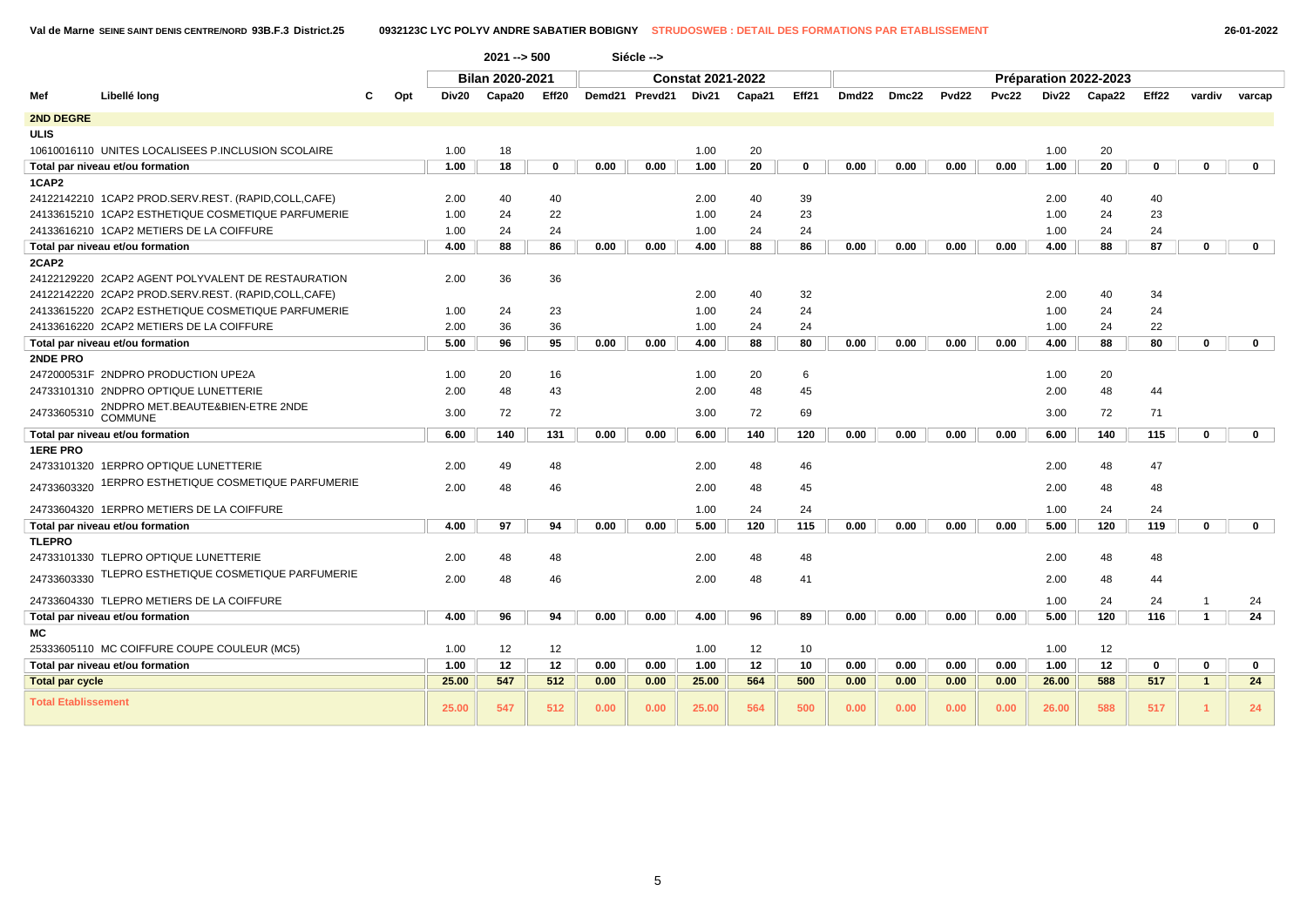**Val de Marne RIVES DE MARNE OUEST 93B.F.3 District.25 0932073Y LYC POLYV PAUL ROBERT LES LILAS STRUDOSWEB : DETAIL DES FORMATIONS PAR ETABLISSEMENT 26-01-2022**

|                            |                                                      |     |       | $2021 - 780$           |       |        | Siécle -->          |                          |        |       |                   |       |                   |       |       |                       |             |             |              |
|----------------------------|------------------------------------------------------|-----|-------|------------------------|-------|--------|---------------------|--------------------------|--------|-------|-------------------|-------|-------------------|-------|-------|-----------------------|-------------|-------------|--------------|
|                            |                                                      |     |       | <b>Bilan 2020-2021</b> |       |        |                     | <b>Constat 2021-2022</b> |        |       |                   |       |                   |       |       | Préparation 2022-2023 |             |             |              |
| Mef                        | Libellé long                                         | Opt | Div20 | Capa20                 | Eff20 | Demd21 | Prevd <sub>21</sub> | Div21                    | Capa21 | Eff21 | Dmd <sub>22</sub> | Dmc22 | Pvd <sub>22</sub> | Pvc22 | Div22 | Capa22                | Eff22       | vardiv      | varcap       |
| 2ND DEGRE                  |                                                      |     |       |                        |       |        |                     |                          |        |       |                   |       |                   |       |       |                       |             |             |              |
| 2NDE G-T                   |                                                      |     |       |                        |       |        |                     |                          |        |       |                   |       |                   |       |       |                       |             |             |              |
|                            | 20010018110 2NDE GENERALE ET TECHNOLOGIQUE           |     | 7.00  | 245                    | 220   |        |                     | 7.00                     | 245    | 227   |                   |       |                   |       | 6.00  | 210                   |             | $-1$        | $-35$        |
|                            | Total par niveau et/ou formation                     |     | 7.00  | 245                    | 220   | 0.00   | 0.00                | 7.00                     | 245    | 227   | 0.00              | 0.00  | 0.00              | 0.00  | 6.00  | 210                   | $\mathbf 0$ | $-1$        | $-35$        |
| 1ERE G-T                   |                                                      |     |       |                        |       |        |                     |                          |        |       |                   |       |                   |       |       |                       |             |             |              |
|                            | 20110019110 PREMIERE GENERALE                        |     | 5.00  | 167                    | 169   |        |                     | 5.00                     | 175    | 166   |                   |       |                   |       | 5.00  | 175                   | 170         |             |              |
|                            | 21131016110 1-STMG SC.& TECHNO, MANAGEMENT GESTION   |     | 1.00  | 35                     | 34    |        |                     | 1.00                     | 35     | 34    |                   |       |                   |       | 1.00  | 35                    | 35          |             |              |
|                            | Total par niveau et/ou formation                     |     | 6.00  | 202                    | 203   | 0.00   | 0.00                | 6.00                     | 210    | 200   | 0.00              | 0.00  | 0.00              | 0.00  | 6.00  | 210                   | 205         | 0           | $\mathbf{0}$ |
| <b>TERM G-T</b>            |                                                      |     |       |                        |       |        |                     |                          |        |       |                   |       |                   |       |       |                       |             |             |              |
|                            | 20210019110 TERMINALE GENERALE                       |     | 5.00  | 170                    | 166   |        |                     | 5.00                     | 175    | 166   |                   |       |                   |       | 5.00  | 175                   | 164         |             |              |
|                            | 21231017110 T-STMG GESTION ET FINANCE                |     | 0.40  | 14                     | 19    |        |                     | 0.40                     | 20     | 10    |                   |       |                   |       | 0.40  | 20                    | 19          |             |              |
|                            | 21231018110 T-STMG MERCATIQUE (MARKETING)            |     | 0.60  | 19                     | 15    |        |                     | 0.60                     | 15     | 23    |                   |       |                   |       | 0.60  | 15                    | 15          |             |              |
|                            | Total par niveau et/ou formation                     |     | 6.00  | 203                    | 200   | 0.00   | 0.00                | 6.00                     | 210    | 199   | 0.00              | 0.00  | 0.00              | 0.00  | 6.00  | 210                   | 198         | $\mathbf 0$ | $\mathbf{0}$ |
| 2NDE PRO                   |                                                      |     |       |                        |       |        |                     |                          |        |       |                   |       |                   |       |       |                       |             |             |              |
|                            | 24730003310 2NDPRO MET.GEST.ADM.,TRA.&LOG.2NDE COMM. |     | 2.00  | 48                     | 47    |        |                     | 2.00                     | 48     | 46    |                   |       |                   |       | 2.00  | 48                    | 47          |             |              |
|                            | Total par niveau et/ou formation                     |     | 2.00  | 48                     | 47    | 0.00   | 0.00                | 2.00                     | 48     | 46    | 0.00              | 0.00  | 0.00              | 0.00  | 2.00  | 48                    | 47          | $\mathbf 0$ | $\mathbf{0}$ |
| <b>1ERE PRO</b>            |                                                      |     |       |                        |       |        |                     |                          |        |       |                   |       |                   |       |       |                       |             |             |              |
|                            | 24730001320 1ERPRO GESTION-ADMINISTRATION            |     | 3.00  | 66                     | 50    |        |                     |                          |        |       |                   |       |                   |       |       |                       |             |             |              |
|                            | 24730004320 1ERPRO ASSISTANC.GEST.ORGANIS.ACTIVITES  |     |       |                        |       |        |                     | 3.00                     | 60     | 56    |                   |       |                   |       | 3.00  | 60                    | 53          |             |              |
|                            | Total par niveau et/ou formation                     |     | 3.00  | 66                     | 50    | 0.00   | 0.00                | 3.00                     | 60     | 56    | 0.00              | 0.00  | 0.00              | 0.00  | 3.00  | 60                    | 53          | $\mathbf 0$ | $\mathbf 0$  |
| <b>TLEPRO</b>              |                                                      |     |       |                        |       |        |                     |                          |        |       |                   |       |                   |       |       |                       |             |             |              |
|                            | 24730001330 TLE PRO GESTION-ADMINISTRATION           |     | 3.00  | 66                     | 64    |        |                     | 3.00                     | 54     | 52    |                   |       |                   |       |       |                       |             | -3          | $-54$        |
|                            | 24730004330 TLEPRO ASSISTANC.GEST.ORGANIS.ACTIVITES  |     |       |                        |       |        |                     |                          |        |       |                   |       |                   |       | 3.00  | 60                    | 59          | 3           | 60           |
|                            | Total par niveau et/ou formation                     |     | 3.00  | 66                     | 64    | 0.00   | 0.00                | 3.00                     | 54     | 52    | 0.00              | 0.00  | 0.00              | 0.00  | 3.00  | 60                    | 59          | $\mathbf 0$ | 6            |
| <b>Total par cycle</b>     |                                                      |     | 27.00 | 830                    | 784   | 0.00   | 0.00                | 27.00                    | 827    | 780   | 0.00              | 0.00  | 0.00              | 0.00  | 26.00 | 798                   | 562         | $-1$        | $-29$        |
| <b>Total Etablissement</b> |                                                      |     | 27.00 | 830                    | 784   | 0.00   | 0.00                | 27.00                    | 827    | 780   | 0.00              | 0.00  | 0.00              | 0.00  | 26.00 | 798                   | 562         | $-1$        | $-29$        |

### **C Commentaires**

r maintien d'une division pour réorient. 2nde GT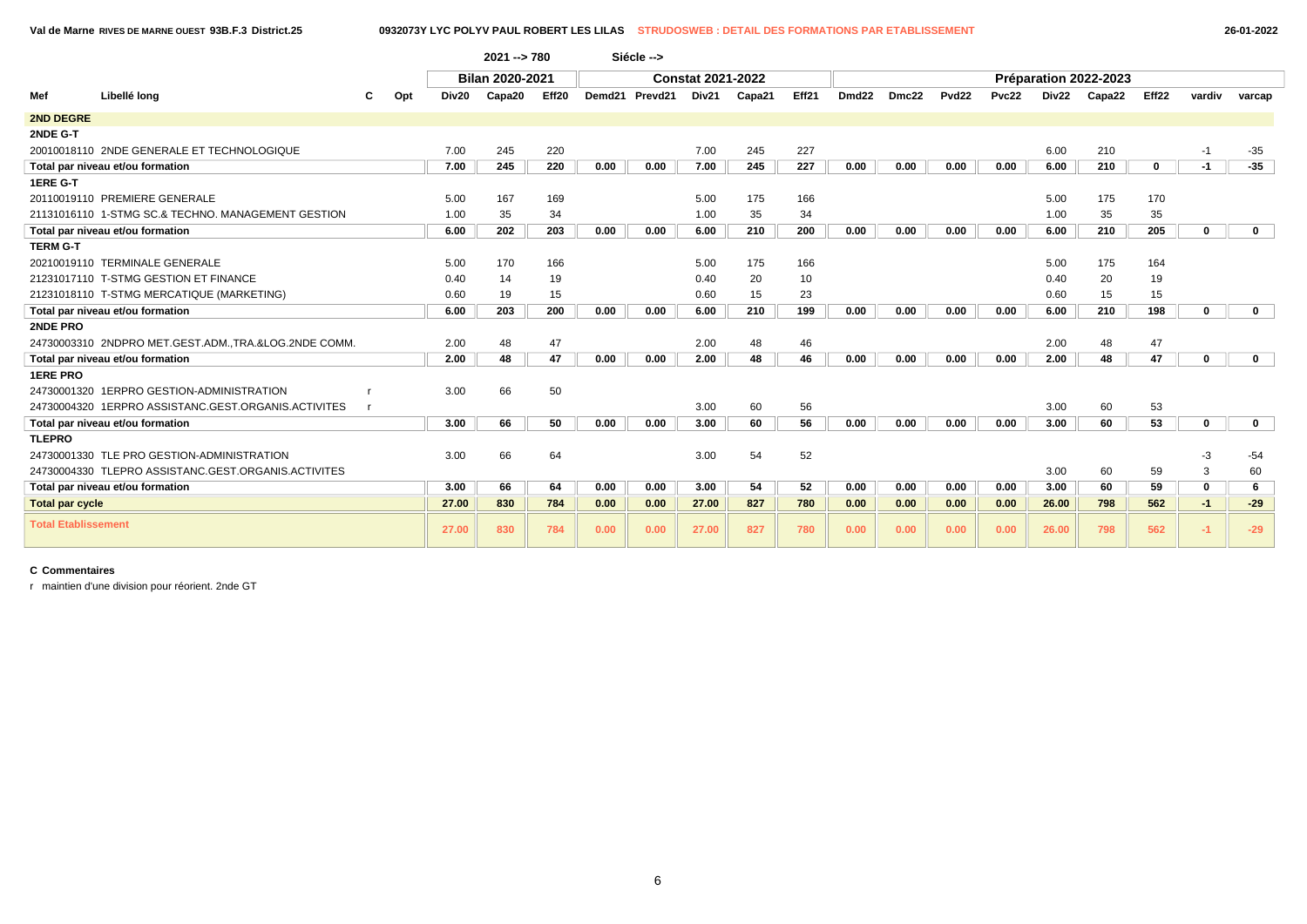**Val de Marne RIVES DE MARNE OUEST 93B.F.3 District.26 0931779D LYC POLYV L'HORTICULTURE ET PAYSAGE MONTREUIL STRUDOSWEB : DETAIL DES FORMATIONS PAR ETABLISSEMENT 26-01-2022**

|                        |                                                    |     |       | $2021 - 260$           |       |      | Siécle -->     |                          |        |       |      |             |       |       |       |                       |              |                |                |
|------------------------|----------------------------------------------------|-----|-------|------------------------|-------|------|----------------|--------------------------|--------|-------|------|-------------|-------|-------|-------|-----------------------|--------------|----------------|----------------|
|                        |                                                    |     |       | <b>Bilan 2020-2021</b> |       |      |                | <b>Constat 2021-2022</b> |        |       |      |             |       |       |       | Préparation 2022-2023 |              |                |                |
| Mef                    | Libellé long<br>C                                  | Opt | Div20 | Capa20                 | Eff20 |      | Demd21 Prevd21 | Div21                    | Capa21 | Eff21 |      | Dmd22 Dmc22 | Pvd22 | Pvc22 |       | Div22 Capa22          | Eff22        | vardiv         | varcap         |
| <b>2ND DEGRE</b>       |                                                    |     |       |                        |       |      |                |                          |        |       |      |             |       |       |       |                       |              |                |                |
| ULIS                   |                                                    |     |       |                        |       |      |                |                          |        |       |      |             |       |       |       |                       |              |                |                |
|                        | 10610016110 UNITES LOCALISEES P.INCLUSION SCOLAIRE |     | 1.00  | 10                     |       |      |                | 1.00                     | 20     |       |      |             |       |       | 1.00  | 20                    |              |                |                |
|                        | Total par niveau et/ou formation                   |     | 1.00  | 10                     | 0     | 0.00 | 0.00           | 1.00                     | 20     | 0     | 0.00 | 0.00        | 0.00  | 0.00  | 1.00  | 20                    | 0            | $\mathbf 0$    | $\mathbf{0}$   |
| 1CAP2                  |                                                    |     |       |                        |       |      |                |                          |        |       |      |             |       |       |       |                       |              |                |                |
|                        | 24131223210 1CAP2 FLEURISTE                        |     | 1.00  | 24                     | 16    |      |                | 1.00                     | 24     | 10    |      |             |       |       | 1.00  | 24                    | 13           |                |                |
|                        | 27121130210 1CAP2A METIERS DE L'AGRICULTURE        |     | 1.00  | 12                     | 11    |      |                | 1.00                     | 12     | 8     |      |             |       |       | 1.00  | 12                    | 10           |                |                |
|                        | 27121405210 1CAP2A JARDINIER PAYSAGISTE            |     | 1.00  | 24                     | 23    |      |                | 1.00                     | 24     | 22    |      |             |       |       | 1.00  | 24                    | 23           |                |                |
|                        | Total par niveau et/ou formation                   |     | 3.00  | 60                     | 50    | 0.00 | 0.00           | 3.00                     | 60     | 40    | 0.00 | 0.00        | 0.00  | 0.00  | 3.00  | 60                    | 46           | 0              | $\mathbf{0}$   |
| 2CAP2                  |                                                    |     |       |                        |       |      |                |                          |        |       |      |             |       |       |       |                       |              |                |                |
|                        | 24131223220 2CAP2 FLEURISTE                        |     | 1.00  | 18                     | 10    |      |                | 1.00                     | 15     | 14    |      |             |       |       | 1.00  | 15                    | 8            |                |                |
|                        | 27121130220 2CAP2A METIERS DE L'AGRICULTURE        |     | 1.00  | 12                     | 12    |      |                | 1.00                     | 12     | 14    |      |             |       |       | 1.00  | 12                    | 10           |                |                |
|                        | 27121405220 2CAP2A JARDINIER PAYSAGISTE            |     | 1.00  | 18                     | 13    |      |                | 1.00                     | 18     | 17    |      |             |       |       | 1.00  | 18                    | 16           |                |                |
|                        | Total par niveau et/ou formation                   |     | 3.00  | 48                     | 35    | 0.00 | 0.00           | 3.00                     | 45     | 45    | 0.00 | 0.00        | 0.00  | 0.00  | 3.00  | 45                    | 34           | $\mathbf 0$    | $\mathbf{0}$   |
| 2NDE PRO               |                                                    |     |       |                        |       |      |                |                          |        |       |      |             |       |       |       |                       |              |                |                |
|                        | 27621112310 2DPROA PRODUCTIONS                     |     | 0.50  | 12                     | 9     |      |                | 0.50                     | 12     | 8     |      |             |       |       | 0.50  | 12                    | 9            |                |                |
|                        | 27621404310 2DPROA NATURE JARDIN PAYSAGE FORET     |     |       |                        |       |      |                | 1.00                     | 23     | 17    |      |             |       |       | 1.00  | 23                    | 16           |                |                |
|                        | 2762140A11A 2DPROA AMENAGEMENT PAYSAGER            |     | 1.00  | 23                     | 14    |      |                |                          |        |       |      |             |       |       |       |                       |              |                |                |
|                        | 27622103310 2DPROA CONSEIL VENTE                   |     | 0.50  | 12                     | 10    |      |                | 0.50                     | 12     | 6     |      |             |       |       | 0.50  | 12                    | 8            |                |                |
|                        | Total par niveau et/ou formation                   |     | 2.00  | 47                     | 33    | 0.00 | 0.00           | 2.00                     | 47     | 31    | 0.00 | 0.00        | 0.00  | 0.00  | 2.00  | 47                    | 33           | 0              | $\mathbf{0}$   |
| <b>1ERE PRO</b>        |                                                    |     |       |                        |       |      |                |                          |        |       |      |             |       |       |       |                       |              |                |                |
|                        | 27621114320 1EPROA CONDUITE PRODUCTIONS HORTICOLES |     | 0.50  | 12                     | 13    |      |                | 0.50                     | 12     | 12    |      |             |       |       | 0.50  | 12                    | 12           |                |                |
|                        | 27621405320 1EPROA AMENAGEMENTS PAYSAGERS          |     | 1.00  | 15                     | 20    |      |                | 1.00                     | 15     | 13    |      |             |       |       | 1.00  | 23                    | 18           |                | 8              |
|                        | 27621407320 1EPROA TEC CONS VTE UNIVERS JARDINERIE |     | 0.50  | 12                     | 11    |      |                | 0.50                     | 12     | 6     |      |             |       |       | 0.50  | 12                    | 6            |                |                |
|                        | Total par niveau et/ou formation                   |     | 2.00  | 39                     | 44    | 0.00 | 0.00           | 2.00                     | 39     | 31    | 0.00 | 0.00        | 0.00  | 0.00  | 2.00  | 47                    | 36           | 0              | 8              |
| <b>TLEPRO</b>          |                                                    |     |       |                        |       |      |                |                          |        |       |      |             |       |       |       |                       |              |                |                |
|                        | 27621114330 TLPROA CONDUITE PRODUCTIONS HORTICOLES |     | 0.50  | $\overline{7}$         | 8     |      |                | 0.50                     | 12     | 11    |      |             |       |       | 0.50  | 12                    | 10           |                |                |
|                        | 27621405330 TLPROA AMENAGEMENTS PAYSAGERS          |     | 1.00  | 15                     | 9     |      |                | 1.00                     | 18     | 12    |      |             |       |       | 1.00  | 15                    | 10           |                | $-3$           |
|                        | 27621406330 TLPROA TEC CONS VTE PROD DES JARDINS   |     | 0.50  | 8                      | 8     |      |                |                          |        |       |      |             |       |       |       |                       |              |                |                |
|                        | 2762140733A TLPROA TEC CONS VTE UNIVERS JARDINERIE |     |       |                        |       |      |                | 0.50                     | 12     | 9     |      |             |       |       | 0.50  | 12                    | 6            |                |                |
|                        | Total par niveau et/ou formation                   |     | 2.00  | 30                     | 25    | 0.00 | 0.00           | 2.00                     | 42     | 32    | 0.00 | 0.00        | 0.00  | 0.00  | 2.00  | 39                    | 26           | $\mathbf 0$    | -3             |
| <b>Total par cycle</b> |                                                    |     | 13.00 | 234                    | 187   | 0.00 | 0.00           | 13.00                    | 253    | 179   | 0.00 | 0.00        | 0.00  | 0.00  | 13.00 | 258                   | 175          | $\mathbf{0}$   | 5 <sup>5</sup> |
|                        | <b>POST BACCALAUREAT</b>                           |     |       |                        |       |      |                |                          |        |       |      |             |       |       |       |                       |              |                |                |
| CPGE-1                 |                                                    |     |       |                        |       |      |                |                          |        |       |      |             |       |       |       |                       |              |                |                |
|                        | 30010004110 CPES1 CLASSE PREPA. ETUDES SUPERIEURES |     |       |                        |       |      |                |                          |        |       |      |             |       |       | 1.00  | 15                    |              | $\overline{1}$ | 15             |
|                        | Total par niveau et/ou formation                   |     |       |                        |       | 0.00 | 0.00           | 0.00                     | 0      | 0     | 0.00 | 0.00        | 0.00  | 0.00  | 1.00  | 15                    | $\mathbf 0$  | $\overline{1}$ | 15             |
| CPGE-2                 |                                                    |     |       |                        |       |      |                |                          |        |       |      |             |       |       |       |                       |              |                |                |
|                        | 3011100A22A CPGE ATS METIERS DU PAYSAGE            |     |       |                        |       |      |                | 1.00                     | 24     | 6     |      |             |       |       | 1.00  | 20                    |              |                | -4             |
|                        | 30111040220 CPGE ATS INGENIERIE INDUSTRIELLE<br>a  |     | 1.00  | 24                     | 17    |      |                |                          |        |       |      |             |       |       |       |                       |              |                |                |
|                        | Total par niveau et/ou formation                   |     | 1.00  | 24                     | 17    | 0.00 | 0.00           | 1.00                     | 24     |       | 0.00 | 0.00        | 0.00  | 0.00  | 1.00  | 20                    |              | $\bf{0}$       |                |
| 1BTS2                  |                                                    |     |       |                        |       |      |                |                          |        |       |      |             |       |       |       |                       |              |                |                |
|                        | 37121401210 1BTS2A AMENAGEMENTS PAYSAGERS          |     | 2.00  | 48                     | 52    |      |                | 2.00                     | 48     | 33    |      |             |       |       | 2.00  | 48                    |              |                |                |
|                        | Total par niveau et/ou formation                   |     | 2.00  | 48                     | 52    | 0.00 | 0.00           | 2.00                     | 48     | 33    | 0.00 | 0.00        | 0.00  | 0.00  | 2.00  | 48                    | $\mathbf 0$  | 0              | $\mathbf{0}$   |
| 2BTS2                  |                                                    |     |       |                        |       |      |                |                          |        |       |      |             |       |       |       |                       |              |                |                |
|                        | 37121401220 2BTS2A AMENAGEMENTS PAYSAGERS          |     | 2.00  | 48                     | 39    |      |                | 2.00                     | 39     | 42    |      |             |       |       | 1.00  | 35                    |              | $-1$           | -4             |
|                        | Total par niveau et/ou formation                   |     | 2.00  | 48                     | 39    | 0.00 | 0.00           | 2.00                     | 39     | 42    | 0.00 | 0.00        | 0.00  | 0.00  | 1.00  | 35                    | $\mathbf 0$  | $-1$           | $-4$           |
| <b>Total par cycle</b> |                                                    |     | 5.00  | 120                    | 108   | 0.00 | 0.00           | 5.00                     | 111    | 81    | 0.00 | 0.00        | 0.00  | 0.00  | 5.00  | 118                   | $\mathbf{0}$ | $\mathbf{0}$   | 7 <sup>7</sup> |
|                        |                                                    |     |       |                        |       |      |                |                          |        |       |      |             |       |       |       |                       |              |                |                |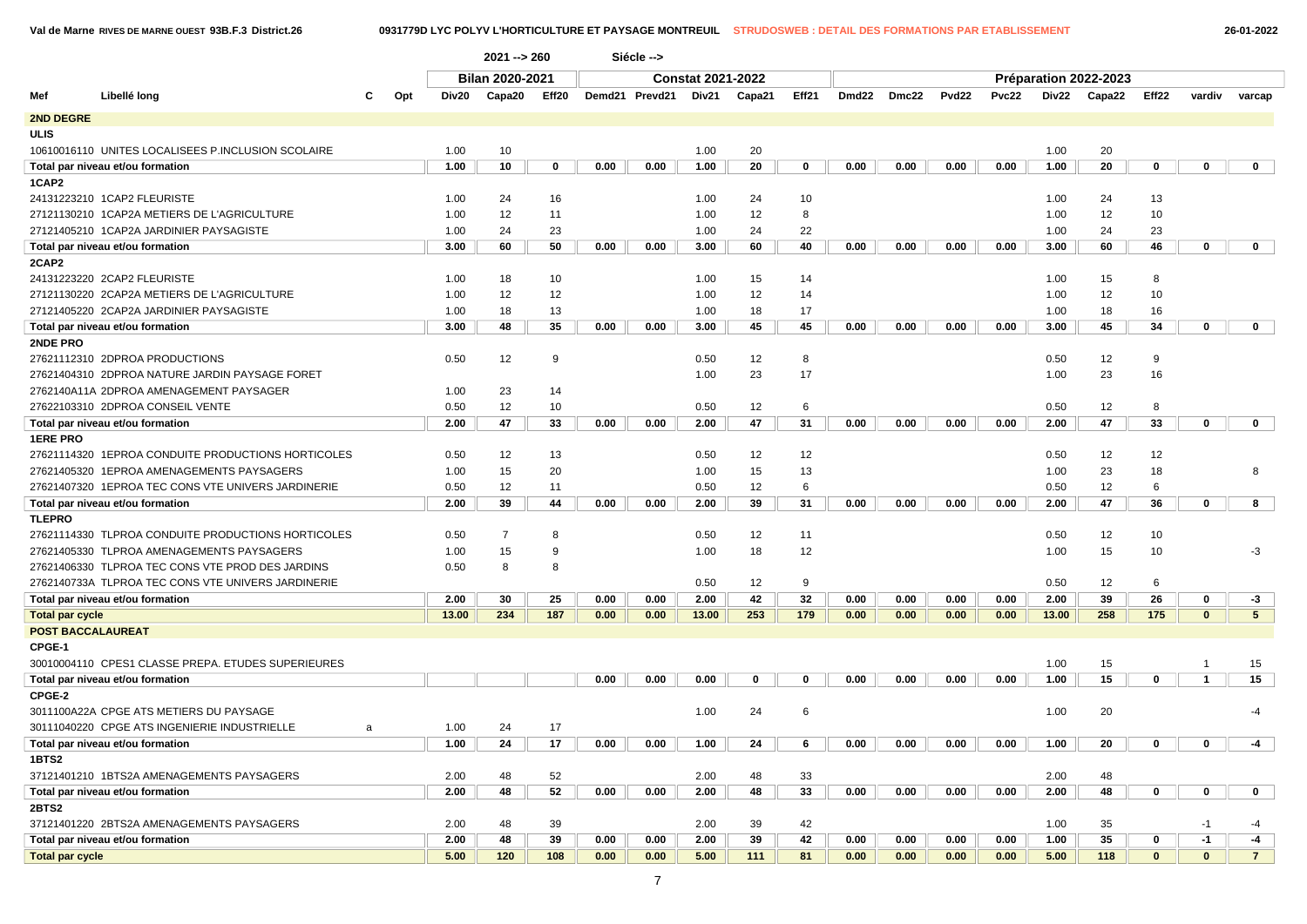|                            |              |     |       | $2021 - 260$    |                   |        | Siécle --> |                          |        |       |                   |       |       |       |       |                       |       |        |        |
|----------------------------|--------------|-----|-------|-----------------|-------------------|--------|------------|--------------------------|--------|-------|-------------------|-------|-------|-------|-------|-----------------------|-------|--------|--------|
|                            |              |     |       | Bilan 2020-2021 |                   |        |            | <b>Constat 2021-2022</b> |        |       |                   |       |       |       |       | Préparation 2022-2023 |       |        |        |
| Mef                        | Libellé long | Opt | Div20 | Capa20          | Eff <sub>20</sub> | Demd21 | Prevd21    | Div21                    | Capa21 | Eff21 | Dmd <sub>22</sub> | Dmc22 | Pvd22 | Pvc22 | Div22 | Capa22                | Eff22 | vardiv | varcap |
| <b>Total Etablissement</b> |              |     | 18.00 | 354             | 295               | 0.00   | 0.00       | 18.00                    | 364    | 260   | 0.00              | 0.00  | 0.00  | 0.00  | 18.00 | 376                   | 175   |        |        |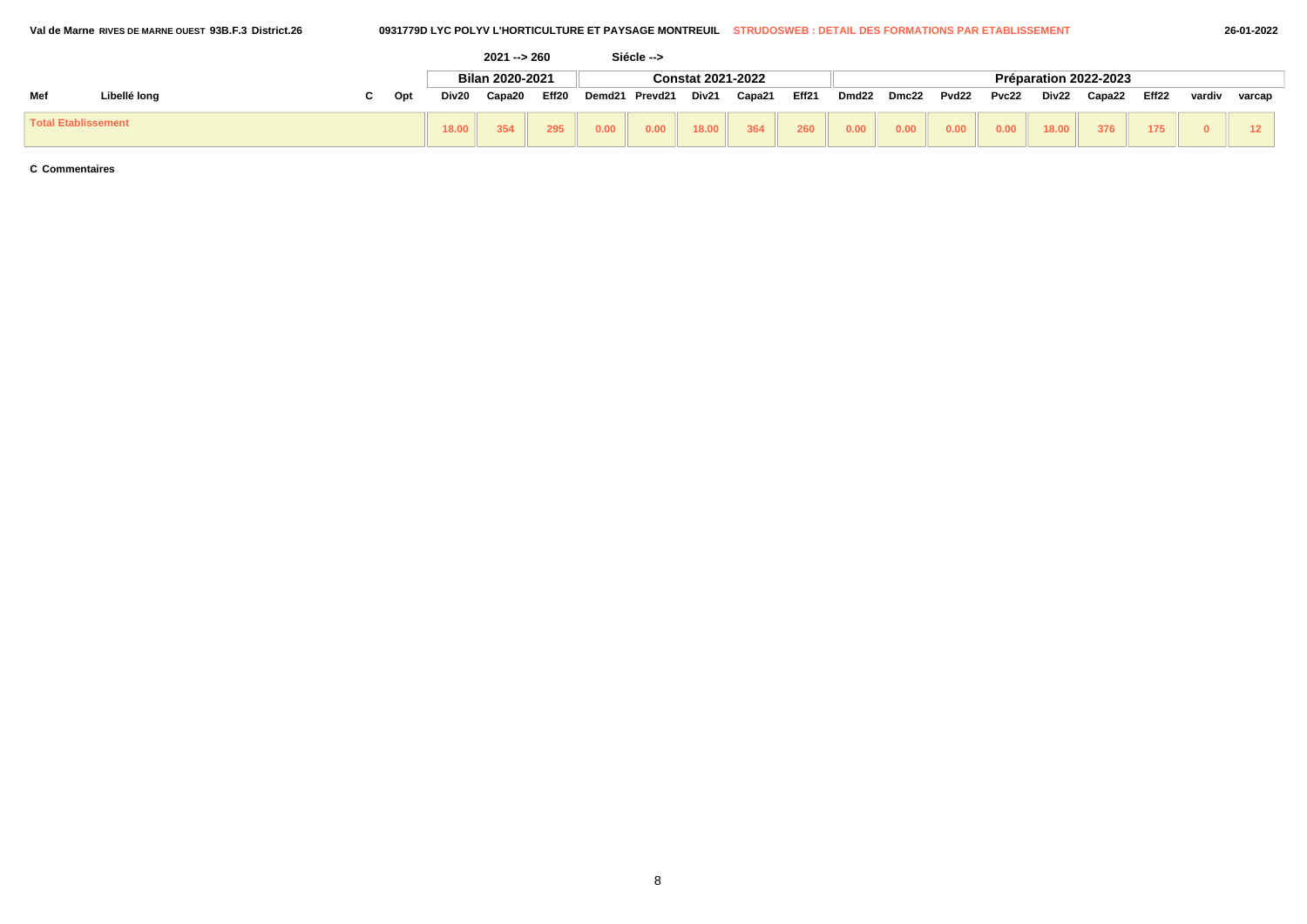**Val de Marne RIVES DE MARNE OUEST 93B.F.3 District.26 0932116V LYC POLYV EUGENIE COTTON MONTREUIL STRUDOSWEB : DETAIL DES FORMATIONS PAR ETABLISSEMENT 26-01-2022**

|                        |                                                      |     |       | $2021 - 747$    |       |      | Siécle -->     |                          |        |       |       |       |       |       |       |                       |              |                |              |
|------------------------|------------------------------------------------------|-----|-------|-----------------|-------|------|----------------|--------------------------|--------|-------|-------|-------|-------|-------|-------|-----------------------|--------------|----------------|--------------|
|                        |                                                      |     |       | Bilan 2020-2021 |       |      |                | <b>Constat 2021-2022</b> |        |       |       |       |       |       |       | Préparation 2022-2023 |              |                |              |
| Mef                    | Libellé long<br>C                                    | Opt | Div20 | Capa20          | Eff20 |      | Demd21 Prevd21 | Div21                    | Capa21 | Eff21 | Dmd22 | Dmc22 | Pvd22 | Pvc22 | Div22 | Capa22                | Eff22        | vardiv         | varcap       |
| 2ND DEGRE              |                                                      |     |       |                 |       |      |                |                          |        |       |       |       |       |       |       |                       |              |                |              |
| 2NDE G-T               |                                                      |     |       |                 |       |      |                |                          |        |       |       |       |       |       |       |                       |              |                |              |
|                        | 20010018110 2NDE GENERALE ET TECHNOLOGIQUE           |     | 2.00  | 60              | 56    |      |                | 2.00                     | 60     | 59    |       |       |       |       | 2.00  | 60                    |              |                |              |
|                        | Total par niveau et/ou formation                     |     | 2.00  | 60              | 56    | 0.00 | 0.00           | 2.00                     | 60     | 59    | 0.00  | 0.00  | 0.00  | 0.00  | 2.00  | 60                    | 0            | 0              | 0            |
| 1ERE G-T               |                                                      |     |       |                 |       |      |                |                          |        |       |       |       |       |       |       |                       |              |                |              |
|                        | 21113403110 1STD2A SC.& TEC.DESIGN-ARTS APPLIQ       |     | 3.00  | 72              | 71    |      |                | 3.00                     | 72     | 72    |       |       |       |       | 3.00  | 72                    | 72           |                |              |
|                        | Total par niveau et/ou formation                     |     | 3.00  | 72              | 71    | 0.00 | 0.00           | 3.00                     | 72     | 72    | 0.00  | 0.00  | 0.00  | 0.00  | 3.00  | 72                    | 72           | $\mathbf 0$    | $\mathbf 0$  |
| <b>TERM G-T</b>        |                                                      |     |       |                 |       |      |                |                          |        |       |       |       |       |       |       |                       |              |                |              |
|                        | 21213403110 TSTD2A SC.& TEC.DESIGN-ARTS APPLIQ       |     | 3.00  | 69              | 70    |      |                | 3.00                     | 72     | 71    |       |       |       |       | 3.00  | 72                    | 72           |                |              |
|                        | Total par niveau et/ou formation                     |     | 3.00  | 69              | 70    | 0.00 | 0.00           | 3.00                     | 72     | 71    | 0.00  | 0.00  | 0.00  | 0.00  | 3.00  | 72                    | 72           | $\mathbf 0$    | $\mathbf 0$  |
| 1CAP2                  |                                                      |     |       |                 |       |      |                |                          |        |       |       |       |       |       |       |                       |              |                |              |
|                        | 24131224210 1CAP2 EQUIPIER POLYVALENT DU COMMERCE    |     | 1.00  | 12              | 12    |      |                | 1.00                     | 12     | 13    |       |       |       |       | 1.00  | 12                    | 12           |                |              |
|                        | Total par niveau et/ou formation                     |     | 1.00  | 12              | 12    | 0.00 | 0.00           | 1.00                     | 12     | 13    | 0.00  | 0.00  | 0.00  | 0.00  | 1.00  | 12                    | 12           | $\mathbf 0$    | $\mathbf 0$  |
| 2CAP2                  |                                                      |     |       |                 |       |      |                |                          |        |       |       |       |       |       |       |                       |              |                |              |
|                        | 24131220220 2CAP2 EMPL.VENT.SP.LIBRAIR.PAPET.PRESSE  |     | 1.00  | 12              | 11    |      |                |                          |        |       |       |       |       |       |       |                       |              |                |              |
|                        | 24131224220 2CAP2 EQUIPIER POLYVALENT DU COMMERCE    |     |       |                 |       |      |                | 1.00                     | 12     | 11    |       |       |       |       | 1.00  | 12                    | 11           |                |              |
|                        | Total par niveau et/ou formation                     |     | 1.00  | 12              | 11    | 0.00 | 0.00           | 1.00                     | 12     | 11    | 0.00  | 0.00  | 0.00  | 0.00  | 1.00  | 12                    | 11           | $\mathbf 0$    | $\mathbf 0$  |
| 2NDE PRO               |                                                      |     |       |                 |       |      |                |                          |        |       |       |       |       |       |       |                       |              |                |              |
|                        | 24723003310 2NDPRO ARTIS. & M.ART:MARCHANDISAGE VIS. |     | 1.00  | 15              | 14    |      |                | 1.00                     | 15     | 16    |       |       |       |       | 1.00  | 15                    | 15           |                |              |
|                        | 24730003310 2NDPRO MET.GEST.ADM.,TRA.&LOG.2NDE COMM. |     | 2.00  | 48              | 47    |      |                | 1.00                     | 24     | 23    |       |       |       |       | 1.00  | 24                    | 23           |                |              |
| 24731211310            | 2NDPRO MET. RELATION CLIENT 2NDE COMMUNE             |     | 2.00  | 48              | 45    |      |                | 3.00                     | 72     | 71    |       |       |       |       | 3.00  | 72                    | 70           |                |              |
|                        |                                                      |     |       |                 |       |      |                |                          |        |       |       |       |       |       |       |                       |              |                |              |
|                        | Total par niveau et/ou formation                     |     | 5.00  | 111             | 106   | 0.00 | 0.00           | 5.00                     | 111    | 110   | 0.00  | 0.00  | 0.00  | 0.00  | 5.00  | 111                   | 108          | $\mathbf 0$    | $\mathbf 0$  |
| <b>1ERE PRO</b>        |                                                      |     |       |                 |       |      |                |                          |        |       |       |       |       |       |       |                       |              |                |              |
|                        | 24723003320 1ERPRO ARTIS. & M.ART:MARCHANDISAGE VIS. |     | 1.00  | 15              | 15    |      |                | 1.00                     | 15     | 16    |       |       |       |       | 1.00  | 15                    | 15           |                |              |
|                        | 24730001320 1ERPRO GESTION-ADMINISTRATION            |     | 3.00  | 66              | 60    |      |                |                          |        |       |       |       |       |       |       |                       |              |                |              |
|                        | 24730004320 1ERPRO ASSISTANC.GEST.ORGANIS.ACTIVITES  |     |       |                 |       |      |                | 3.00                     | 66     | 65    |       |       |       |       | 2.00  | 42                    | 31           | $-1$           | $-24$        |
|                        | 24731212320 1ERPRO METIERS DE L'ACCUEIL              |     | 1.00  | 24              | 24    |      |                | 1.00                     | 24     | 24    |       |       |       |       | 1.00  | 24                    | 24           |                |              |
|                        | 24731213320 1ERPRO MET.COM.VEN.OP.A ANI.GES.ESP.COM. |     | 1.00  | 24              | 24    |      |                | 1.00                     | 24     | 24    |       |       |       |       | 2.00  | 48                    | 48           | $\overline{1}$ | 24           |
|                        | Total par niveau et/ou formation                     |     | 6.00  | 129             | 123   | 0.00 | 0.00           | 6.00                     | 129    | 129   | 0.00  | 0.00  | 0.00  | 0.00  | 6.00  | 129                   | 118          | $\mathbf 0$    | $\mathbf 0$  |
| <b>TLEPRO</b>          |                                                      |     |       |                 |       |      |                |                          |        |       |       |       |       |       |       |                       |              |                |              |
|                        | 24723003330 TLEPRO ARTIS. & M.ART:MARCHANDISAGE VIS. |     | 1.00  | 15              | 14    |      |                | 1.00                     | 15     | 15    |       |       |       |       | 1.00  | 15                    | 15           |                |              |
|                        | 24730001330 TLE PRO GESTION-ADMINISTRATION           |     | 3.00  | 66              | 65    |      |                | 3.00                     | 66     | 62    |       |       |       |       |       |                       |              | -3             | -66          |
|                        | 24730004330 TLEPRO ASSISTANC.GEST.ORGANIS.ACTIVITES  |     |       |                 |       |      |                |                          |        |       |       |       |       |       | 3.00  | 66                    | 66           | 3              | 66           |
|                        | 24731202330 TLEPRO COMMERCE                          |     | 1.00  | 24              | 24    |      |                |                          |        |       |       |       |       |       |       |                       |              |                |              |
|                        | 24731210330 TLEPRO ACCUEIL -RELATION CLIENTS USAGERS |     | 1.00  | 24              | 24    |      |                |                          |        |       |       |       |       |       |       |                       |              |                |              |
|                        | 24731212330 TLEPRO METIERS DE L'ACCUEIL              |     |       |                 |       |      |                | 1.00                     | 24     | 21    |       |       |       |       | 1.00  | 24                    | 24           |                |              |
|                        | 24731213330 TLEPRO MET.COM.VEN.OP.A ANI.GES.ESP.COM. |     |       |                 |       |      |                | 1.00                     | 24     | 24    |       |       |       |       | 1.00  | 24                    | 24           |                |              |
|                        | Total par niveau et/ou formation                     |     | 6.00  | 129             | 127   | 0.00 | 0.00           | 6.00                     | 129    | 122   | 0.00  | 0.00  | 0.00  | 0.00  | 6.00  | 129                   | 129          | 0              | $\mathbf 0$  |
| <b>Total par cycle</b> |                                                      |     | 27.00 | 594             | 576   | 0.00 | 0.00           | 27.00                    | 597    | 587   | 0.00  | 0.00  | 0.00  | 0.00  | 27.00 | 597                   | 522          | $\mathbf{0}$   | $\mathbf{0}$ |
|                        | <b>POST BACCALAUREAT</b>                             |     |       |                 |       |      |                |                          |        |       |       |       |       |       |       |                       |              |                |              |
| 1DMA3                  |                                                      |     |       |                 |       |      |                |                          |        |       |       |       |       |       |       |                       |              |                |              |
|                        | 4181340G31A 1MADE3 DNMADE MENTION GRAPHISME          |     | 3.00  | 48              | 48    |      |                | 3.00                     | 48     | 44    |       |       |       |       | 3.00  | 48                    |              |                |              |
|                        | Total par niveau et/ou formation                     |     | 3.00  | 48              | 48    | 0.00 | 0.00           | 3.00                     | 48     | 44    | 0.00  | 0.00  | 0.00  | 0.00  | 3.00  | 48                    | 0            | $\mathbf 0$    | $\mathbf 0$  |
| 2DMA3                  |                                                      |     |       |                 |       |      |                |                          |        |       |       |       |       |       |       |                       |              |                |              |
|                        | 4181340G32A 2MADE3 DNMADE MENTION GRAPHISME          |     | 3.00  | 48              | 42    |      |                | 3.00                     | 48     | 40    |       |       |       |       | 3.00  | 48                    |              |                |              |
|                        | Total par niveau et/ou formation                     |     | 3.00  | 48              | 42    | 0.00 | 0.00           | 3.00                     | 48     | 40    | 0.00  | 0.00  | 0.00  | 0.00  | 3.00  | 48                    | $\mathbf{0}$ | $\mathbf{0}$   | $\bf{0}$     |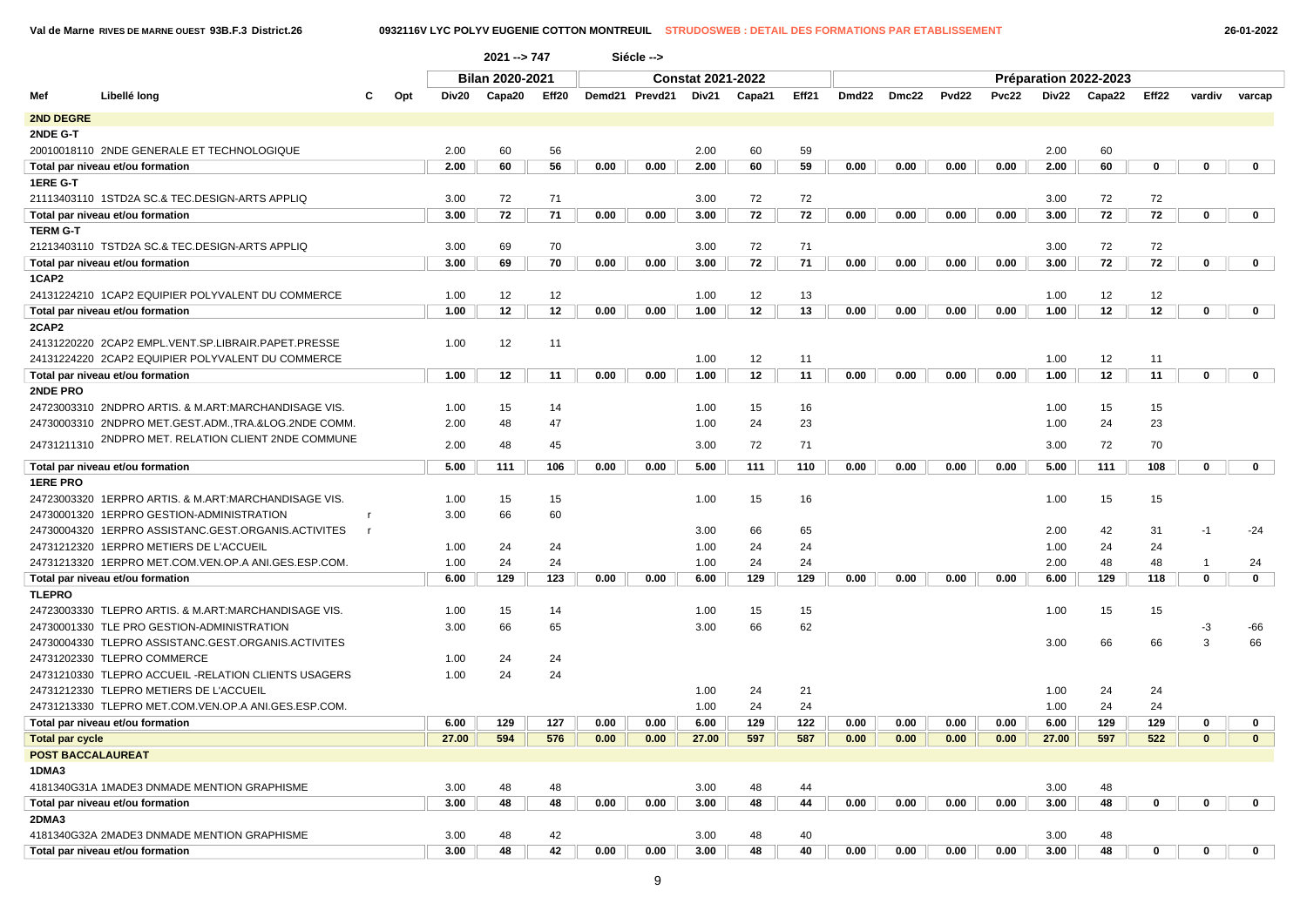|                                                               |       | $2021 - 747$           |             |        | Siécle -->          |                          |        |             |                   |       |                   |       |                   |                       |             |              |              |
|---------------------------------------------------------------|-------|------------------------|-------------|--------|---------------------|--------------------------|--------|-------------|-------------------|-------|-------------------|-------|-------------------|-----------------------|-------------|--------------|--------------|
|                                                               |       | <b>Bilan 2020-2021</b> |             |        |                     | <b>Constat 2021-2022</b> |        |             |                   |       |                   |       |                   | Préparation 2022-2023 |             |              |              |
| Libellé long<br>Mef<br>Opt                                    | Div20 | Capa20                 | Eff20       | Demd21 | Prevd <sub>21</sub> | Div21                    | Capa21 | Eff21       | Dmd <sub>22</sub> | Dmc22 | Pvd <sub>22</sub> | Pvc22 | Div <sub>22</sub> | Capa22                | Eff22       | vardiv       | varcap       |
| 3DMA3                                                         |       |                        |             |        |                     |                          |        |             |                   |       |                   |       |                   |                       |             |              |              |
| 4181340G33A 3MADE3 DNMADE MENTION GRAPHISME                   | 3.00  | 48                     | 42          |        |                     | 3.00                     | 48     | 39          |                   |       |                   |       | 3.00              | 48                    |             |              |              |
| Total par niveau et/ou formation                              | 3.00  | 48                     | 42          | 0.00   | 0.00                | 3.00                     | 48     | 39          | 0.00              | 0.00  | 0.00              | 0.00  | 3.00              | 48                    | 0           | 0            | $\mathbf 0$  |
| <b>DSAA-1</b>                                                 |       |                        |             |        |                     |                          |        |             |                   |       |                   |       |                   |                       |             |              |              |
| 41622001210 1DSAA1 DESIGN                                     | 1.00  | 12                     | 12          |        |                     | 1.00                     | 12     | 9           |                   |       |                   |       | 1.00              | 12                    |             |              |              |
| Total par niveau et/ou formation                              | 1.00  | 12                     | 12          | 0.00   | 0.00                | 1.00                     | 12     | 9           | 0.00              | 0.00  | 0.00              | 0.00  | 1.00              | 12                    | 0           | 0            | 0            |
| <b>DSAA-2</b>                                                 |       |                        |             |        |                     |                          |        |             |                   |       |                   |       |                   |                       |             |              |              |
| 41622001220 2DSAA1 DESIGN                                     | 1.00  | 12                     | 14          |        |                     | 1.00                     | 12     | 16          |                   |       |                   |       | 1.00              | 12                    |             |              |              |
| Total par niveau et/ou formation                              | 1.00  | 12                     | 14          | 0.00   | 0.00                | 1.00                     | 12     | 16          | 0.00              | 0.00  | 0.00              | 0.00  | 1.00              | 12                    | 0           | 0            | $\mathbf 0$  |
| <b>LICENC PRO</b>                                             |       |                        |             |        |                     |                          |        |             |                   |       |                   |       |                   |                       |             |              |              |
| 4159990C11A LICENCE PROF COMMUNICAT.INF.MULTIMEDIA<br>a       | 1.00  | 18                     |             |        |                     | 1.00                     | 18     |             |                   |       |                   |       | 1.00              | 18                    |             |              |              |
| Total par niveau et/ou formation                              | 1.00  | 18                     | $\mathbf 0$ | 0.00   | 0.00                | 1.00                     | 18     | $\mathbf 0$ | 0.00              | 0.00  | 0.00              | 0.00  | 1.00              | 18                    | $\mathbf 0$ | $\mathbf 0$  | 0            |
| <b>Total par cycle</b>                                        | 12.00 | 186                    | 158         | 0.00   | 0.00                | 12.00                    | 186    | 148         | 0.00              | 0.00  | 0.00              | 0.00  | 12.00             | 186                   | $\bf{0}$    | $\bf{0}$     | $\mathbf{0}$ |
| <b>INSERTION</b>                                              |       |                        |             |        |                     |                          |        |             |                   |       |                   |       |                   |                       |             |              |              |
| <b>FCIL NIV-4</b>                                             |       |                        |             |        |                     |                          |        |             |                   |       |                   |       |                   |                       |             |              |              |
| 7419990O11A FCIL4 GEST. DOSS. RETRAITE, PREV. ET SANT         | 1.00  | 12                     | 10          |        |                     | 1.00                     | 12     | 12          |                   |       |                   |       | 1.00              | 12                    |             |              |              |
| Total par niveau et/ou formation                              | 1.00  | 12                     | 10          | 0.00   | 0.00                | 1.00                     | 12     | 12          | 0.00              | 0.00  | 0.00              | 0.00  | 1.00              | 12                    | 0           | 0            | $\mathbf 0$  |
| <b>FCIL NIV-3</b>                                             |       |                        |             |        |                     |                          |        |             |                   |       |                   |       |                   |                       |             |              |              |
| <b>STGEN</b><br>74299901110 FORM COMPL NON DIP HORS MGI NIV 3 | 1.00  | 12                     | 12          |        |                     | 1.00                     | 12     |             |                   |       |                   |       | 1.00              | 12                    |             |              |              |
| Total par niveau et/ou formation                              | 1.00  | 12                     | 12          | 0.00   | 0.00                | 1.00                     | 12     | $\mathbf 0$ | 0.00              | 0.00  | 0.00              | 0.00  | 1.00              | 12                    | 0           | 0            | 0            |
| <b>Total par cycle</b>                                        | 2.00  | 24                     | 22          | 0.00   | 0.00                | 2.00                     | 24     | 12          | 0.00              | 0.00  | 0.00              | 0.00  | 2.00              | 24                    | $\bf{0}$    | $\mathbf{0}$ | $\bf{0}$     |
| <b>Total Etablissement</b>                                    | 41.00 | 804                    | 756         | 0.00   | 0.00                | 41.00                    | 807    | 747         | 0.00              | 0.00  | 0.00              | 0.00  | 41.00             | 807                   | 522         | $\mathbf{0}$ | $\Omega$     |

a Dotation Enseignement Supérieur

r dont 1 division à 18 pour la réorientation des 2nde GT

10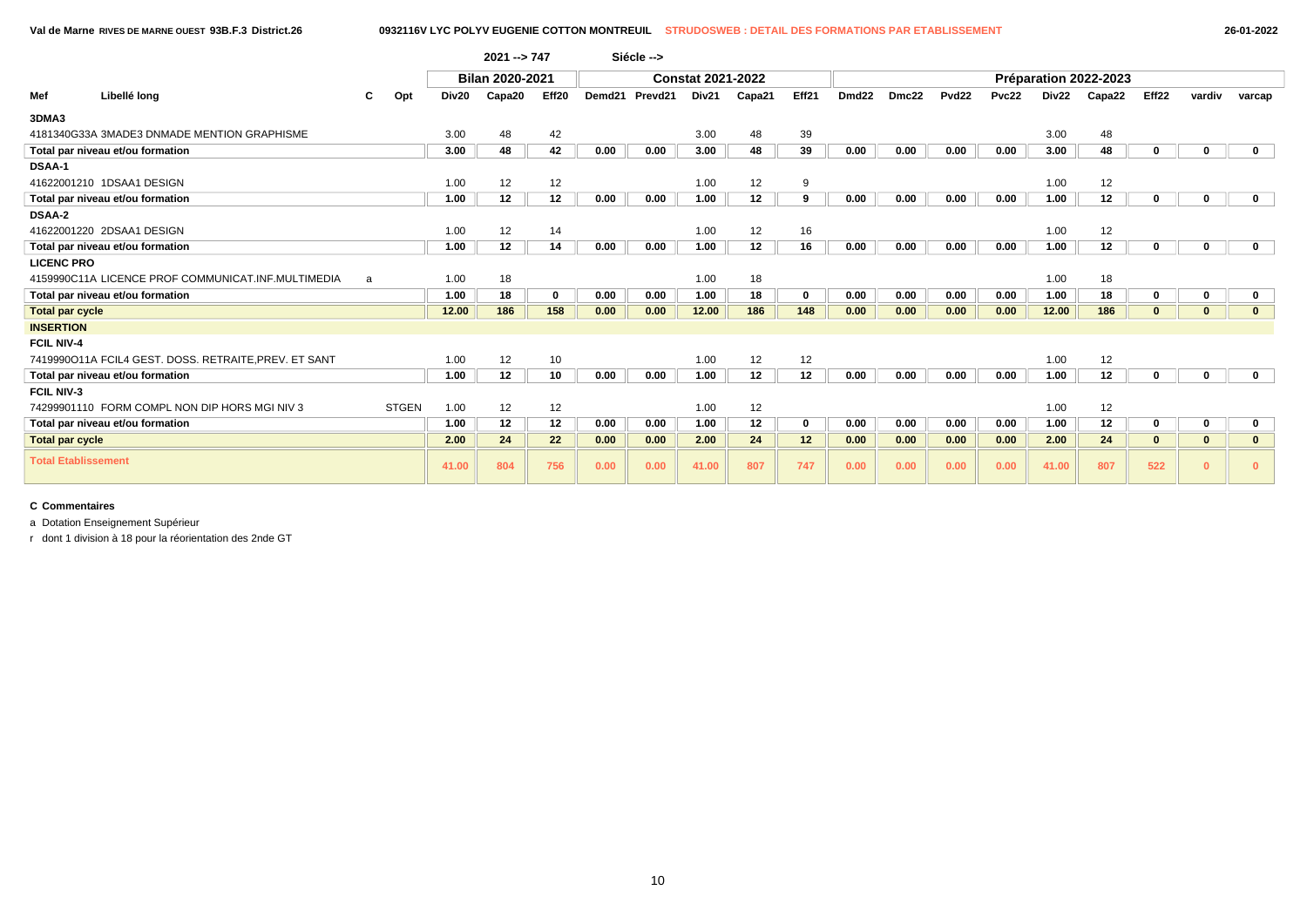**Val de Marne RIVES DE MARNE OUEST 93B.F.3 District.26 0930121B LYC GT JEAN JAURES MONTREUIL STRUDOSWEB : DETAIL DES FORMATIONS PAR ETABLISSEMENT 26-01-2022**

|                            |                                                      |              |       | $2021 - 1650$          |       |      | Siécle -->     |                          |        |       |                   |       |                   |              |       |                       |              |              |                |
|----------------------------|------------------------------------------------------|--------------|-------|------------------------|-------|------|----------------|--------------------------|--------|-------|-------------------|-------|-------------------|--------------|-------|-----------------------|--------------|--------------|----------------|
|                            |                                                      |              |       | <b>Bilan 2020-2021</b> |       |      |                | <b>Constat 2021-2022</b> |        |       |                   |       |                   |              |       | Préparation 2022-2023 |              |              |                |
| Mef                        | Libellé long                                         | Opt          | Div20 | Capa20                 | Eff20 |      | Demd21 Prevd21 | Div21                    | Capa21 | Eff21 | Dmd <sub>22</sub> | Dmc22 | Pvd <sub>22</sub> | <b>Pvc22</b> | Div22 | Capa22                | Eff22        | vardiv       | varcap         |
| 2ND DEGRE                  |                                                      |              |       |                        |       |      |                |                          |        |       |                   |       |                   |              |       |                       |              |              |                |
| 2NDE G-T                   |                                                      |              |       |                        |       |      |                |                          |        |       |                   |       |                   |              |       |                       |              |              |                |
|                            | 20010018110 2NDE GENERALE ET TECHNOLOGIQUE           |              | 15.00 | 450                    | 438   |      |                | 15.00                    | 450    | 420   |                   |       |                   |              | 14.00 | 420                   |              | $-1$         | $-30$          |
|                            | Total par niveau et/ou formation                     |              | 15.00 | 450                    | 438   | 0.00 | 0.00           | 15.00                    | 450    | 420   | 0.00              | 0.00  | 0.00              | 0.00         | 14.00 | 420                   | $\mathbf 0$  | $-1$         | $-30$          |
| 1ERE G-T                   |                                                      |              |       |                        |       |      |                |                          |        |       |                   |       |                   |              |       |                       |              |              |                |
|                            | 20110019110 PREMIERE GENERALE                        |              | 8.00  | 249                    | 244   |      |                | 8.00                     | 280    | 270   |                   |       |                   |              | 8.00  | 280                   | 252          |              |                |
|                            | 21131016110 1-STMG SC.& TECHNO. MANAGEMENT GESTION   |              | 4.00  | 124                    | 128   |      |                | 5.00                     | 154    | 150   |                   |       |                   |              | 5.00  | 154                   | 146          |              |                |
|                            | 21133104110 1-ST2S SC. & TECHNO. SANTE & SOCIAL      |              | 3.00  | 72                     | 69    |      |                | 2.00                     | 60     | 60    |                   |       |                   |              | 2.00  | 60                    | 60           |              |                |
|                            | Total par niveau et/ou formation                     |              | 15.00 | 445                    | 441   | 0.00 | 0.00           | 15.00                    | 494    | 480   | 0.00              | 0.00  | 0.00              | 0.00         | 15.00 | 494                   | 458          | $\mathbf 0$  | $\mathbf 0$    |
| <b>TERM G-T</b>            |                                                      |              |       |                        |       |      |                |                          |        |       |                   |       |                   |              |       |                       |              |              |                |
|                            | 20210019110 TERMINALE GENERALE                       |              | 8.00  | 260                    | 238   |      |                | 8.00                     | 280    | 242   |                   |       |                   |              | 8.00  | 280                   | 265          |              |                |
|                            | 21231017110 T-STMG GESTION ET FINANCE                |              | 1.00  | 18                     | 14    |      |                | 0.50                     | 20     | 18    |                   |       |                   |              | 1.00  | 24                    | 24           | 0.5          |                |
|                            | 21231018110 T-STMG MERCATIQUE (MARKETING)            |              | 2.00  | 53                     | 48    |      |                | 2.00                     | 65     | 62    |                   |       |                   |              | 2.00  | 70                    | 70           |              | 5              |
| 21231019110                | T-STMG RESSOUR. HUMAINES &<br><b>COMMUNICATION</b>   |              | 0.50  | 15                     | 26    |      |                | 1.00                     | 35     | 33    |                   |       |                   |              | 1.00  | 35                    | 35           |              |                |
|                            | 21231020110 T-STMG SYSTEMES D'INFORMATION DE GESTION |              | 0.50  | 12                     | 9     |      |                | 0.50                     | 15     | 14    |                   |       |                   |              | 1.00  | 24                    | 24           | 0.5          | 9              |
|                            | 21233104110 T-ST2S SC. & TECHNO. SANTE & SOCIAL      |              | 3.00  | 72                     | 73    |      |                | 3.00                     | 72     | 71    |                   |       |                   |              | 2.00  | 65                    | 62           | $-1$         | $-7$           |
|                            | Total par niveau et/ou formation                     |              | 15.00 | 430                    | 408   | 0.00 | 0.00           | 15.00                    | 487    | 440   | 0.00              | 0.00  | 0.00              | 0.00         | 15.00 | 498                   | 480          | 0            | 11             |
| <b>Total par cycle</b>     |                                                      |              | 45.00 | 1325                   | 1287  | 0.00 | 0.00           | 45.00                    | 1431   | 1340  | 0.00              | 0.00  | 0.00              | 0.00         | 44.00 | 1412                  | 938          | $-1$         | $-19$          |
| <b>POST BACCALAUREAT</b>   |                                                      |              |       |                        |       |      |                |                          |        |       |                   |       |                   |              |       |                       |              |              |                |
| CPGE-1                     |                                                      |              |       |                        |       |      |                |                          |        |       |                   |       |                   |              |       |                       |              |              |                |
|                            | 30111019210 CPGE1 PCSI (PHYS.CHIM.SCI.INGEN.)        |              | 1.00  | 24                     | 33    |      |                | 1.00                     | 24     | 27    |                   |       |                   |              | 1.00  | 24                    |              |              |                |
|                            | 30113004210 CPGE1 LETTRES 1ERE ANNEE                 | $\mathbf{C}$ | 1.00  | 35                     | 17    |      |                | 1.00                     | 35     | 25    |                   |       |                   |              | 1.00  | 35                    |              |              |                |
|                            | Total par niveau et/ou formation                     |              | 2.00  | 59                     | 50    | 0.00 | 0.00           | 2.00                     | 59     | 52    | 0.00              | 0.00  | 0.00              | 0.00         | 2.00  | 59                    | $\mathbf 0$  | $\mathbf{0}$ | $\mathbf{0}$   |
| CPGE-2                     |                                                      |              |       |                        |       |      |                |                          |        |       |                   |       |                   |              |       |                       |              |              |                |
|                            | 30113006220 CPGE2 LETTRES ENS FONTENAY-ST CLOUD      |              | 1.00  | 30                     | 30    |      |                | 1.00                     | 30     | 31    |                   |       |                   |              | 1.00  | 40                    |              |              | 10             |
|                            | Total par niveau et/ou formation                     |              | 1.00  | 30                     | 30    | 0.00 | 0.00           | 1.00                     | 30     | 31    | 0.00              | 0.00  | 0.00              | 0.00         | 1.00  | 40                    | 0            | $\mathbf 0$  | 10             |
| 1BTS2                      |                                                      |              |       |                        |       |      |                |                          |        |       |                   |       |                   |              |       |                       |              |              |                |
|                            | 31131212210 1BTS2 NEGO. ET DIGITAL. RELATION CLIENT  |              | 1.00  | 24                     | 30    |      |                | 1.00                     | 24     | 25    |                   |       |                   |              | 1.00  | 24                    |              |              |                |
| 31131213210                | 1BTS2 MANAGEMENT COMMERC. OPERATIONNEL               |              | 1.00  | 35                     | 34    |      |                | 1.00                     | 35     | 34    |                   |       |                   |              | 1.00  | 35                    |              |              |                |
|                            | 31132409210 1BTS2 SUPPORT A L'ACTION MANAGERIALE     |              | 1.00  | 30                     | 29    |      |                | 1.00                     | 30     | 30    |                   |       |                   |              | 1.00  | 30                    |              |              |                |
|                            | 31133001210 1BTS2 SERVICE & PREST. S.SANIT.& SOCIAL  |              | 1.00  | 32                     | 32    |      |                | 1.00                     | 32     | 32    |                   |       |                   |              | 1.00  | 32                    |              |              |                |
|                            | Total par niveau et/ou formation                     |              | 4.00  | 121                    | 125   | 0.00 | 0.00           | 4.00                     | 121    | 121   | 0.00              | 0.00  | 0.00              | 0.00         | 4.00  | 121                   | $\mathbf 0$  | $\mathbf 0$  | $\mathbf 0$    |
| <b>2BTS2</b>               |                                                      |              |       |                        |       |      |                |                          |        |       |                   |       |                   |              |       |                       |              |              |                |
|                            | 31131212220 2BTS2 NEGO, ET DIGITAL, RELATION CLIENT  |              | 1.00  | 24                     | 19    |      |                | 1.00                     | 24     | 23    |                   |       |                   |              | 1.00  | 24                    |              |              |                |
| 31131213220                | 2BTS2 MANAGEMENT COMMERC. OPERATIONNEL               |              | 1.00  | 35                     | 24    |      |                | 1.00                     | 30     | 28    |                   |       |                   |              | 1.00  | 30                    |              |              |                |
|                            | 31132409220 2BTS2 SUPPORT A L'ACTION MANAGERIALE     |              | 1.00  | 24                     | 23    |      |                | 1.00                     | 24     | 24    |                   |       |                   |              | 1.00  | 24                    |              |              |                |
|                            | 31133001220 2BTS2 SERVICE & PREST, S.SANIT.& SOCIAL  |              | 1.00  | 32                     | 20    |      |                | 1.00                     | 35     | 31    |                   |       |                   |              | 1.00  | 32                    |              |              | -3             |
|                            | Total par niveau et/ou formation                     |              | 4.00  | 115                    | 86    | 0.00 | 0.00           | 4.00                     | 113    | 106   | 0.00              | 0.00  | 0.00              | 0.00         | 4.00  | 110                   | $\mathbf 0$  | $\mathbf 0$  | $-3$           |
| <b>Total par cycle</b>     |                                                      |              | 11.00 | 325                    | 291   | 0.00 | 0.00           | 11.00                    | 323    | 310   | 0.00              | 0.00  | 0.00              | 0.00         | 11.00 | 330                   | $\mathbf{0}$ | $\mathbf{0}$ | $\overline{7}$ |
|                            |                                                      |              |       |                        |       |      |                |                          |        |       |                   |       |                   |              |       |                       |              |              |                |
| <b>Total Etablissement</b> |                                                      |              | 56.00 | 1650                   | 1578  | 0.00 | 0.00           | 56.00                    | 1754   | 1650  | 0.00              | 0.00  | 0.00              | 0.00         | 55.00 | 1742                  | 938          | $-1$         | $-12$          |

**C Commentaires**

c moyens donnés pour 24 élèves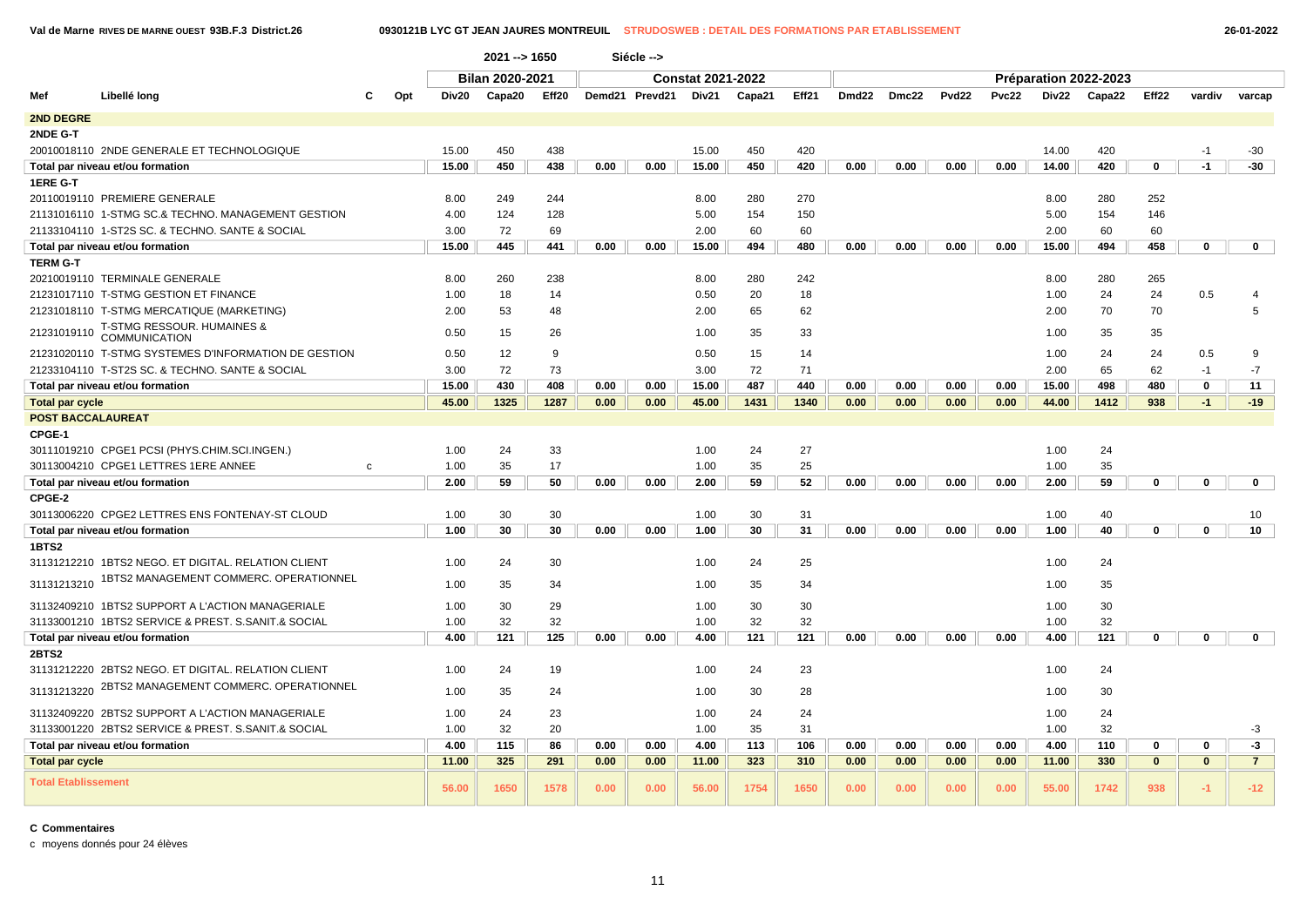**Val de Marne RIVES DE MARNE OUEST 93B.F.3 District.26 0930122C LYC GT CONDORCET MONTREUIL STRUDOSWEB : DETAIL DES FORMATIONS PAR ETABLISSEMENT 26-01-2022**

|                            |                                                      |       | 2021 -- > 781   |       |      | Siécle -->     |                          |        |       |                   |       |                   |       |       |                       |             |              |              |
|----------------------------|------------------------------------------------------|-------|-----------------|-------|------|----------------|--------------------------|--------|-------|-------------------|-------|-------------------|-------|-------|-----------------------|-------------|--------------|--------------|
|                            |                                                      |       | Bilan 2020-2021 |       |      |                | <b>Constat 2021-2022</b> |        |       |                   |       |                   |       |       | Préparation 2022-2023 |             |              |              |
| Mef                        | Libellé long<br>Opt                                  | Div20 | Capa20          | Eff20 |      | Demd21 Prevd21 | Div21                    | Capa21 | Eff21 | Dmd <sub>22</sub> | Dmc22 | Pvd <sub>22</sub> | Pvc22 | Div22 | Capa22                | Eff22       | vardiv       | varcap       |
| <b>2ND DEGRE</b>           |                                                      |       |                 |       |      |                |                          |        |       |                   |       |                   |       |       |                       |             |              |              |
| 2NDE G-T                   |                                                      |       |                 |       |      |                |                          |        |       |                   |       |                   |       |       |                       |             |              |              |
|                            | 20010018110 2NDE GENERALE ET TECHNOLOGIQUE           | 8.00  | 240             | 238   |      |                | 9.00                     | 270    | 254   |                   |       |                   |       | 9.00  | 270                   |             |              |              |
|                            | Total par niveau et/ou formation                     | 8.00  | 240             | 238   | 0.00 | 0.00           | 9.00                     | 270    | 254   | 0.00              | 0.00  | 0.00              | 0.00  | 9.00  | 270                   | 0           | $\mathbf{0}$ | $\mathbf 0$  |
| <b>1ERE G-T</b>            |                                                      |       |                 |       |      |                |                          |        |       |                   |       |                   |       |       |                       |             |              |              |
|                            | 20110019110 PREMIERE GENERALE                        | 4.00  | 127             | 129   |      |                | 4.00                     | 140    | 133   |                   |       |                   |       | 4.00  | 140                   | 140         |              |              |
|                            | 21120010110 1STI2D SC. & TECHN. INGEN.INNOV.DEV.DUR. | 2.00  | 52              | 52    |      |                | 3.00                     | 90     | 81    |                   |       |                   |       | 3.00  | 90                    | 84          |              |              |
|                            | Total par niveau et/ou formation                     | 6.00  | 179             | 181   | 0.00 | 0.00           | 7.00                     | 230    | 214   | 0.00              | 0.00  | 0.00              | 0.00  | 7.00  | 230                   | 224         | $\mathbf 0$  | $\mathbf{0}$ |
| <b>TERM G-T</b>            |                                                      |       |                 |       |      |                |                          |        |       |                   |       |                   |       |       |                       |             |              |              |
|                            | 20210019110 TERMINALE GENERALE                       | 4.00  | 122             | 114   |      |                | 4.00                     | 140    | 122   |                   |       |                   |       | 4.00  | 140                   | 129         |              |              |
|                            | 21220005110 TSTI2D INNOV.TECHNO. ECO CONCEPT.        | 0.50  | 11              | 16    |      |                | 0.50                     | 20     | 14    |                   |       |                   |       | 1.00  | 30                    | 28          | 0.5          | 10           |
|                            | 21220006110 TSTI2D SYSTE INFO. ET NUMERIQUE          | 1.50  | 26              | 23    |      |                | 1.50                     | 34     | 39    |                   |       |                   |       | 2.00  | 60                    | 55          | 0.5          | 26           |
|                            | Total par niveau et/ou formation                     | 6.00  | 159             | 153   | 0.00 | 0.00           | 6.00                     | 194    | 175   | 0.00              | 0.00  | 0.00              | 0.00  | 7.00  | 230                   | 212         | $\mathbf{1}$ | 36           |
| <b>Total par cycle</b>     |                                                      | 20.00 | 578             | 572   | 0.00 | 0.00           | 22.00                    | 694    | 643   | 0.00              | 0.00  | 0.00              | 0.00  | 23.00 | 730                   | 436         | $\mathbf{1}$ | 36           |
| <b>POST BACCALAUREAT</b>   |                                                      |       |                 |       |      |                |                          |        |       |                   |       |                   |       |       |                       |             |              |              |
| CPGE-2                     |                                                      |       |                 |       |      |                |                          |        |       |                   |       |                   |       |       |                       |             |              |              |
|                            | 30111029220 CPGE2 PSI (PHYSIQUE ET SC. INGENIEUR)    | 1.00  | 24              | 25    |      |                | 1.00                     | 24     | 21    |                   |       |                   |       | 1.00  | 24                    |             |              |              |
|                            | Total par niveau et/ou formation                     | 1.00  | 24              | 25    | 0.00 | 0.00           | 1.00                     | 24     | 21    | 0.00              | 0.00  | 0.00              | 0.00  | 1.00  | 24                    | $\mathbf 0$ | $\mathbf 0$  | $\mathbf{0}$ |
| 1BTS2                      |                                                      |       |                 |       |      |                |                          |        |       |                   |       |                   |       |       |                       |             |              |              |
|                            | 31122310210 1BTS2 TRAITMT MATERX: 1ERE ANNEE COMM.   | 1.00  | 20              | 16    |      |                | 1.00                     | 20     | 15    |                   |       |                   |       | 1.00  | 20                    |             |              |              |
|                            | 31125010210 1BTS2 MAINTEN.SYST, OPT.A SYST.PRODUCT   | 1.00  | 30              | 28    |      |                | 1.00                     | 30     | 29    |                   |       |                   |       | 1.00  | 30                    |             |              |              |
|                            | 31125215210 1BTS2 MAINTEN.VEHIC. OPT.VOIT.PARTICUL.  | 1.00  | 24              | 20    |      |                | 1.00                     | 24     | 20    |                   |       |                   |       | 1.00  | 24                    |             |              |              |
|                            | Total par niveau et/ou formation                     | 3.00  | 74              | 64    | 0.00 | 0.00           | 3.00                     | 74     | 64    | 0.00              | 0.00  | 0.00              | 0.00  | 3.00  | 74                    | 0           | $\Omega$     | $\mathbf{0}$ |
| <b>2BTS2</b>               |                                                      |       |                 |       |      |                |                          |        |       |                   |       |                   |       |       |                       |             |              |              |
|                            | 31122312220 2BTS2 TRAITM.MATERX OP B: TRAIT.SURFACE  | 1.00  | 15              | 19    |      |                | 1.00                     | 15     | 14    |                   |       |                   |       | 1.00  | 15                    |             |              |              |
|                            | 31125010220 2BTS2 MAINTEN.SYST, OPT.A SYST.PRODUCT   | 1.00  | 30              | 16    |      |                | 1.00                     | 30     | 21    |                   |       |                   |       | 1.00  | 24                    |             |              | -6           |
|                            | 31125215220 2BTS2 MAINTEN.VEHIC, OPT.A VOIT.PARTIC.  | 1.00  | 24              | 14    |      |                | 1.00                     | 24     | 18    |                   |       |                   |       | 1.00  | 24                    |             |              |              |
|                            | Total par niveau et/ou formation                     | 3.00  | 69              | 49    | 0.00 | 0.00           | 3.00                     | 69     | 53    | 0.00              | 0.00  | 0.00              | 0.00  | 3.00  | 63                    | 0           | $\mathbf 0$  | -6           |
| <b>Total par cycle</b>     |                                                      | 7.00  | 167             | 138   | 0.00 | 0.00           | 7.00                     | 167    | 138   | 0.00              | 0.00  | 0.00              | 0.00  | 7.00  | 161                   | $\bf{0}$    | $\mathbf{0}$ | $-6$         |
| <b>Total Etablissement</b> |                                                      | 27.00 | 745             | 710   | 0.00 | 0.00           | 29.00                    | 861    | 781   | 0.00              | 0.00  | 0.00              | 0.00  | 30.00 | 891                   | 436         |              | 30           |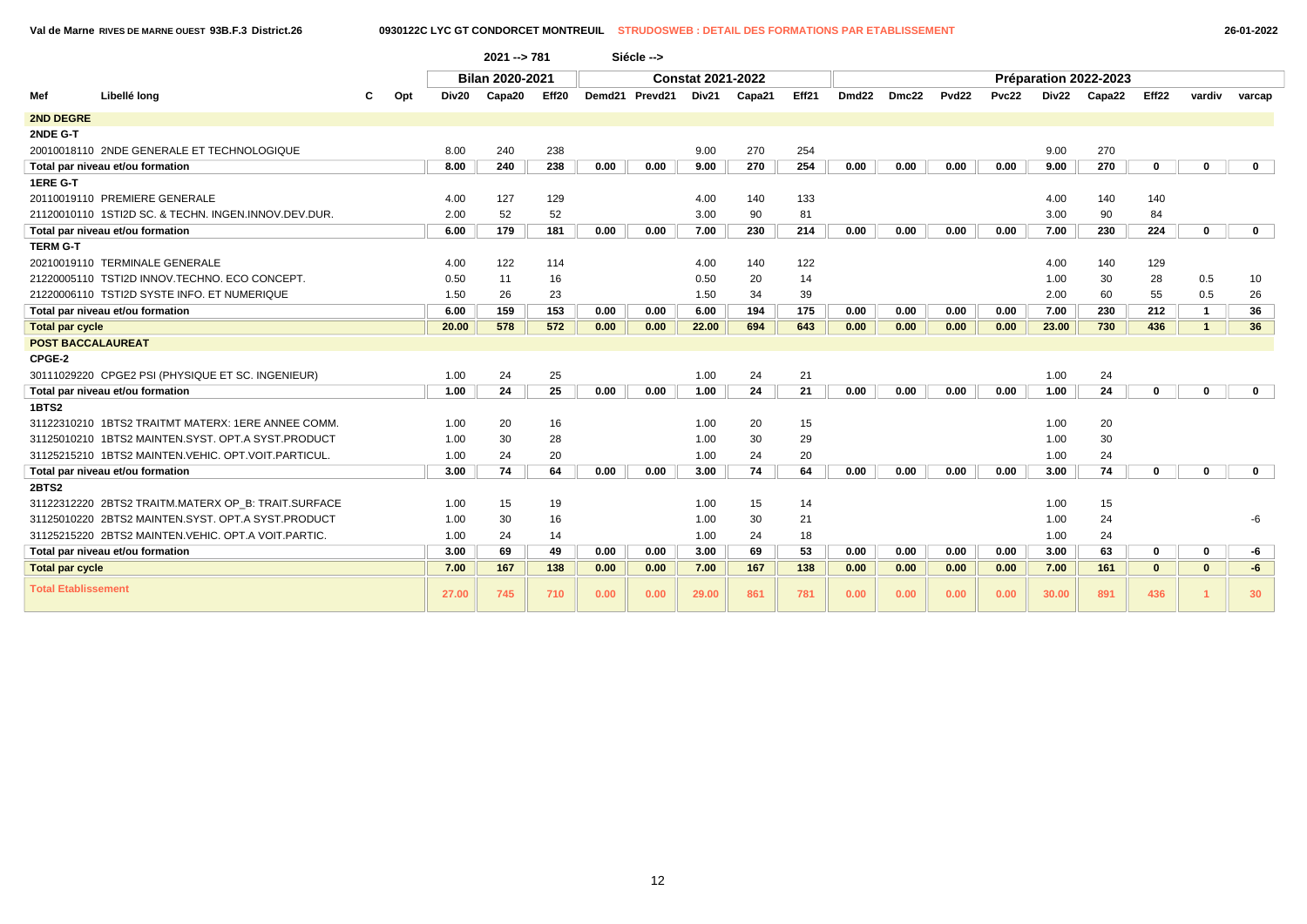|                            |                                                      |   |     |       | $2021 - 189$           |       |      | Siécle -->     |                          |        |       |       |       |                   |       |       |                       |       |        |              |
|----------------------------|------------------------------------------------------|---|-----|-------|------------------------|-------|------|----------------|--------------------------|--------|-------|-------|-------|-------------------|-------|-------|-----------------------|-------|--------|--------------|
|                            |                                                      |   |     |       | <b>Bilan 2020-2021</b> |       |      |                | <b>Constat 2021-2022</b> |        |       |       |       |                   |       |       | Préparation 2022-2023 |       |        |              |
| Mef                        | Libellé long                                         |   | Opt | Div20 | Capa20                 | Eff20 |      | Demd21 Prevd21 | Div21                    | Capa21 | Eff21 | Dmd22 | Dmc22 | Pvd <sub>22</sub> | Pvc22 | Div22 | Capa22                | Eff22 | vardiv | varcap       |
| <b>2ND DEGRE</b>           |                                                      |   |     |       |                        |       |      |                |                          |        |       |       |       |                   |       |       |                       |       |        |              |
| <b>2NDE PRO</b>            |                                                      |   |     |       |                        |       |      |                |                          |        |       |       |       |                   |       |       |                       |       |        |              |
| 24720008310                | 2NDPRO MET.TRANSIT.NUMER.ENERG.2NDE<br>COMM          |   |     |       |                        |       |      |                | 1.00                     | 24     | 24    |       |       |                   |       | 1.00  | 24                    | 24    |        |              |
| 24720103310                | 2NDPRO MET.REAL.ENS.MEC.IND.2NDE<br>COMMUNE          | a |     |       |                        |       |      |                | 2.00                     | 22     | 24    |       |       |                   |       | 1.00  | 24                    | 23    | -1     |              |
|                            | 24722302310 2NDPRO TRAITEMENTS DE SURFACE            | a |     | 1.00  | 10                     | 9     |      |                |                          |        |       |       |       |                   |       |       |                       |       |        |              |
|                            | 24725106310 2NDPRO TECHNICIEN D'USINAGE              |   |     | 1.00  | 12                     | 12    |      |                |                          |        |       |       |       |                   |       |       |                       |       |        |              |
|                            | 24725218310 2NDPRO MAINTENANCE VEHIC. 2NDE COMMUNE   |   |     | 1.00  | 20                     | 20    |      |                |                          |        |       |       |       |                   |       |       |                       |       |        |              |
| 24725222310                | 2NDPRO MET.MAIN.MATER.VEHIC.2NDE<br><b>COMMUNE</b>   |   |     |       |                        |       |      |                | 1.00                     | 20     | 21    |       |       |                   |       | 1.00  | 20                    | 20    |        |              |
| 24725516310                | 2NDPRO SYSTEMES NUMERIQUES 2NDE<br>COMMUNE           |   |     | 1.00  | 24                     | 24    |      |                |                          |        |       |       |       |                   |       |       |                       |       |        |              |
|                            | Total par niveau et/ou formation                     |   |     | 4.00  | 66                     | 65    | 0.00 | 0.00           | 4.00                     | 66     | 69    | 0.00  | 0.00  | 0.00              | 0.00  | 3.00  | 68                    | 67    | -1     | $\mathbf{2}$ |
| <b>1ERE PRO</b>            |                                                      |   |     |       |                        |       |      |                |                          |        |       |       |       |                   |       |       |                       |       |        |              |
|                            | 24722302320 1ERPRO TRAITEMENTS DE SURFACE            | a |     | 1.00  | 12                     | 10    |      |                | 0.50                     | 12     | 5     |       |       |                   |       | 0.50  | 12                    | 8     |        |              |
|                            | 24725106320 1ERPRO TECHNICIEN D'USINAGE              |   |     | 1.00  | 12                     | 13    |      |                | 0.50                     | 12     | 8     |       |       |                   |       | 0.50  | 12                    | 12    |        |              |
|                            | 24725214320 1ERPRO MAINT.VEHIC.OPTA VOIT.PARTICUL.   |   |     | 1.00  | 20                     | 20    |      |                | 1.00                     | 20     | 18    |       |       |                   |       | 1.00  | 20                    | 20    |        |              |
|                            | 24725515320 1ERPRO SYST.NUM.OPT.C RES.INF.SYST.COMM. |   |     | 1.00  | 24                     | 23    |      |                | 1.00                     | 24     | 24    |       |       |                   |       | 1.00  | 24                    | 24    |        |              |
|                            | Total par niveau et/ou formation                     |   |     | 4.00  | 68                     | 66    | 0.00 | 0.00           | 3.00                     | 68     | 55    | 0.00  | 0.00  | 0.00              | 0.00  | 3.00  | 68                    | 64    | 0      | $\mathbf 0$  |
| <b>TLEPRO</b>              |                                                      |   |     |       |                        |       |      |                |                          |        |       |       |       |                   |       |       |                       |       |        |              |
|                            | 24722302330 TLEPRO TRAITEMENTS DE SURFACE            | a |     | 0.50  | 12                     | 10    |      |                | 0.50                     | 12     | 9     |       |       |                   |       | 0.50  | 5                     | 5     |        | $-7$         |
|                            | 24725106330 TLEPRO TECHNICIEN D'USINAGE              |   |     | 0.50  | 12                     | 7     |      |                | 0.50                     | 12     | 11    |       |       |                   |       | 0.50  | 10                    | 7     |        | $-2$         |
|                            | 24725214330 TLEPRO MAINT.VEHIC.OPTA VOIT.PARTICUL.   |   |     | 1.00  | 20                     | 20    |      |                | 1.00                     | 20     | 19    |       |       |                   |       | 1.00  | 20                    | 19    |        |              |
|                            | 24725515330 TLEPRO SYST.NUM.OPT.C RES.INF.SYST.COMM. |   |     | 1.00  | 24                     | 23    |      |                | 1.00                     | 24     | 26    |       |       |                   |       | 1.00  | 24                    | 24    |        |              |
|                            | Total par niveau et/ou formation                     |   |     | 3.00  | 68                     | 60    | 0.00 | 0.00           | 3.00                     | 68     | 65    | 0.00  | 0.00  | 0.00              | 0.00  | 3.00  | 59                    | 55    | 0      | -9           |
| <b>Total par cycle</b>     |                                                      |   |     | 11.00 | 202                    | 191   | 0.00 | 0.00           | 10.00                    | 202    | 189   | 0.00  | 0.00  | 0.00              | 0.00  | 9.00  | 195                   | 186   | $-1$   | $-7$         |
| <b>Total Etablissement</b> |                                                      |   |     | 11.00 | 202                    | 191   | 0.00 | 0.00           | 10.00                    | 202    | 189   | 0.00  | 0.00  | 0.00              | 0.00  | 9.00  | 195                   | 186   | $-1$   | $-7$         |

a mixité des publics Scol et Apprent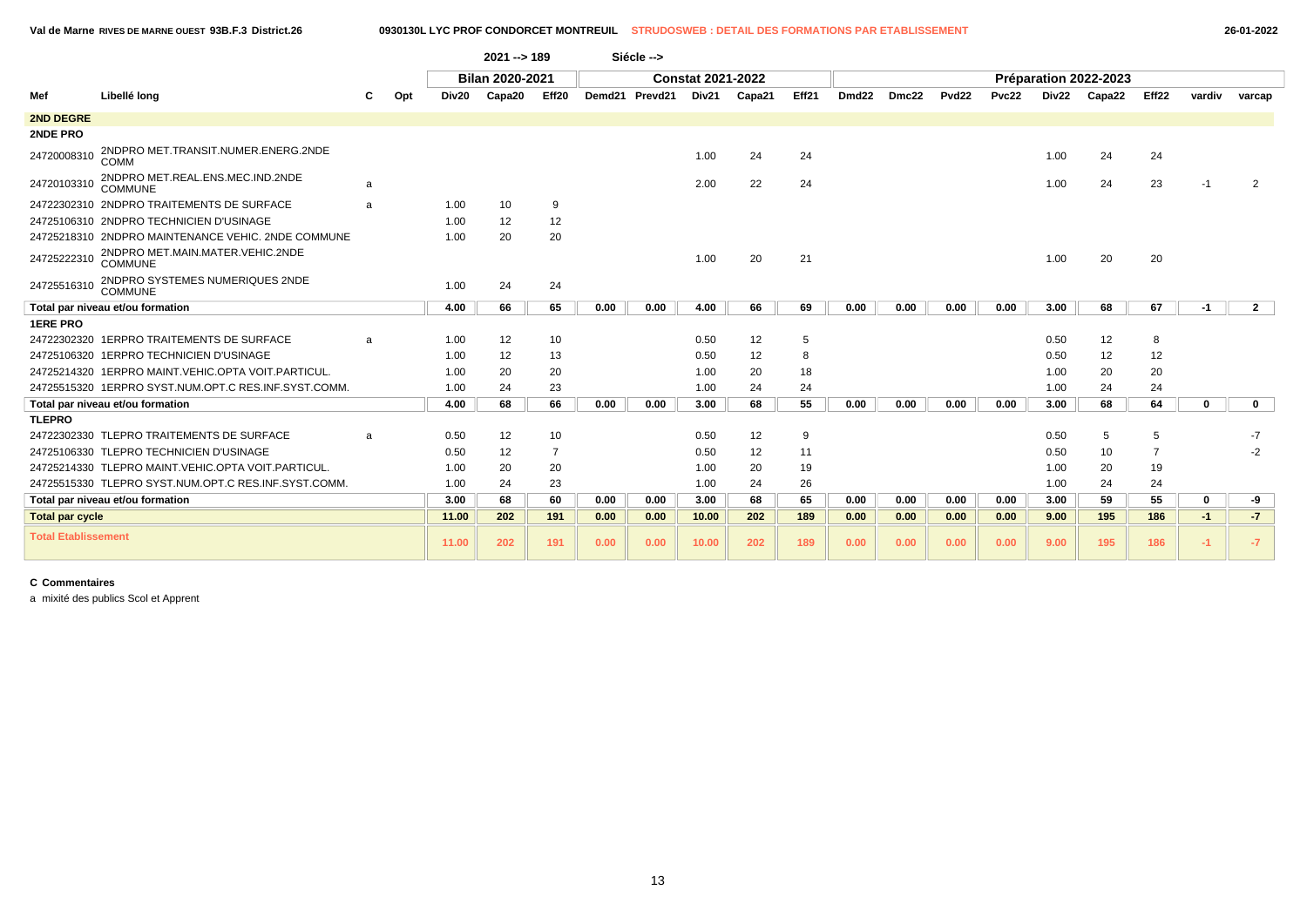**Val de Marne SEINE SAINT DENIS EST 93B.F.3 District.26 0930123D LYC GT OLYMPE DE GOUGES NOISY-LE-SEC STRUDOSWEB : DETAIL DES FORMATIONS PAR ETABLISSEMENT 26-01-2022**

|                            |                                                      |     |       | $2021 - 999$    |       |      | Siécle -->     |                          |        |       |                   |       |              |              |       |                       |              |              |              |
|----------------------------|------------------------------------------------------|-----|-------|-----------------|-------|------|----------------|--------------------------|--------|-------|-------------------|-------|--------------|--------------|-------|-----------------------|--------------|--------------|--------------|
|                            |                                                      |     |       | Bilan 2020-2021 |       |      |                | <b>Constat 2021-2022</b> |        |       |                   |       |              |              |       | Préparation 2022-2023 |              |              |              |
| Mef                        | Libellé long                                         | Opt | Div20 | Capa20          | Eff20 |      | Demd21 Prevd21 | Div21                    | Capa21 | Eff21 | Dmd <sub>22</sub> | Dmc22 | <b>Pvd22</b> | <b>Pvc22</b> | Div22 | Capa22                | Eff22        | vardiv       | varcap       |
| <b>2ND DEGRE</b>           |                                                      |     |       |                 |       |      |                |                          |        |       |                   |       |              |              |       |                       |              |              |              |
| 2NDE G-T                   |                                                      |     |       |                 |       |      |                |                          |        |       |                   |       |              |              |       |                       |              |              |              |
|                            | 20010018110 2NDE GENERALE ET TECHNOLOGIQUE           |     | 11.00 | 330             | 321   |      |                | 11.00                    | 330    | 321   |                   |       |              |              | 11.00 | 330                   |              |              |              |
|                            | Total par niveau et/ou formation                     |     | 11.00 | 330             | 321   | 0.00 | 0.00           | 11.00                    | 330    | 321   | 0.00              | 0.00  | 0.00         | 0.00         | 11.00 | 330                   | $\mathbf 0$  | $\mathbf 0$  | $\mathbf{0}$ |
| 1ERE G-T                   |                                                      |     |       |                 |       |      |                |                          |        |       |                   |       |              |              |       |                       |              |              |              |
|                            | 20110019110 PREMIERE GENERALE                        |     | 6.00  | 202             | 182   |      |                | 6.00                     | 210    | 208   |                   |       |              |              | 6.00  | 210                   | 204          |              |              |
|                            | 21131016110 1-STMG SC.& TECHNO, MANAGEMENT GESTION   |     | 3.00  | 72              | 71    |      |                | 3.00                     | 72     | 71    |                   |       |              |              | 3.00  | 72                    | 72           |              |              |
|                            | Total par niveau et/ou formation                     |     | 9.00  | 274             | 253   | 0.00 | 0.00           | 9.00                     | 282    | 279   | 0.00              | 0.00  | 0.00         | 0.00         | 9.00  | 282                   | 276          | $\bf{0}$     | $\mathbf{0}$ |
| <b>TERM G-T</b>            |                                                      |     |       |                 |       |      |                |                          |        |       |                   |       |              |              |       |                       |              |              |              |
|                            | 20210019110 TERMINALE GENERALE                       |     | 6.00  | 192             | 190   |      |                | 6.00                     | 210    | 179   |                   |       |              |              | 6.00  | 210                   | 206          |              |              |
|                            | 21231017110 T-STMG GESTION ET FINANCE                |     | 0.50  | 16              | 16    |      |                | 0.50                     | 12     | 17    |                   |       |              |              | 0.50  | 15                    | 15           |              | 3            |
|                            | 21231018110 T-STMG MERCATIQUE (MARKETING)            |     | 1.00  | 18              | 20    |      |                | 1.00                     | 24     | 20    |                   |       |              |              | 1.00  | 24                    | 21           |              |              |
| 21231019110                | T-STMG RESSOUR. HUMAINES & COMMUNICATION             |     | 1.00  | 18              | 19    |      |                | 1.00                     | 24     | 20    |                   |       |              |              | 1.00  | 24                    | 20           |              |              |
|                            | 21231020110 T-STMG SYSTEMES D'INFORMATION DE GESTION |     | 0.50  | 13              | 12    |      |                | 0.50                     | 12     | 10    |                   |       |              |              | 0.50  | 15                    | 14           |              | 3            |
|                            | Total par niveau et/ou formation                     |     | 9.00  | 257             | 257   | 0.00 | 0.00           | 9.00                     | 282    | 246   | 0.00              | 0.00  | 0.00         | 0.00         | 9.00  | 288                   | 276          | 0            | 6            |
| <b>Total par cycle</b>     |                                                      |     | 29.00 | 861             | 831   | 0.00 | 0.00           | 29.00                    | 894    | 846   | 0.00              | 0.00  | 0.00         | 0.00         | 29.00 | 900                   | 552          | $\mathbf{0}$ | 6            |
| <b>POST BACCALAUREAT</b>   |                                                      |     |       |                 |       |      |                |                          |        |       |                   |       |              |              |       |                       |              |              |              |
| CPGE-1                     |                                                      |     |       |                 |       |      |                |                          |        |       |                   |       |              |              |       |                       |              |              |              |
|                            | 30112013210 CPGE1 ECO.ET COMMERC.OPT ECONOMIQUE      |     | 1.00  | 30              | 31    |      |                |                          |        |       |                   |       |              |              |       |                       |              |              |              |
|                            | 30112019210 CPGE1 CLASSE ECONOM.&COMMERC.GENERALE    |     |       |                 |       |      |                | 1.00                     | 30     | 24    |                   |       |              |              | 1.00  | 30                    |              |              |              |
|                            | Total par niveau et/ou formation                     |     | 1.00  | 30              | 31    | 0.00 | 0.00           | 1.00                     | 30     | 24    | 0.00              | 0.00  | 0.00         | 0.00         | 1.00  | 30                    | $\Omega$     | $\mathbf{0}$ | $\mathbf{0}$ |
| CPGE-2                     |                                                      |     |       |                 |       |      |                |                          |        |       |                   |       |              |              |       |                       |              |              |              |
|                            | 30112013220 CPGE2 ECO.ET COMMERC.OPT ECONOMIQUE      |     | 1.00  | 30              | 20    |      |                | 1.00                     | 30     | 24    |                   |       |              |              | 1.00  | 24                    |              |              | -6           |
|                            | Total par niveau et/ou formation                     |     | 1.00  | 30              | 20    | 0.00 | 0.00           | 1.00                     | 30     | 24    | 0.00              | 0.00  | 0.00         | 0.00         | 1.00  | 24                    | $\bf{0}$     | $\bf{0}$     | -6           |
| 1BTS2                      |                                                      |     |       |                 |       |      |                |                          |        |       |                   |       |              |              |       |                       |              |              |              |
|                            | 31131309210 1BTS2 PROFESSIONS IMMOBILIERES           |     | 1.00  | 30              | 27    |      |                | 1.00                     | 30     | 26    |                   |       |              |              | 1.00  | 30                    |              |              |              |
|                            | 31131409210 1BTS2 GESTION DE LA PME                  |     | 1.00  | 35              | 34    |      |                | 1.00                     | 35     | 34    |                   |       |              |              | 1.00  | 35                    |              |              |              |
|                            | Total par niveau et/ou formation                     |     | 2.00  | 65              | 61    | 0.00 | 0.00           | 2.00                     | 65     | 60    | 0.00              | 0.00  | 0.00         | 0.00         | 2.00  | 65                    | $\mathbf 0$  | $\mathbf 0$  | $\mathbf{0}$ |
| <b>2BTS2</b>               |                                                      |     |       |                 |       |      |                |                          |        |       |                   |       |              |              |       |                       |              |              |              |
|                            | 31131309220 2BTS2 PROFESSIONS IMMOBILIERES           |     | 1.00  | 24              | 20    |      |                | 1.00                     | 24     | 18    |                   |       |              |              | 1.00  | 24                    |              |              |              |
|                            | 31131409220 2BTS2 GESTION DE LA PME                  |     | 1.00  | 24              | 19    |      |                | 1.00                     | 30     | 27    |                   |       |              |              | 1.00  | 30                    |              |              |              |
|                            | Total par niveau et/ou formation                     |     | 2.00  | 48              | 39    | 0.00 | 0.00           | 2.00                     | 54     | 45    | 0.00              | 0.00  | 0.00         | 0.00         | 2.00  | 54                    | 0            | 0            | $\mathbf 0$  |
| <b>Total par cycle</b>     |                                                      |     | 6.00  | 173             | 151   | 0.00 | 0.00           | 6.00                     | 179    | 153   | 0.00              | 0.00  | 0.00         | 0.00         | 6.00  | 173                   | $\mathbf{0}$ | $\mathbf{0}$ | -6           |
| <b>Total Etablissement</b> |                                                      |     | 35.00 | 1034            | 982   | 0.00 | 0.00           | 35.00                    | 1073   | 999   | 0.00              | 0.00  | 0.00         | 0.00         | 35.00 | 1073                  | 552          | $\mathbf{0}$ | $\Omega$     |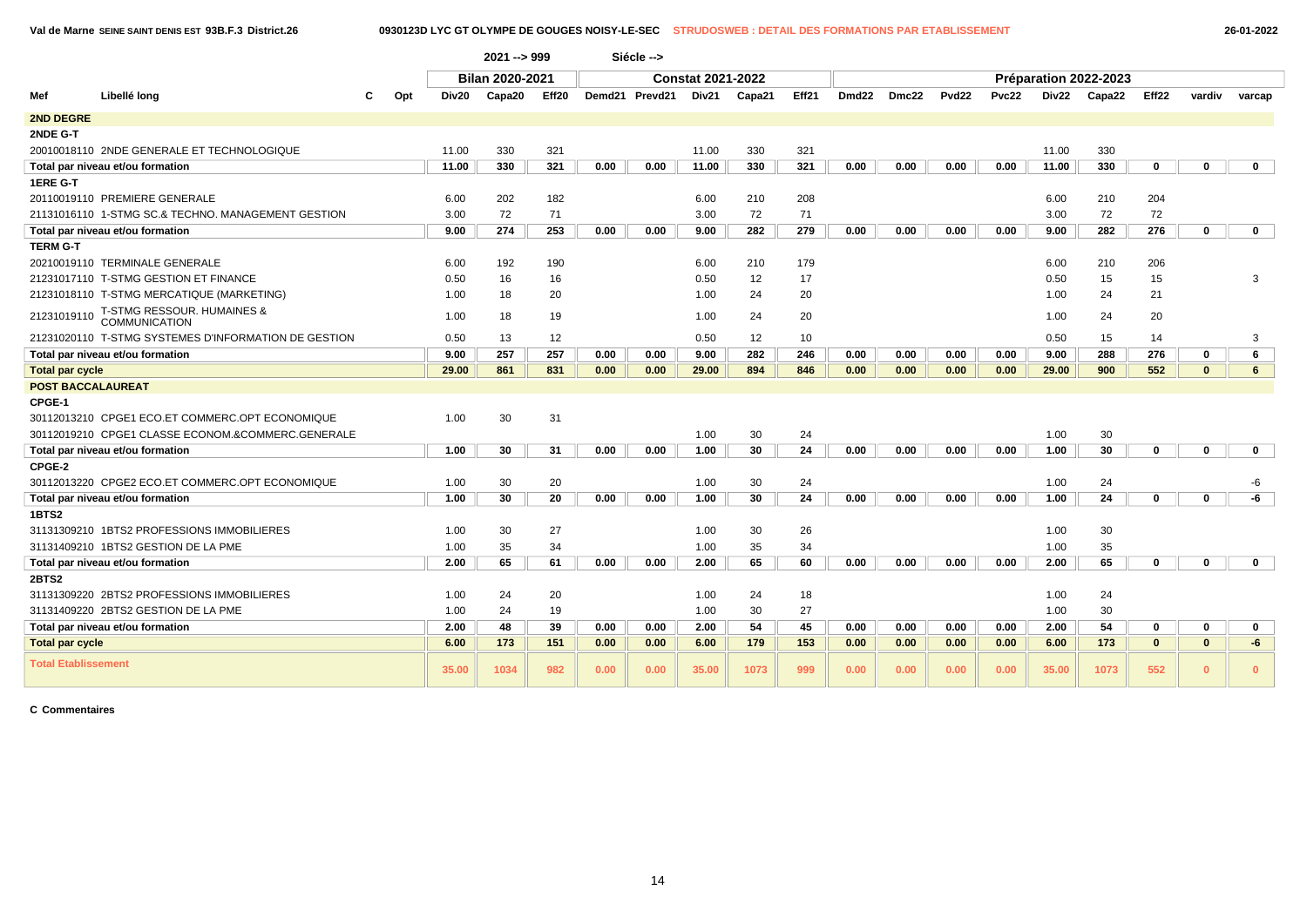|  | 26-01-2022 |
|--|------------|
|--|------------|

|                  |                                                       |              |       | 2021 -- > 839   |       |      | Siécle -->     |                          |        |             |       |       |                   |       |       |                       |             |               |                |
|------------------|-------------------------------------------------------|--------------|-------|-----------------|-------|------|----------------|--------------------------|--------|-------------|-------|-------|-------------------|-------|-------|-----------------------|-------------|---------------|----------------|
|                  |                                                       |              |       | Bilan 2020-2021 |       |      |                | <b>Constat 2021-2022</b> |        |             |       |       |                   |       |       | Préparation 2022-2023 |             |               |                |
| Mef              | Libellé long                                          | Opt          | Div20 | Capa20          | Eff20 |      | Demd21 Prevd21 | Div21                    | Capa21 | Eff21       | Dmd22 | Dmc22 | Pvd <sub>22</sub> | Pvc22 | Div22 | Capa22                | Eff22       | vardiv        | varcap         |
| 2ND DEGRE        |                                                       |              |       |                 |       |      |                |                          |        |             |       |       |                   |       |       |                       |             |               |                |
| <b>3EME GENE</b> |                                                       |              |       |                 |       |      |                |                          |        |             |       |       |                   |       |       |                       |             |               |                |
|                  | 10310031110 3EME PREPA-METIERS                        |              | 2.00  | 48              | 35    |      |                | 2.00                     | 48     | 39          |       |       |                   |       | 2.00  | 48                    |             |               |                |
|                  | Total par niveau et/ou formation                      |              | 2.00  | 48              | 35    | 0.00 | 0.00           | 2.00                     | 48     | 39          | 0.00  | 0.00  | 0.00              | 0.00  | 2.00  | 48                    | 0           | 0             | $\mathbf 0$    |
| <b>ULIS</b>      |                                                       |              |       |                 |       |      |                |                          |        |             |       |       |                   |       |       |                       |             |               |                |
|                  | 10610016110 UNITES LOCALISEES P.INCLUSION SCOLAIRE    |              | 2.00  | 22              |       |      |                | 2.00                     | 22     |             |       |       |                   |       | 2.00  | 22                    |             |               |                |
|                  | Total par niveau et/ou formation                      |              | 2.00  | 22              | 0     | 0.00 | 0.00           | 2.00                     | 22     | $\mathbf 0$ | 0.00  | 0.00  | 0.00              | 0.00  | 2.00  | 22                    | $\mathbf 0$ | $\mathbf{0}$  | $\mathbf 0$    |
| 1CAP2            |                                                       |              |       |                 |       |      |                |                          |        |             |       |       |                   |       |       |                       |             |               |                |
|                  | 24124240210 1CAP2 METIERS DE LA MODE-VEMENT FLOU      |              | 1.00  | 18              | 10    |      |                | 1.00                     | 18     | 15          |       |       |                   |       | 1.00  | 18                    | 13          |               |                |
|                  | 24125524210 1CAP2 ELECTRICIEN                         |              | 1.00  | 24              | 25    |      |                | 1.00                     | 24     | 23          |       |       |                   |       | 1.00  | 24                    | 24          |               |                |
|                  | 24131224210 1CAP2 EQUIPIER POLYVALENT DU COMMERCE     |              | 2.00  | 36              | 33    |      |                | 2.00                     | 36     | 35          |       |       |                   |       | 2.00  | 36                    | 34          |               |                |
|                  | Total par niveau et/ou formation                      |              | 4.00  | 78              | 68    | 0.00 | 0.00           | 4.00                     | 78     | 73          | 0.00  | 0.00  | 0.00              | 0.00  | 4.00  | 78                    | 71          | $\mathbf 0$   | $\mathbf 0$    |
| 2CAP2            |                                                       |              |       |                 |       |      |                |                          |        |             |       |       |                   |       |       |                       |             |               |                |
|                  | 24124240220 2CAP2 METIERS DE LA MODE-VEMENT FLOU      |              | 1.00  | 18              | 15    |      |                | 1.00                     | 12     | 11          |       |       |                   |       | 1.00  | 15                    | 15          |               | 3              |
|                  | 24125524220 2CAP2 ELECTRICIEN                         |              | 1.00  | 24              | 24    |      |                | 1.00                     | 24     | 24          |       |       |                   |       | 1.00  | 24                    | 23          |               |                |
|                  | 24131214220 2CAP2 EMPLOYE COMMERCE MULTISPECIALITES   |              | 1.00  | 24              | 23    |      |                |                          |        |             |       |       |                   |       |       |                       |             |               |                |
|                  | 24131215220 2CAP2 EMPLOY.VENTE : PRDTS ALIMENTAIRES   |              | 1.00  | 12              | 11    |      |                |                          |        |             |       |       |                   |       |       |                       |             |               |                |
|                  | 24131224220 2CAP2 EQUIPIER POLYVALENT DU COMMERCE     |              |       |                 |       |      |                | 2.00                     | 36     | 32          |       |       |                   |       | 2.00  | 36                    | 34          |               |                |
|                  | Total par niveau et/ou formation                      |              | 4.00  | 78              | 73    | 0.00 | 0.00           | 4.00                     | 72     | 67          | 0.00  | 0.00  | 0.00              | 0.00  | 4.00  | 75                    | 72          | 0             | 3 <sup>1</sup> |
| 2NDE PRO         |                                                       |              |       |                 |       |      |                |                          |        |             |       |       |                   |       |       |                       |             |               |                |
| 24720008310      | 2NDPRO MET.TRANSIT.NUMER.ENERG.2NDE<br>COMM           |              |       |                 |       |      |                | 2.00                     | 48     | 45          |       |       |                   |       | 2.00  | 48                    | 48          |               |                |
|                  | 24720104310 2NDPRO MET.PIL.MAINT.INST.AUTO.2NDE COMM  |              |       |                 |       |      |                | 1.00                     | 24     | 20          |       |       |                   |       | 1.00  | 24                    | 22          |               |                |
|                  | 24724203310 2NDPRO METIERS DE LA MODE - VEMENT        |              | 1.00  | 24              | 19    |      |                | 1.00                     | 24     | 24          |       |       |                   |       | 1.00  | 24                    | 22          |               |                |
|                  | 24725007310 2NDPRO MAINTENANCE EQUIPEMENTS INDUST.    |              | 1.00  | 24              | 23    |      |                |                          |        |             |       |       |                   |       |       |                       |             |               |                |
|                  | 24725510310 2NDPRO METIERS ELECT. ENVIRON. CONNECTES  |              | 2.00  | 48              | 50    |      |                |                          |        |             |       |       |                   |       |       |                       |             |               |                |
|                  | 2473000231F 2NDPRO SERVICES UPE2A                     |              | 1.00  | 24              | 16    |      |                | 1.00                     | 24     | 9           |       |       |                   |       | 1.00  | 24                    |             |               |                |
|                  | 24730003310 2NDPRO MET.GEST.ADM., TRA.&LOG.2NDE COMM. |              | 1.00  | 24              | 26    |      |                | 1.00                     | 24     | 22          |       |       |                   |       | 1.00  | 24                    | 24          |               |                |
| 24731211310      | 2NDPRO MET. RELATION CLIENT 2NDE COMMUNE              |              |       |                 |       |      |                |                          |        |             |       |       |                   |       |       |                       |             |               |                |
|                  |                                                       |              | 3.00  | 72              | 71    |      |                | 3.00                     | 72     | 71          |       |       |                   |       | 3.00  | 72                    | 71          |               |                |
|                  | Total par niveau et/ou formation                      |              | 9.00  | 216             | 205   | 0.00 | 0.00           | 9.00                     | 216    | 191         | 0.00  | 0.00  | 0.00              | 0.00  | 9.00  | 216                   | 187         | 0             | $\mathbf 0$    |
| <b>1ERE PRO</b>  |                                                       |              |       |                 |       |      |                |                          |        |             |       |       |                   |       |       |                       |             |               |                |
|                  | 24724203320 1ERPRO METIERS DE LA MODE - VEMENT        |              | 1.00  | 30              | 27    |      |                | 1.00                     | 30     | 17          |       |       |                   |       | 1.00  | 24                    | 24          |               | -6             |
|                  | 24725007320 1ERPRO MAINTENANCE EQUIPEMENTS INDUST.    |              | 1.00  | 24              | 23    |      |                | 1.00                     | 24     | 20          |       |       |                   |       | 1.00  | 24                    | 21          |               |                |
|                  | 24725510320 1ERPRO METIERS ELECT. ENVIRON. CONNECTES  |              | 2.00  | 48              | 48    |      |                | 2.00                     | 48     | 49          |       |       |                   |       | 2.00  | 48                    | 45          |               |                |
|                  | 24730001320 1ERPRO GESTION-ADMINISTRATION             | $\mathbf{r}$ | 2.00  | 48              | 36    |      |                |                          |        |             |       |       |                   |       |       |                       |             |               |                |
|                  | 24730004320 1ERPRO ASSISTANC.GEST.ORGANIS.ACTIVITES   | $\mathsf{r}$ |       |                 |       |      |                | 2.00                     | 48     | 47          |       |       |                   |       | 2.00  | 48                    | 41          |               |                |
|                  | 24731212320 1ERPRO METIERS DE L'ACCUEIL               |              | 1.00  | 24              | 24    |      |                | 1.00                     | 24     | 21          |       |       |                   |       | 1.00  | 24                    | 23          |               |                |
|                  | 24731213320 1ERPRO MET.COM.VEN.OP.A ANI.GES.ESP.COM.  | $\mathsf{r}$ | 2.00  | 49              | 47    |      |                | 2.00                     | 48     | 45          |       |       |                   |       | 2.00  | 48                    | 46          |               |                |
|                  | 24731214320 1ERPRO MET.COM.VEN.OP.B PR.CL.VA.OF.COM.  |              | 1.00  | 24              | 23    |      |                | 1.00                     | 24     | 24          |       |       |                   |       | 1.00  | 24                    | 24          |               |                |
|                  | Total par niveau et/ou formation                      |              | 10.00 | 247             | 228   | 0.00 | 0.00           | 10.00                    | 246    | 223         | 0.00  | 0.00  | 0.00              | 0.00  | 10.00 | 240                   | 224         | 0             | -6             |
| <b>TLEPRO</b>    |                                                       |              |       |                 |       |      |                |                          |        |             |       |       |                   |       |       |                       |             |               |                |
|                  | 24724203330 TLEPRO METIERS DE LA MODE - VEMENT        |              | 1.00  | 24              | 23    |      |                | 1.00                     | 30     | 21          |       |       |                   |       | 1.00  | 15                    | 15          |               | $-15$          |
|                  | 24725007330 TLEPRO MAINTENANCE EQUIPEMENTS INDUST.    |              | 1.00  | 24              | 21    |      |                | 1.00                     | 24     | 17          |       |       |                   |       | 1.00  | 24                    | 17          |               |                |
|                  | 24725510330 TLEPRO METIERS ELECT. ENVIRON. CONNECTES  |              | 2.00  | 48              | 47    |      |                | 2.00                     | 48     | 45          |       |       |                   |       | 2.00  | 48                    | 47          |               |                |
|                  | 24730001330 TLE PRO GESTION-ADMINISTRATION            |              | 2.00  | 48              | 46    |      |                | 2.00                     | 42     | 36          |       |       |                   |       |       |                       |             | $-2$          | -42            |
|                  | 24730004330 TLEPRO ASSISTANC.GEST.ORGANIS.ACTIVITES   |              |       |                 |       |      |                |                          |        |             |       |       |                   |       | 2.00  | 48                    | 47          | $\mathcal{P}$ | 48             |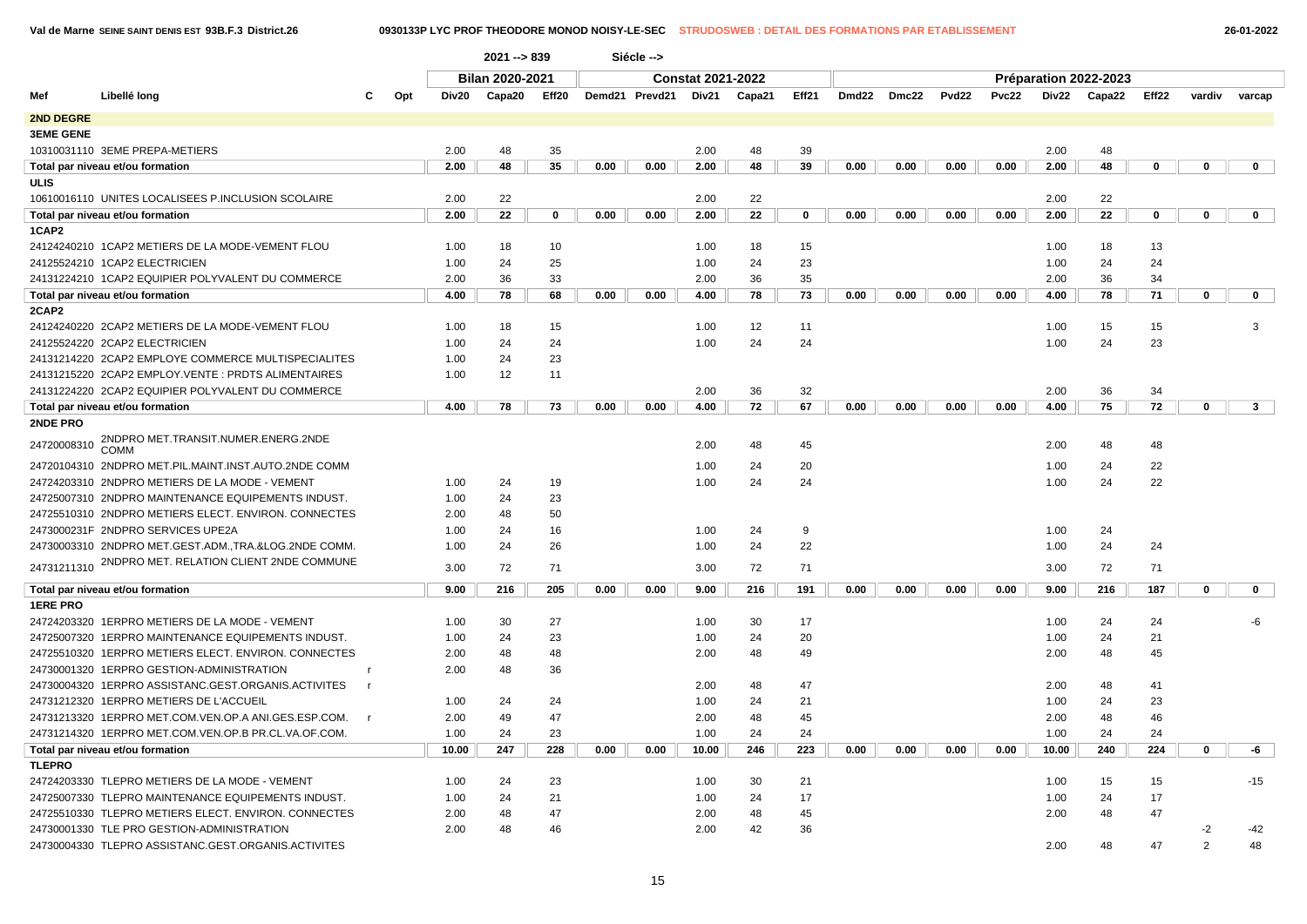### **Val de Marne SEINE SAINT DENIS EST 93B.F.3 District.26 0930133P LYC PROF THEODORE MONOD NOISY-LE-SEC STRUDOSWEB : DETAIL DES FORMATIONS PAR ETABLISSEMENT 26-01-2022**

|                            |                                                      |     |       | $2021 - 839$           |       |                    | Siécle -->          |                          |        |       |                   |       |       |       |       |                       |              |              |              |
|----------------------------|------------------------------------------------------|-----|-------|------------------------|-------|--------------------|---------------------|--------------------------|--------|-------|-------------------|-------|-------|-------|-------|-----------------------|--------------|--------------|--------------|
|                            |                                                      |     |       | <b>Bilan 2020-2021</b> |       |                    |                     | <b>Constat 2021-2022</b> |        |       |                   |       |       |       |       | Préparation 2022-2023 |              |              |              |
| Mef                        | Libellé long                                         | Opt | Div20 | Capa20                 | Eff20 | Demd <sub>21</sub> | Prevd <sub>21</sub> | Div21                    | Capa21 | Eff21 | Dmd <sub>22</sub> | Dmc22 | Pvd22 | Pvc22 | Div22 | Capa22                | Eff22        | vardiv       | varcap       |
|                            | 24731202330 TLEPRO COMMERCE                          |     | 2.00  | 48                     | 48    |                    |                     |                          |        |       |                   |       |       |       |       |                       |              |              |              |
|                            | 24731206330 TLEPRO VENTE (PROSPECT.NEGO.SUIV.CLIENT) |     | 1.00  | 24                     | 23    |                    |                     |                          |        |       |                   |       |       |       |       |                       |              |              |              |
|                            | 24731210330 TLEPRO ACCUEIL -RELATION CLIENTS USAGERS |     | 1.00  | 24                     | 23    |                    |                     |                          |        |       |                   |       |       |       |       |                       |              |              |              |
|                            | 24731212330 TLEPRO METIERS DE L'ACCUEIL              |     |       |                        |       |                    |                     | 1.00                     | 24     | 21    |                   |       |       |       | 1.00  | 24                    | 20           |              |              |
|                            | 24731213330 TLEPRO MET.COM.VEN.OP.A ANI.GES.ESP.COM. |     |       |                        |       |                    |                     | 2.00                     | 48     | 48    |                   |       |       |       | 2.00  | 48                    | 46           |              |              |
|                            | 24731214330 TLEPRO MET.COM.VEN.OP.B PR.CL.VA.OF.COM. |     |       |                        |       |                    |                     | 1.00                     | 24     | 24    |                   |       |       |       | 1.00  | 24                    | 24           |              |              |
|                            | Total par niveau et/ou formation                     |     | 10.00 | 240                    | 231   | 0.00               | 0.00                | 10.00                    | 240    | 212   | 0.00              | 0.00  | 0.00  | 0.00  | 10.00 | 231                   | 216          |              | -9           |
| MC.                        |                                                      |     |       |                        |       |                    |                     |                          |        |       |                   |       |       |       |       |                       |              |              |              |
|                            | 25325002110 MC TECHNIC ASCENSORIST, SERV-MODERN      |     | 1.00  | 12                     | 10    |                    |                     | 1.00                     | 15     | 9     |                   |       |       |       | 1.00  | 15                    |              |              |              |
|                            | Total par niveau et/ou formation                     |     | 1.00  | 12                     | 10    | 0.00               | 0.00                | 1.00                     | 15     | 9     | 0.00              | 0.00  | 0.00  | 0.00  | 1.00  | 15                    | 0            | 0            | $\mathbf 0$  |
| <b>Total par cycle</b>     |                                                      |     | 42.00 | 941                    | 850   | 0.00               | 0.00                | 42.00                    | 937    | 814   | 0.00              | 0.00  | 0.00  | 0.00  | 42.00 | 925                   | 770          | $\mathbf{0}$ | $-12$        |
| <b>INSERTION</b>           |                                                      |     |       |                        |       |                    |                     |                          |        |       |                   |       |       |       |       |                       |              |              |              |
| <b>FCIL NIV-4</b>          |                                                      |     |       |                        |       |                    |                     |                          |        |       |                   |       |       |       |       |                       |              |              |              |
|                            | 74120001110 CLASSE PASSERELLE BTS PRODUCTION         |     | 0.50  | 15                     | 9     |                    |                     | 0.50                     | 15     | 16    |                   |       |       |       | 0.50  | 15                    |              |              |              |
|                            | 74130001110 CLASSE PASSERELLE BTS SERVICES           |     | 0.50  | 15                     | 11    |                    |                     | 0.50                     | 15     | 9     |                   |       |       |       | 0.50  | 15                    |              |              |              |
|                            | Total par niveau et/ou formation                     |     | 1.00  | 30                     | 20    | 0.00               | 0.00                | 1.00                     | 30     | 25    | 0.00              | 0.00  | 0.00  | 0.00  | 1.00  | 30                    | $\mathbf{0}$ | 0            | 0            |
| <b>Total par cycle</b>     |                                                      |     | 1.00  | 30                     | 20    | 0.00               | 0.00                | 1.00                     | 30     | 25    | 0.00              | 0.00  | 0.00  | 0.00  | 1.00  | 30 <sub>2</sub>       | $\mathbf{0}$ | $\mathbf{0}$ | $\mathbf{0}$ |
| <b>Total Etablissement</b> |                                                      |     | 43.00 | 971                    | 870   | 0.00               | 0.00                | 43.00                    | 967    | 839   | 0.00              | 0.00  | 0.00  | 0.00  | 43.00 | 955                   | 770          | $\Omega$     | $-12$        |

## **C Commentaires**

r dont 1 division à 24 pour la réorientation des 2nde GT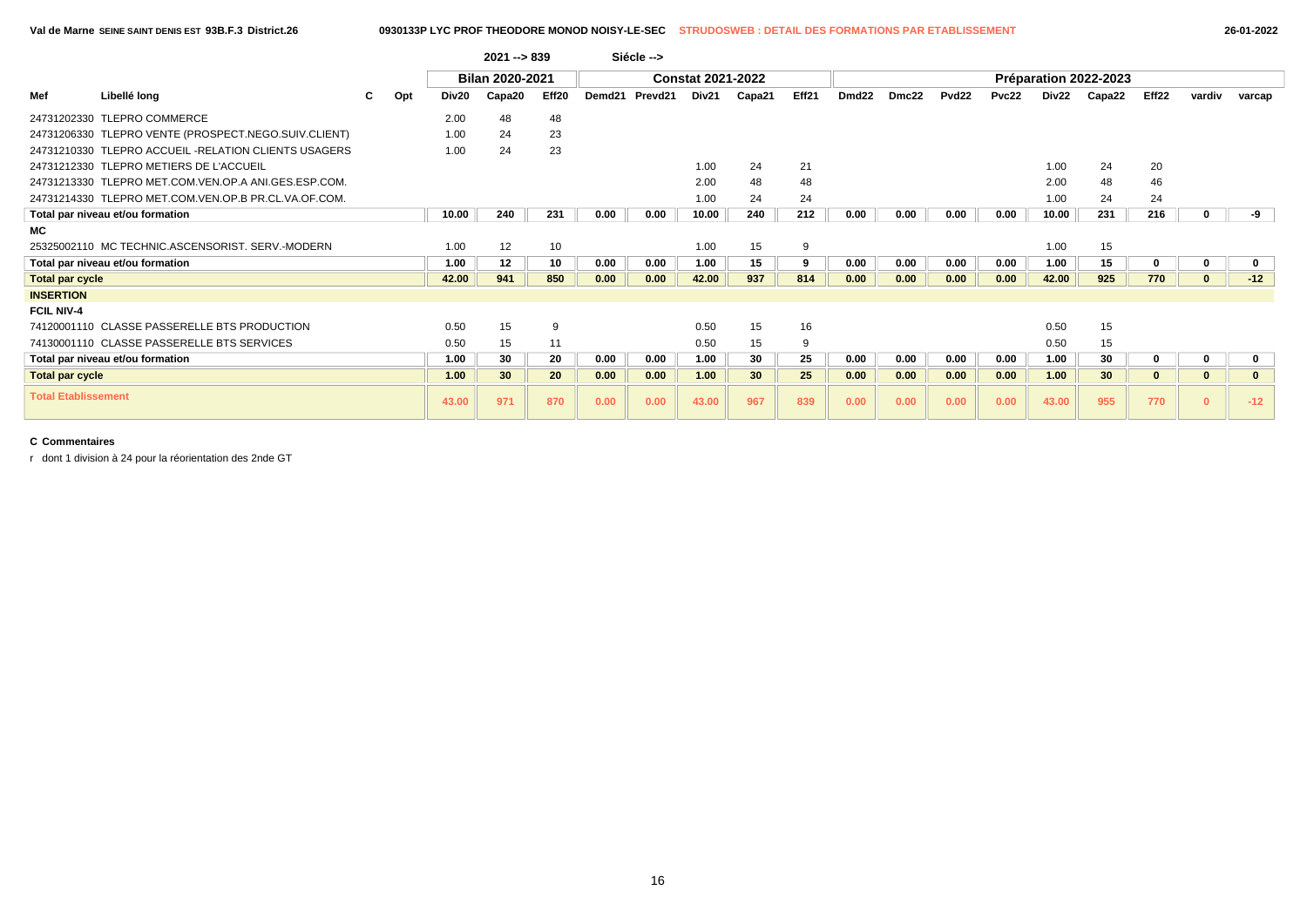|                            |                                                      |     |       | $2021 - 712$           |                |      | Siécle -->     |                          |        |       |       |       |                   |              |       |                       |          |              |              |
|----------------------------|------------------------------------------------------|-----|-------|------------------------|----------------|------|----------------|--------------------------|--------|-------|-------|-------|-------------------|--------------|-------|-----------------------|----------|--------------|--------------|
|                            |                                                      |     |       | <b>Bilan 2020-2021</b> |                |      |                | <b>Constat 2021-2022</b> |        |       |       |       |                   |              |       | Préparation 2022-2023 |          |              |              |
| Mef                        | Libellé long                                         | Opt | Div20 | Capa20                 | Eff20          |      | Demd21 Prevd21 | Div21                    | Capa21 | Eff21 | Dmd22 | Dmc22 | Pvd <sub>22</sub> | <b>Pvc22</b> | Div22 | Capa22                | Eff22    | vardiv       | varcap       |
| 2ND DEGRE                  |                                                      |     |       |                        |                |      |                |                          |        |       |       |       |                   |              |       |                       |          |              |              |
| 2NDE G-T                   |                                                      |     |       |                        |                |      |                |                          |        |       |       |       |                   |              |       |                       |          |              |              |
|                            | 20010018110 2NDE GENERALE ET TECHNOLOGIQUE           |     | 4.00  | 96                     | 101            |      |                | 4.00                     | 96     | 99    |       |       |                   |              | 4.00  | 96                    |          |              |              |
|                            | Total par niveau et/ou formation                     |     | 4.00  | 96                     | 101            | 0.00 | 0.00           | 4.00                     | 96     | 99    | 0.00  | 0.00  | 0.00              | 0.00         | 4.00  | 96                    | 0        | $\Omega$     | $\mathbf 0$  |
| 1ERE G-T                   |                                                      |     |       |                        |                |      |                |                          |        |       |       |       |                   |              |       |                       |          |              |              |
|                            | 20110019110 PREMIERE GENERALE                        |     | 2.00  | 65                     | 58             |      |                | 2.00                     | 70     | 68    |       |       |                   |              | 2.00  | 70                    | 62       |              |              |
|                            | 21120010110 1STI2D SC. & TECHN. INGEN.INNOV.DEV.DUR. |     | 2.00  | 60                     | 59             |      |                | 2.00                     | 60     | 62    |       |       |                   |              | 2.00  | 60                    | 60       |              |              |
|                            | Total par niveau et/ou formation                     |     | 4.00  | 125                    | 117            | 0.00 | 0.00           | 4.00                     | 130    | 130   | 0.00  | 0.00  | 0.00              | 0.00         | 4.00  | 130                   | 122      | 0            | $\mathbf 0$  |
| <b>TERM G-T</b>            |                                                      |     |       |                        |                |      |                |                          |        |       |       |       |                   |              |       |                       |          |              |              |
|                            | 20210019110 TERMINALE GENERALE                       |     | 2.00  | 66                     | 63             |      |                | 2.00                     | 70     | 59    |       |       |                   |              | 2.00  | 70                    | 67       |              |              |
|                            | 21220004110 TSTI2D ENERGIES ET ENVIRONNEMENT         |     | 0.50  | 15                     | 19             |      |                | 1.00                     | 30     | 24    |       |       |                   |              | 1.00  | 30                    | 29       |              |              |
|                            | 21220006110 TSTI2D SYSTE INFO. ET NUMERIQUE          |     | 1.50  | 27                     | 23             |      |                | 1.00                     | 30     | 31    |       |       |                   |              | 1.00  | 30                    | 30       |              |              |
|                            | Total par niveau et/ou formation                     |     | 4.00  | 108                    | 105            | 0.00 | 0.00           | 4.00                     | 130    | 114   | 0.00  | 0.00  | 0.00              | 0.00         | 4.00  | 130                   | 126      | 0            | $\mathbf 0$  |
| 1CAP2                      |                                                      |     |       |                        |                |      |                |                          |        |       |       |       |                   |              |       |                       |          |              |              |
|                            | 24134307210 1CAP2 AGENT DE PROPRETE ET D'HYGIENE     |     | 1.00  | 15                     | 10             |      |                | 1.00                     | 15     | 9     |       |       |                   |              | 1.00  | 15                    | 10       |              |              |
|                            | Total par niveau et/ou formation                     |     | 1.00  | 15                     | 10             | 0.00 | 0.00           | 1.00                     | 15     | 9     | 0.00  | 0.00  | 0.00              | 0.00         | 1.00  | 15                    | 10       | 0            | $\mathbf 0$  |
| 2CAP2                      |                                                      |     |       |                        |                |      |                |                          |        |       |       |       |                   |              |       |                       |          |              |              |
|                            | 24134307220 2CAP2 AGENT DE PROPRETE ET D'HYGIENE     |     | 1.00  | 12                     | $\overline{7}$ |      |                | 1.00                     | 12     | 8     |       |       |                   |              | 1.00  | 12                    | 6        |              |              |
|                            | Total par niveau et/ou formation                     |     | 1.00  | 12                     | $\overline{7}$ | 0.00 | 0.00           | 1.00                     | 12     | 8     | 0.00  | 0.00  | 0.00              | 0.00         | 1.00  | 12                    | 6        | $\Omega$     | $\mathbf 0$  |
| 2NDE PRO                   |                                                      |     |       |                        |                |      |                |                          |        |       |       |       |                   |              |       |                       |          |              |              |
| 24720008310                | 2NDPRO MET.TRANSIT.NUMER.ENERG.2NDE<br>COMM          |     |       |                        |                |      |                | 2.00                     | 48     | 45    |       |       |                   |              | 2.00  | 48                    | 46       |              |              |
|                            | 24725510310 2NDPRO METIERS ELECT. ENVIRON. CONNECTES |     | 2.00  | 48                     | 46             |      |                |                          |        |       |       |       |                   |              |       |                       |          |              |              |
| 24733005310                | 2NDPRO ACC.SOINS-SERV.PERS. 2NDE<br><b>COMMUNE</b>   |     | 2.00  | 60                     | 60             |      |                | 2.00                     | 60     | 57    |       |       |                   |              | 2.00  | 60                    | 59       |              |              |
|                            | Total par niveau et/ou formation                     |     | 4.00  | 108                    | 106            | 0.00 | 0.00           | 4.00                     | 108    | 102   | 0.00  | 0.00  | 0.00              | 0.00         | 4.00  | 108                   | 105      | 0            | 0            |
| <b>1ERE PRO</b>            |                                                      |     |       |                        |                |      |                |                          |        |       |       |       |                   |              |       |                       |          |              |              |
|                            | 24725510320 1ERPRO METIERS ELECT. ENVIRON. CONNECTES |     | 2.00  | 48                     | 50             |      |                | 2.00                     | 48     | 41    |       |       |                   |              | 2.00  | 48                    | 44       |              |              |
|                            | 24733004320 1ERPRO ACC.SOINS-S.PERS. OPT.EN STRUCTUR |     | 2.00  | 60                     | 60             |      |                | 2.00                     | 60     | 58    |       |       |                   |              | 2.00  | 60                    | 57       |              |              |
|                            | 24734304320 1ERPRO HYGIENE PROPRETE STERILISATION    |     | 1.00  | 15                     | 13             |      |                | 1.00                     | 15     | 12    |       |       |                   |              | 1.00  | 15                    | 9        |              |              |
|                            | Total par niveau et/ou formation                     |     | 5.00  | 123                    | 123            | 0.00 | 0.00           | 5.00                     | 123    | 111   | 0.00  | 0.00  | 0.00              | 0.00         | 5.00  | 123                   | 110      | 0            | $\mathbf 0$  |
| <b>TLEPRO</b>              |                                                      |     |       |                        |                |      |                |                          |        |       |       |       |                   |              |       |                       |          |              |              |
|                            | 24725510330 TLEPRO METIERS ELECT. ENVIRON. CONNECTES |     | 2.00  | 48                     | 45             |      |                | 2.00                     | 48     | 47    |       |       |                   |              | 2.00  | 48                    | 39       |              |              |
|                            | 24733004330 TLEPRO. ASSP OPTION EN STRUCTURE         |     | 2.00  | 60                     | 55             |      |                | 2.00                     | 60     | 54    |       |       |                   |              | 2.00  | 60                    | 55       |              |              |
|                            | 24734304330 TLEPRO HYGIENE PROPRETE STERILISATION    |     | 1.00  | 12                     | 5              |      |                | 1.00                     | 15     | 11    |       |       |                   |              | 1.00  | 15                    | 13       |              |              |
|                            | Total par niveau et/ou formation                     |     | 5.00  | 120                    | 105            | 0.00 | 0.00           | 5.00                     | 123    | 112   | 0.00  | 0.00  | 0.00              | 0.00         | 5.00  | 123                   | 107      | 0            | 0            |
| <b>Total par cycle</b>     |                                                      |     | 28.00 | 707                    | 674            | 0.00 | 0.00           | 28.00                    | 737    | 685   | 0.00  | 0.00  | 0.00              | 0.00         | 28.00 | 737                   | 586      | $\mathbf{0}$ | $\mathbf{0}$ |
|                            | <b>PREPARATIONS DIVERSES</b>                         |     |       |                        |                |      |                |                          |        |       |       |       |                   |              |       |                       |          |              |              |
| PDPREBAC1                  |                                                      |     |       |                        |                |      |                |                          |        |       |       |       |                   |              |       |                       |          |              |              |
|                            | 29333103110 AUXILIAIRE DE PUERICULTURE               |     | 1.00  | 24                     | 22             |      |                | 1.00                     | 24     | 27    |       |       |                   |              | 1.00  | 24                    |          |              |              |
|                            | Total par niveau et/ou formation                     |     | 1.00  | 24                     | 22             | 0.00 | 0.00           | 1.00                     | 24     | 27    | 0.00  | 0.00  | 0.00              | 0.00         | 1.00  | 24                    | $\Omega$ | $\Omega$     | 0            |
| <b>Total par cycle</b>     |                                                      |     | 1.00  | 24                     | 22             | 0.00 | 0.00           | 1.00                     | 24     | 27    | 0.00  | 0.00  | 0.00              | 0.00         | 1.00  | 24                    | $\bf{0}$ | $\mathbf{0}$ | $\mathbf{0}$ |
| <b>Total Etablissement</b> |                                                      |     | 29.00 | 731                    | 696            | 0.00 | 0.00           | 29.00                    | 761    | 712   | 0.00  | 0.00  | 0.00              | 0.00         | 29.00 | 761                   | 586      | $\Omega$     | $\mathbf{0}$ |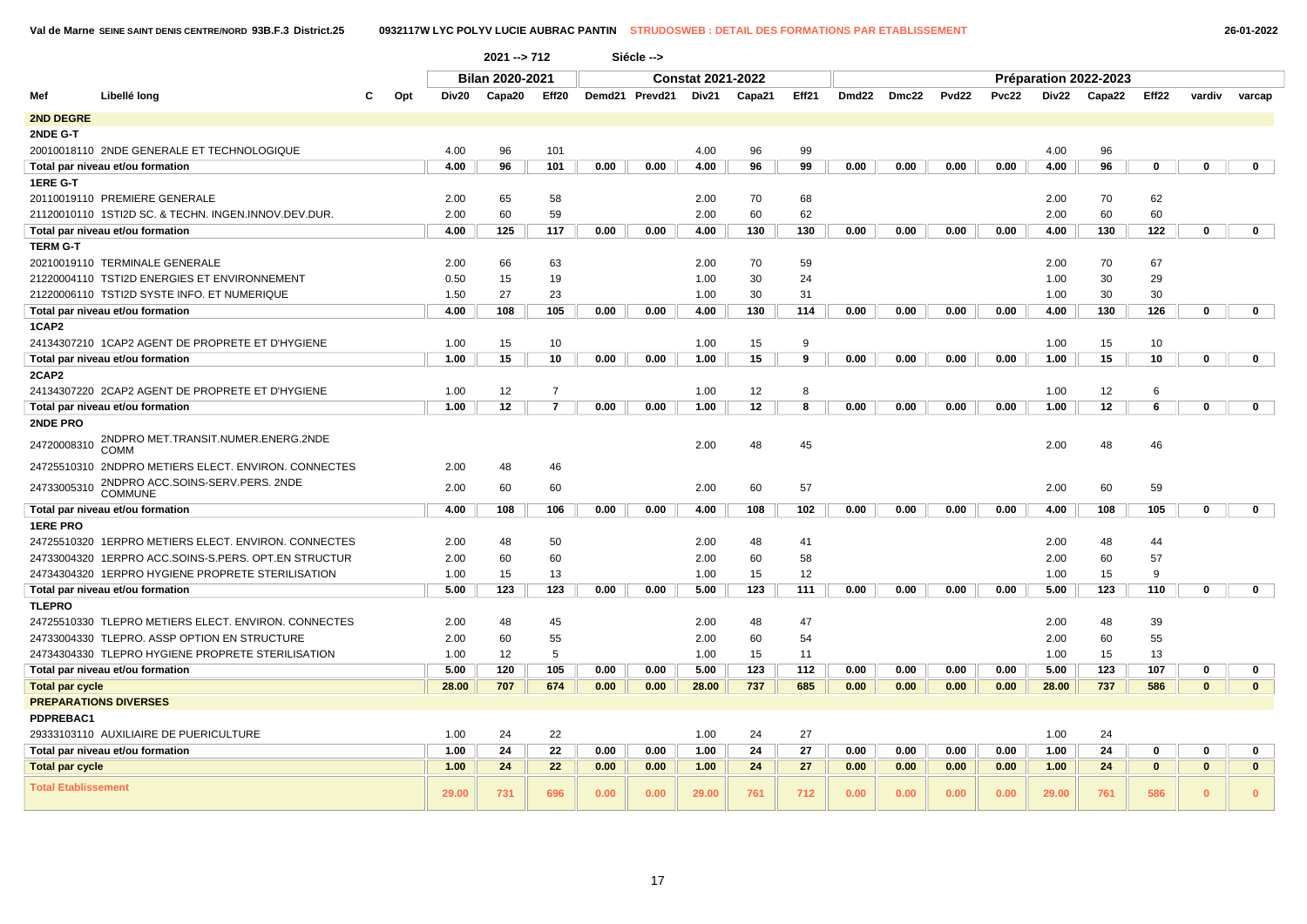|                            |                                                               |     |                   | $2021 - 847$           |       |        | Siécle -->          |                          |        |       |                   |       |                   |       |       |                       |       |                |             |
|----------------------------|---------------------------------------------------------------|-----|-------------------|------------------------|-------|--------|---------------------|--------------------------|--------|-------|-------------------|-------|-------------------|-------|-------|-----------------------|-------|----------------|-------------|
|                            |                                                               |     |                   | <b>Bilan 2020-2021</b> |       |        |                     | <b>Constat 2021-2022</b> |        |       |                   |       |                   |       |       | Préparation 2022-2023 |       |                |             |
| Mef                        | Libellé long                                                  | Opt | Div <sub>20</sub> | Capa20                 | Eff20 | Demd21 | Prevd <sub>21</sub> | Div21                    | Capa21 | Eff21 | Dmd <sub>22</sub> | Dmc22 | Pvd <sub>22</sub> | Pvc22 | Div22 | Capa22                | Eff22 | vardiv         | varcap      |
| <b>2ND DEGRE</b>           |                                                               |     |                   |                        |       |        |                     |                          |        |       |                   |       |                   |       |       |                       |       |                |             |
| 2NDE G-T                   |                                                               |     |                   |                        |       |        |                     |                          |        |       |                   |       |                   |       |       |                       |       |                |             |
|                            | 20010018110 2NDE GENERALE ET TECHNOLOGIQUE                    |     | 13.00             | 390                    | 350   |        |                     | 12.00                    | 360    | 333   |                   |       |                   |       | 11.00 | 330                   |       | $-1$           | $-30$       |
|                            | Total par niveau et/ou formation                              |     | 13.00             | 390                    | 350   | 0.00   | 0.00                | 12.00                    | 360    | 333   | 0.00              | 0.00  | 0.00              | 0.00  | 11.00 | 330                   | 0     | $-1$           | -30         |
| 1ERE G-T                   |                                                               |     |                   |                        |       |        |                     |                          |        |       |                   |       |                   |       |       |                       |       |                |             |
|                            | 20110019110 PREMIERE GENERALE                                 |     | 5.00              | 149                    | 135   |        |                     | 6.00                     | 210    | 185   |                   |       |                   |       | 5.00  | 175                   | 164   | $-1$           | $-35$       |
|                            | 21131016110 1-STMG SC.& TECHNO, MANAGEMENT GESTION            |     | 3.00              | 105                    | 97    |        |                     | 3.00                     | 105    | 103   |                   |       |                   |       | 3.00  | 105                   | 104   |                |             |
|                            | Total par niveau et/ou formation                              |     | 8.00              | 254                    | 232   | 0.00   | 0.00                | 9.00                     | 315    | 288   | 0.00              | 0.00  | 0.00              | 0.00  | 8.00  | 280                   | 268   | $-1$           | -35         |
| <b>TERM G-T</b>            |                                                               |     |                   |                        |       |        |                     |                          |        |       |                   |       |                   |       |       |                       |       |                |             |
|                            | 20210019110 TERMINALE GENERALE                                |     | 5.00              | 169                    | 140   |        |                     | 4.00                     | 140    | 131   |                   |       |                   |       | 6.00  | 210                   | 180   | $\overline{2}$ | 70          |
|                            | 21231017110 T-STMG GESTION ET FINANCE                         |     | 1.00              | 26                     | 16    |        |                     | 1.00                     | 30     | 17    |                   |       |                   |       | 1.00  | 30                    | 30    |                |             |
|                            | 21231018110 T-STMG MERCATIQUE (MARKETING)                     |     | 1.25              | 44                     | 49    |        |                     | 1.25                     | 49     | 38    |                   |       |                   |       | 1.25  | 49                    | 49    |                |             |
| 21231019110                | <b>T-STMG RESSOUR. HUMAINES &amp;</b><br><b>COMMUNICATION</b> |     | 0.75              | 22                     | 22    |        |                     | 0.75                     | 21     | 40    |                   |       |                   |       | 0.75  | 21                    | 21    |                |             |
|                            | Total par niveau et/ou formation                              |     | 8.00              | 261                    | 227   | 0.00   | 0.00                | 7.00                     | 240    | 226   | 0.00              | 0.00  | 0.00              | 0.00  | 9.00  | 310                   | 280   | $\mathbf{2}$   | 70          |
| <b>Total par cycle</b>     |                                                               |     | 29.00             | 905                    | 809   | 0.00   | 0.00                | 28.00                    | 915    | 847   | 0.00              | 0.00  | 0.00              | 0.00  | 28.00 | 920                   | 548   | $\bf{0}$       | $5^{\circ}$ |
| <b>Total Etablissement</b> |                                                               |     | 29.00             | 905                    | 809   | 0.00   | 0.00                | 28.00                    | 915    | 847   | 0.00              | 0.00  | 0.00              | 0.00  | 28.00 | 920                   | 548   | 0              | 5           |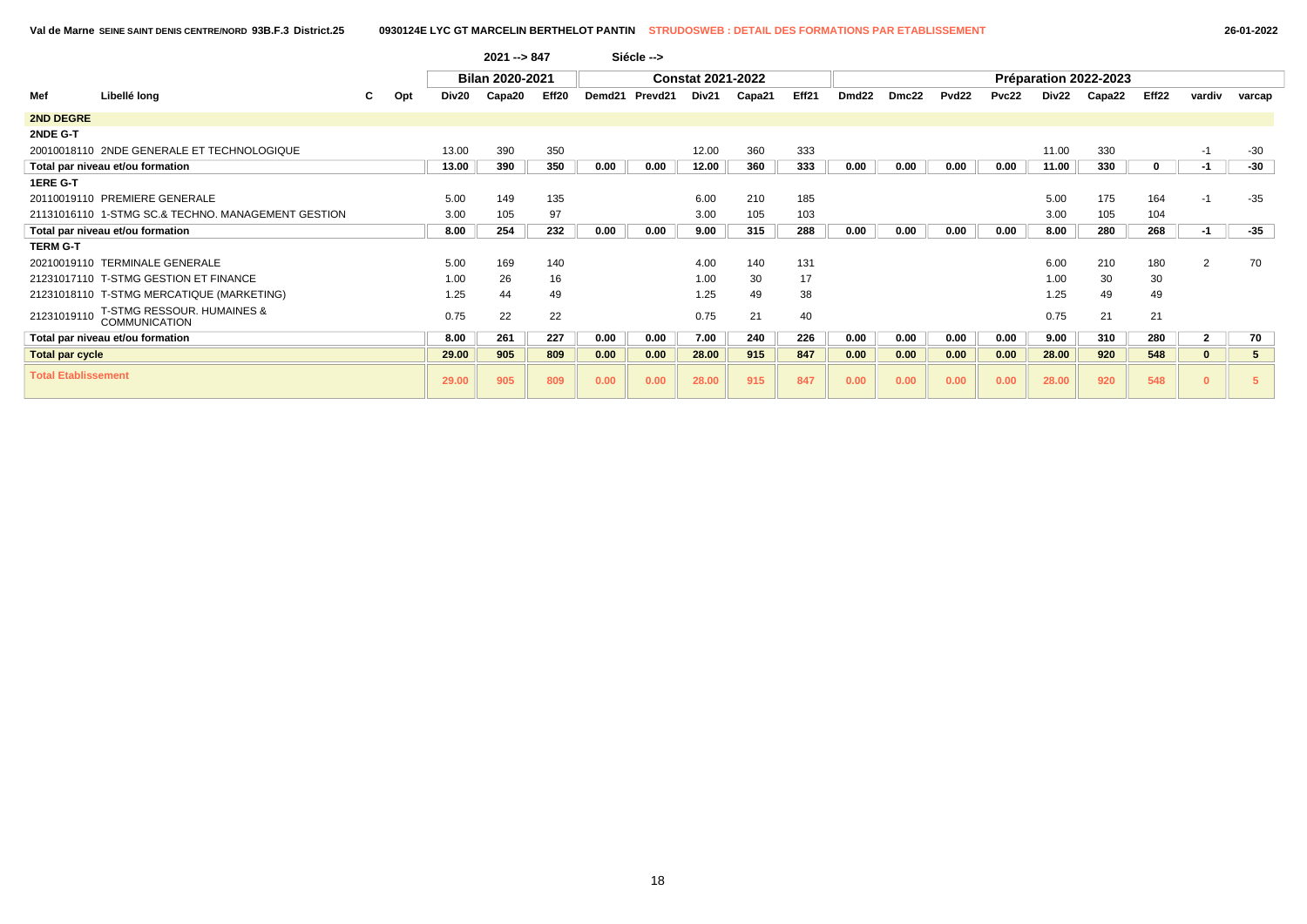**Val de Marne SEINE SAINT DENIS CENTRE/NORD 93B.F.3 District.25 0930135S LYC PROF SIMONE WEIL PANTIN STRUDOSWEB : DETAIL DES FORMATIONS PAR ETABLISSEMENT 26-01-2022**

|                          |                                                      |              |     |       | $2021 - 544$           |              |      | Siécle -->     |                          |             |                |      |             |                   |              |       |                       |              |                |              |
|--------------------------|------------------------------------------------------|--------------|-----|-------|------------------------|--------------|------|----------------|--------------------------|-------------|----------------|------|-------------|-------------------|--------------|-------|-----------------------|--------------|----------------|--------------|
|                          |                                                      |              |     |       | <b>Bilan 2020-2021</b> |              |      |                | <b>Constat 2021-2022</b> |             |                |      |             |                   |              |       | Préparation 2022-2023 |              |                |              |
| Mef                      | Libellé long                                         | C            | Opt | Div20 | Capa20                 | Eff20        |      | Demd21 Prevd21 | Div21                    | Capa21      | Eff21          |      | Dmd22 Dmc22 | Pvd <sub>22</sub> | <b>Pvc22</b> | Div22 | Capa22                | Eff22        | vardiv         | varcap       |
| <b>2ND DEGRE</b>         |                                                      |              |     |       |                        |              |      |                |                          |             |                |      |             |                   |              |       |                       |              |                |              |
| <b>3EME GENE</b>         |                                                      |              |     |       |                        |              |      |                |                          |             |                |      |             |                   |              |       |                       |              |                |              |
|                          | 10310031110 3EME PREPA-METIERS                       |              |     | 1.00  | 24                     | 23           |      |                | 1.00                     | 24          | 24             |      |             |                   |              | 1.00  | 24                    |              |                |              |
|                          | Total par niveau et/ou formation                     |              |     | 1.00  | 24                     | 23           | 0.00 | 0.00           | 1.00                     | 24          | 24             | 0.00 | 0.00        | 0.00              | 0.00         | 1.00  | 24                    | $\mathbf 0$  | 0              | $\mathbf 0$  |
| 1ERE G-T                 |                                                      |              |     |       |                        |              |      |                |                          |             |                |      |             |                   |              |       |                       |              |                |              |
|                          | 21131016110 1-STMG SC.& TECHNO. MANAGEMENT GESTION   |              |     |       |                        |              |      |                | 1.00                     | 24          | 17             |      |             |                   |              | 1.00  | 24                    | 17           |                |              |
|                          | Total par niveau et/ou formation                     |              |     | 0.00  | $\mathbf 0$            | 0            | 0.00 | 0.00           | 1.00                     | 24          | 17             | 0.00 | 0.00        | 0.00              | 0.00         | 1.00  | 24                    | 17           | 0              | $\mathbf{0}$ |
| TERM G-T                 |                                                      |              |     |       |                        |              |      |                |                          |             |                |      |             |                   |              |       |                       |              |                |              |
|                          | 21231018110 T-STMG MERCATIQUE (MARKETING)            |              |     |       |                        |              |      |                |                          |             |                |      |             |                   |              | 1.00  | 24                    | 17           | $\overline{1}$ | 24           |
|                          | Total par niveau et/ou formation                     |              |     |       |                        |              | 0.00 | 0.00           | 0.00                     | $\mathbf 0$ | 0              | 0.00 | 0.00        | 0.00              | 0.00         | 1.00  | 24                    | 17           | $\mathbf{1}$   | 24           |
| 1CAP2                    |                                                      |              |     |       |                        |              |      |                |                          |             |                |      |             |                   |              |       |                       |              |                |              |
|                          | 24131224210 1CAP2 EQUIPIER POLYVALENT DU COMMERCE    |              |     |       |                        |              |      |                | 1.00                     | 24          | 21             |      |             |                   |              | 1.00  | 24                    | 21           |                |              |
|                          | Total par niveau et/ou formation                     |              |     | 0.00  | $\mathbf 0$            | 0            | 0.00 | 0.00           | 1.00                     | 24          | 21             | 0.00 | 0.00        | 0.00              | 0.00         | 1.00  | 24                    | 21           | 0              | $\mathbf 0$  |
| 2CAP2                    |                                                      |              |     |       |                        |              |      |                |                          |             |                |      |             |                   |              |       |                       |              |                |              |
|                          | 24131224220 2CAP2 EQUIPIER POLYVALENT DU COMMERCE    |              |     |       |                        |              |      |                |                          |             |                |      |             |                   |              | 1.00  | 24                    | 21           | $\overline{1}$ | 24           |
|                          | Total par niveau et/ou formation                     |              |     |       |                        |              | 0.00 | 0.00           | 0.00                     | 0           | $\mathbf 0$    | 0.00 | 0.00        | 0.00              | 0.00         | 1.00  | 24                    | 21           | $\mathbf{1}$   | 24           |
| <b>2NDE PRO</b>          |                                                      |              |     |       |                        |              |      |                |                          |             |                |      |             |                   |              |       |                       |              |                |              |
|                          | 2473000231F 2NDPRO SERVICES UPE2A                    |              |     | 2.00  | 40                     | 22           |      |                | 2.00                     | 40          | $\overline{7}$ |      |             |                   |              | 2.00  | 40                    |              |                |              |
|                          | 24730003310 2NDPRO MET.GEST.ADM.,TRA.&LOG.2NDE COMM. |              |     | 3.00  | 72                     | 71           |      |                | 2.00                     | 48          | 48             |      |             |                   |              | 2.00  | 48                    | 48           |                |              |
| 24731211310              | 2NDPRO MET. RELATION CLIENT 2NDE COMMUNE             |              |     |       | 72                     |              |      |                | 3.00                     |             | 72             |      |             |                   |              |       | 72                    | 70           |                |              |
|                          |                                                      |              |     | 3.00  |                        | 68           |      |                |                          | 72          |                |      |             |                   |              | 3.00  |                       |              |                |              |
|                          | Total par niveau et/ou formation                     |              |     | 8.00  | 184                    | 161          | 0.00 | 0.00           | 7.00                     | 160         | 127            | 0.00 | 0.00        | 0.00              | 0.00         | 7.00  | 160                   | 118          | $\mathbf 0$    | $\mathbf 0$  |
| <b>1ERE PRO</b>          |                                                      |              |     |       |                        |              |      |                |                          |             |                |      |             |                   |              |       |                       |              |                |              |
|                          | 24730001320 1ERPRO GESTION-ADMINISTRATION            |              |     | 4.00  | 84                     | 73           |      |                |                          |             |                |      |             |                   |              |       |                       |              |                |              |
|                          | 24730004320 1ERPRO ASSISTANC.GEST.ORGANIS.ACTIVITES  | $\mathsf{r}$ |     |       |                        |              |      |                | 4.00                     | 84          | 87             |      |             |                   |              | 3.00  | 72                    | 55           | $-1$           | $-12$        |
|                          | 24731212320 1ERPRO METIERS DE L'ACCUEIL              |              |     | 1.00  | 24                     | 15           |      |                | 1.00                     | 15          | 15             |      |             |                   |              | 1.00  | 15                    | 15           |                |              |
|                          | 24731213320 1ERPRO MET.COM.VEN.OP.A ANI.GES.ESP.COM. |              |     | 3.00  | 72                     | 70           |      |                | 2.00                     | 48          | 48             |      |             |                   |              | 2.00  | 48                    | 48           |                |              |
|                          | 24731214320 1ERPRO MET.COM.VEN.OP.B PR.CL.VA.OF.COM. |              |     |       |                        |              |      |                | 1.00                     | 24          | 19             |      |             |                   |              | 1.00  | 24                    | 24           |                |              |
|                          | Total par niveau et/ou formation                     |              |     | 8.00  | 180                    | 158          | 0.00 | 0.00           | 8.00                     | 171         | 169            | 0.00 | 0.00        | 0.00              | 0.00         | 7.00  | 159                   | 142          | $-1$           | $-12$        |
| TLEPRO                   |                                                      |              |     |       |                        |              |      |                |                          |             |                |      |             |                   |              |       |                       |              |                |              |
|                          | 24730001330 TLE PRO GESTION-ADMINISTRATION           |              |     | 4.00  | 84                     | 70           |      |                | 4.00                     | 84          | 71             |      |             |                   |              |       |                       |              |                | -84          |
|                          | 24730004330 TLEPRO ASSISTANC.GEST.ORGANIS.ACTIVITES  |              |     |       |                        |              |      |                |                          |             |                |      |             |                   |              | 4.00  | 84                    | 84           | $\overline{4}$ | 84           |
|                          | 24731202330 TLEPRO COMMERCE                          |              |     | 3.00  | 72                     | 66           |      |                |                          |             |                |      |             |                   |              |       |                       |              |                |              |
|                          | 24731210330 TLEPRO ACCUEIL -RELATION CLIENTS USAGERS |              |     | 1.00  | 24                     | 17           |      |                |                          |             |                |      |             |                   |              |       |                       |              |                |              |
|                          | 24731212330 TLEPRO METIERS DE L'ACCUEIL              |              |     |       |                        |              |      |                | 1.00                     | 15          | 17             |      |             |                   |              | 1.00  | 15                    | 15           |                |              |
|                          | 24731213330 TLEPRO MET.COM.VEN.OP.A ANI.GES.ESP.COM. |              |     |       |                        |              |      |                | 3.00                     | 72          | 69             |      |             |                   |              | 2.00  | 48                    | 48           | $-1$           | $-24$        |
|                          | 24731214330 TLEPRO MET.COM.VEN.OP.B PR.CL.VA.OF.COM. |              |     |       |                        |              |      |                |                          |             |                |      |             |                   |              | 1.00  | 24                    | 19           | -1             | 24           |
|                          | Total par niveau et/ou formation                     |              |     | 8.00  | 180                    | 153          | 0.00 | 0.00           | 8.00                     | 171         | 157            | 0.00 | 0.00        | 0.00              | 0.00         | 8.00  | 171                   | 166          | $\mathbf 0$    | $\mathbf 0$  |
| <b>Total par cycle</b>   |                                                      |              |     | 25.00 | 568                    | 495          | 0.00 | 0.00           | 26.00                    | 574         | 515            | 0.00 | 0.00        | 0.00              | 0.00         | 27.00 | 610                   | 502          | $\mathbf{1}$   | 36           |
| <b>POST BACCALAUREAT</b> |                                                      |              |     |       |                        |              |      |                |                          |             |                |      |             |                   |              |       |                       |              |                |              |
| 1BTS2                    |                                                      |              |     |       |                        |              |      |                |                          |             |                |      |             |                   |              |       |                       |              |                |              |
|                          | 31131212210 1BTS2 NEGO. ET DIGITAL. RELATION CLIENT  |              |     |       |                        |              |      |                | 1.00                     | 30          | 29             |      |             |                   |              | 2.00  | 60                    |              | $\overline{1}$ | 30           |
|                          | Total par niveau et/ou formation                     |              |     | 0.00  | $\mathbf 0$            | 0            | 0.00 | 0.00           | 1.00                     | 30          | 29             | 0.00 | 0.00        | 0.00              | 0.00         | 2.00  | 60                    | $\mathbf 0$  | 1              | 30           |
| 2BTS2                    |                                                      |              |     |       |                        |              |      |                |                          |             |                |      |             |                   |              |       |                       |              |                |              |
|                          | 31131212220 2BTS2 NEGO. ET DIGITAL. RELATION CLIENT  |              |     |       |                        |              |      |                |                          |             |                |      |             |                   |              | 1.00  | 30                    |              | $\mathbf{1}$   | 30           |
|                          | Total par niveau et/ou formation                     |              |     |       |                        |              | 0.00 | 0.00           | 0.00                     | 0           | 0              | 0.00 | 0.00        | 0.00              | 0.00         | 1.00  | 30                    | $\mathbf 0$  | $\mathbf{1}$   | 30           |
| <b>Total par cycle</b>   |                                                      |              |     | 0.00  | $\mathbf{0}$           | $\mathbf{0}$ | 0.00 | 0.00           | 1.00                     | 30          | 29             | 0.00 | 0.00        | 0.00              | 0.00         | 3.00  | 90                    | $\mathbf{0}$ | $\overline{2}$ | 60           |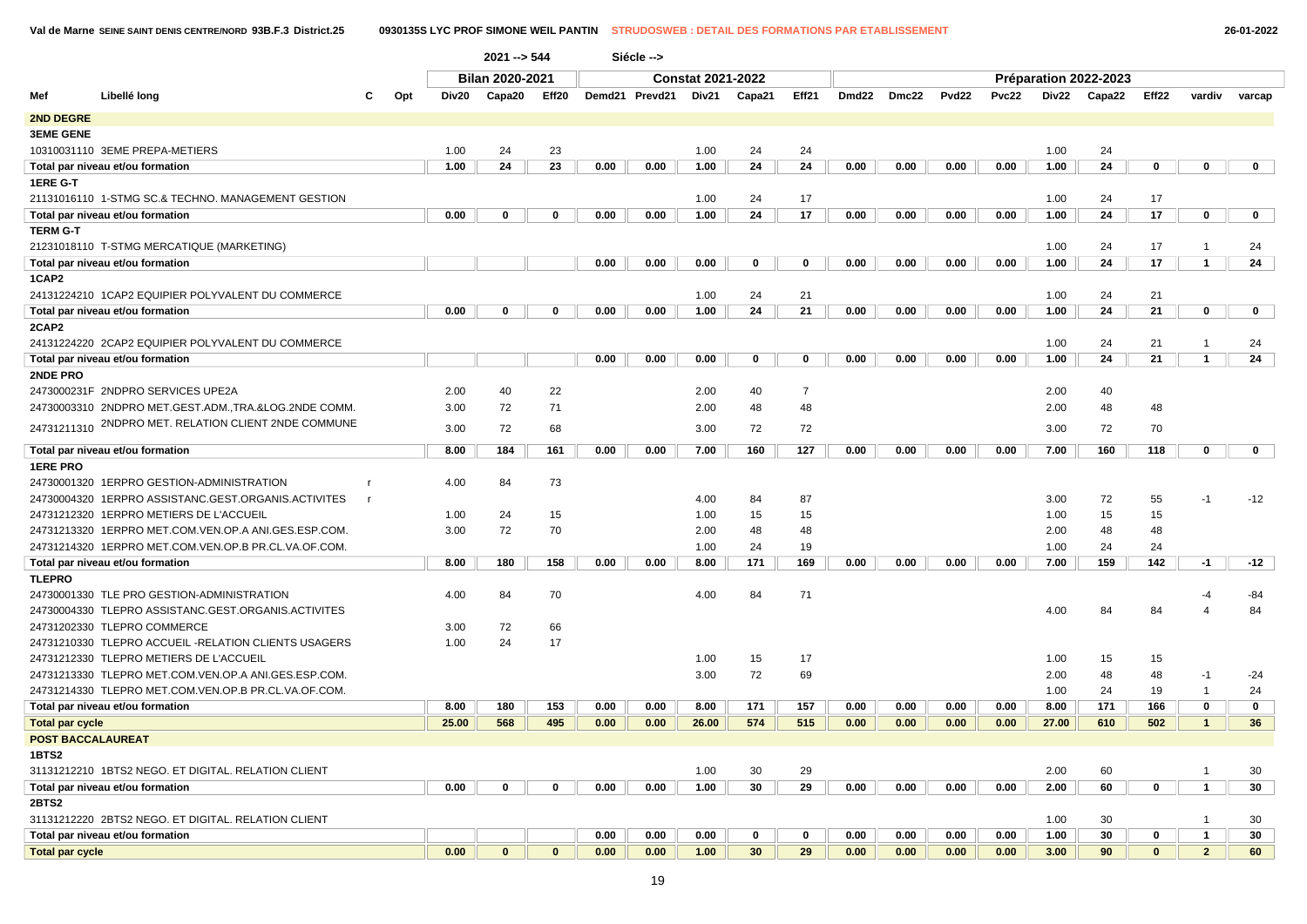|                            |              |     |       | $2021 - 544$    |       |        | Siécle --> |                          |        |       |       |       |       |       |       |                       |       |        |        |
|----------------------------|--------------|-----|-------|-----------------|-------|--------|------------|--------------------------|--------|-------|-------|-------|-------|-------|-------|-----------------------|-------|--------|--------|
|                            |              |     |       | Bilan 2020-2021 |       |        |            | <b>Constat 2021-2022</b> |        |       |       |       |       |       |       | Préparation 2022-2023 |       |        |        |
| Mef                        | Libellé long | Opt | Div20 | Capa20          | Eff20 | Demd21 | Prevd21    | Div21                    | Capa21 | Eff21 | Dmd22 | Dmc22 | Pvd22 | Pvc22 | Div22 | Capa22                | Eff22 | vardiv | varcap |
| <b>Total Etablissement</b> |              |     | 25.00 | 568             | 495   | 0.00   | 0.00       | 27.00                    | 604    | 544   | 0.00  | 0.00  | 0.00  | 0.00  | 30.00 | 700                   | 502   |        |        |

r dont 1 division réorientation 2nde GT sous réserve d'effectif et ou capacité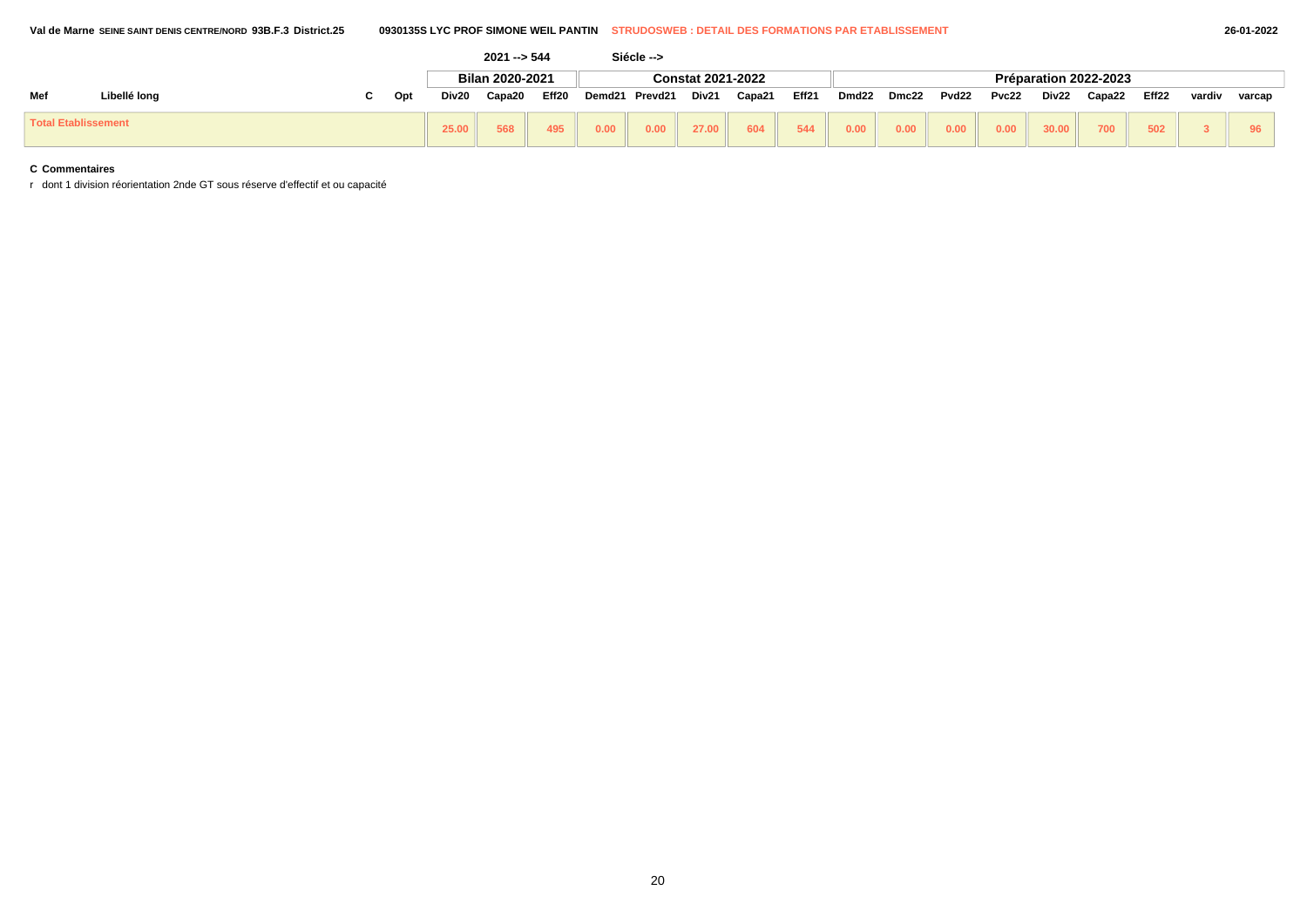**Val de Marne RIVES DE MARNE OUEST 93B.F.3 District.26 0932267J LYC POLYV LIBERTE ROMAINVILLE STRUDOSWEB : DETAIL DES FORMATIONS PAR ETABLISSEMENT 26-01-2022**

|                            |                                                      |       | $2021 - 595$           |       |      | Siécle -->     |                          |        |       |                   |       |                   |       |       |                       |              |              |              |
|----------------------------|------------------------------------------------------|-------|------------------------|-------|------|----------------|--------------------------|--------|-------|-------------------|-------|-------------------|-------|-------|-----------------------|--------------|--------------|--------------|
|                            |                                                      |       | <b>Bilan 2020-2021</b> |       |      |                | <b>Constat 2021-2022</b> |        |       |                   |       |                   |       |       | Préparation 2022-2023 |              |              |              |
| Mef                        | Libellé long<br>Opt                                  | Div20 | Capa20                 | Eff20 |      | Demd21 Prevd21 | Div21                    | Capa21 | Eff21 | Dmd <sub>22</sub> | Dmc22 | Pvd <sub>22</sub> | Pvc22 | Div22 | Capa22                | Eff22        | vardiv       | varcap       |
| 2ND DEGRE                  |                                                      |       |                        |       |      |                |                          |        |       |                   |       |                   |       |       |                       |              |              |              |
| 2NDE G-T                   |                                                      |       |                        |       |      |                |                          |        |       |                   |       |                   |       |       |                       |              |              |              |
|                            | 20010018110 2NDE GENERALE ET TECHNOLOGIQUE           | 4.00  | 114                    | 108   |      |                | 5.00                     | 138    | 129   |                   |       |                   |       | 5.00  | 138                   |              |              |              |
|                            | Total par niveau et/ou formation                     | 4.00  | 114                    | 108   | 0.00 | 0.00           | 5.00                     | 138    | 129   | 0.00              | 0.00  | 0.00              | 0.00  | 5.00  | 138                   | 0            | 0            | $\mathbf 0$  |
| 1ERE G-T                   |                                                      |       |                        |       |      |                |                          |        |       |                   |       |                   |       |       |                       |              |              |              |
|                            | 21120009110 1-STL BIOCHIMIE-BIOLOGIE-BIOTECHNOLOGIE  | 1.00  | 28                     | 28    |      |                | 1.00                     | 28     | 28    |                   |       |                   |       | 1.00  | 28                    | 28           |              |              |
|                            | 21133104110 1-ST2S SC. & TECHNO. SANTE & SOCIAL      | 1.00  | 30                     | 24    |      |                | 1.00                     | 30     | 30    |                   |       |                   |       | 1.00  | 30                    | 30           |              |              |
|                            | Total par niveau et/ou formation                     | 2.00  | 58                     | 52    | 0.00 | 0.00           | 2.00                     | 58     | 58    | 0.00              | 0.00  | 0.00              | 0.00  | 2.00  | 58                    | 58           | $\mathbf 0$  | $\mathbf 0$  |
| <b>TERM G-T</b>            |                                                      |       |                        |       |      |                |                          |        |       |                   |       |                   |       |       |                       |              |              |              |
|                            | 21220009110 T-STL BIOCHIMIE-BIOLOGIE-BIOTECHNOLOGIE  | 1.00  | 28                     | 24    |      |                | 1.00                     | 28     | 29    |                   |       |                   |       | 1.00  | 28                    | 28           |              |              |
|                            | 21233104110 T-ST2S SC. & TECHNO. SANTE & SOCIAL      | 1.00  | 31                     | 30    |      |                | 1.00                     | 30     | 24    |                   |       |                   |       | 1.00  | 30                    | 30           |              |              |
|                            | Total par niveau et/ou formation                     | 2.00  | 59                     | 54    | 0.00 | 0.00           | 2.00                     | 58     | 53    | 0.00              | 0.00  | 0.00              | 0.00  | 2.00  | 58                    | 58           | $\mathbf 0$  | $\mathbf{0}$ |
| 1CAP2                      |                                                      |       |                        |       |      |                |                          |        |       |                   |       |                   |       |       |                       |              |              |              |
|                            | 24122002210 1CAP2 EMPLOYE TECHNIQUE DE LABORATOIRE   | 1.00  | 24                     | 22    |      |                | 1.00                     | 24     | 20    |                   |       |                   |       | 1.00  | 24                    | 21           |              |              |
|                            | 24133204210 1CAP2 ACCOMPAG. EDUCATIF PETITE ENFANCE  | 1.00  | 24                     | 23    |      |                |                          |        |       |                   |       |                   |       |       |                       |              |              |              |
|                            | 24133205210 1CAP2 ACCOMPAG. EDUCATIF PETITE ENFANCE  |       |                        |       |      |                | 1.00                     | 24     | 24    |                   |       |                   |       | 1.00  | 24                    | 24           |              |              |
|                            |                                                      | 2.00  | 48                     | 45    | 0.00 | 0.00           | 2.00                     | 48     | 44    | 0.00              | 0.00  | 0.00              | 0.00  | 2.00  | 48                    | 45           | $\mathbf 0$  | $\mathbf 0$  |
| 2CAP2                      | Total par niveau et/ou formation                     |       |                        |       |      |                |                          |        |       |                   |       |                   |       |       |                       |              |              |              |
|                            | 24122002220 2CAP2 EMPLOYE TECHNIQUE DE LABORATOIRE   | 1.00  | 24                     | 20    |      |                | 1.00                     | 24     | 23    |                   |       |                   |       | 1.00  | 24                    | 21           |              |              |
|                            | 24133204220 2CAP2 ACCOMPAG. EDUCATIF PETITE ENFANCE  | 1.00  | 24                     | 23    |      |                |                          |        |       |                   |       |                   |       |       |                       |              |              |              |
|                            |                                                      |       |                        |       |      |                | 1.00                     | 24     | 23    |                   |       |                   |       | 1.00  | 24                    | 24           |              |              |
|                            | 24133205220 2CAP2 ACCOMPAG. EDUCATIF PETITE ENFANCE  |       |                        |       |      |                |                          |        |       |                   |       |                   |       |       |                       |              |              |              |
|                            | Total par niveau et/ou formation                     | 2.00  | 48                     | 43    | 0.00 | 0.00           | 2.00                     | 48     | 46    | 0.00              | 0.00  | 0.00              | 0.00  | 2.00  | 48                    | 45           | $\mathbf 0$  | $\mathbf 0$  |
| 2NDE PRO                   |                                                      |       |                        |       |      |                |                          |        |       |                   |       |                   |       |       |                       |              |              |              |
| 24733005310                | 2NDPRO ACC.SOINS-SERV.PERS. 2NDE<br><b>COMMUNE</b>   | 2.00  | 60                     | 57    |      |                | 2.00                     | 60     | 59    |                   |       |                   |       | 2.00  | 60                    | 58           |              |              |
|                            | 27622104310 2DPROA ALIMENTATION BIO-INDUSTRIES LABO  | 1.00  | 18                     | 17    |      |                | 1.00                     | 18     | 18    |                   |       |                   |       | 1.00  | 18                    | 18           |              |              |
|                            | Total par niveau et/ou formation                     | 3.00  | 78                     | 74    | 0.00 | 0.00           | 3.00                     | 78     | 77    | 0.00              | 0.00  | 0.00              | 0.00  | 3.00  | 78                    | 76           | $\mathbf 0$  | $\mathbf{0}$ |
| <b>1ERE PRO</b>            |                                                      |       |                        |       |      |                |                          |        |       |                   |       |                   |       |       |                       |              |              |              |
|                            | 24733004320 1ERPRO ACC.SOINS-S.PERS. OPT.EN STRUCTUR | 2.00  | 60                     | 59    |      |                | 2.00                     | 60     | 60    |                   |       |                   |       | 2.00  | 60                    | 60           |              |              |
|                            | 27622105320 1EPROA LABORATOIRE CONTROLE QUALITE      | 1.00  | 24                     | 23    |      |                | 1.00                     | 24     | 19    |                   |       |                   |       | 1.00  | 24                    | 23           |              |              |
|                            | Total par niveau et/ou formation                     | 3.00  | 84                     | 82    | 0.00 | 0.00           | 3.00                     | 84     | 79    | 0.00              | 0.00  | 0.00              | 0.00  | 3.00  | 84                    | 83           | $\mathbf 0$  | $\mathbf{0}$ |
| <b>TLEPRO</b>              |                                                      |       |                        |       |      |                |                          |        |       |                   |       |                   |       |       |                       |              |              |              |
|                            | 24733004330 TLEPRO. ASSP OPTION EN STRUCTURE         | 3.00  | 72                     | 59    |      |                | 2.00                     | 60     | 59    |                   |       |                   |       | 2.00  | 60                    | 60           |              |              |
|                            | 27622105330 TLPROA LABORATOIRE CONTROLE QUALITE      | 1.00  | 24                     | 23    |      |                | 1.00                     | 24     | 25    |                   |       |                   |       | 1.00  | 24                    | 21           |              |              |
|                            | Total par niveau et/ou formation                     | 4.00  | 96                     | 82    | 0.00 | 0.00           | 3.00                     | 84     | 84    | 0.00              | 0.00  | 0.00              | 0.00  | 3.00  | 84                    | 81           | 0            | $\mathbf 0$  |
| <b>Total par cycle</b>     |                                                      | 22.00 | 585                    | 540   | 0.00 | 0.00           | 22.00                    | 596    | 570   | 0.00              | 0.00  | 0.00              | 0.00  | 22.00 | 596                   | 446          | $\mathbf{0}$ | $\mathbf{0}$ |
|                            | <b>PREPARATIONS DIVERSES</b>                         |       |                        |       |      |                |                          |        |       |                   |       |                   |       |       |                       |              |              |              |
| PDPREBAC1                  |                                                      |       |                        |       |      |                |                          |        |       |                   |       |                   |       |       |                       |              |              |              |
|                            | 29333102110 AIDE SOIGNANT                            | 1.00  | 18                     | 9     |      |                | 1.00                     | 18     | 11    |                   |       |                   |       | 1.00  | 18                    |              |              |              |
|                            | 29333103110 AUXILIAIRE DE PUERICULTURE               | 1.00  | 24                     | 24    |      |                | 1.00                     | 24     | 14    |                   |       |                   |       | 1.00  | 24                    |              |              |              |
|                            | Total par niveau et/ou formation                     | 2.00  | 42                     | 33    | 0.00 | 0.00           | 2.00                     | 42     | 25    | 0.00              | 0.00  | 0.00              | 0.00  | 2.00  | 42                    | 0            | 0            | 0            |
| <b>Total par cycle</b>     |                                                      | 2.00  | 42                     | 33    | 0.00 | 0.00           | 2.00                     | 42     | 25    | 0.00              | 0.00  | 0.00              | 0.00  | 2.00  | 42                    | $\mathbf{0}$ | $\mathbf{0}$ | $\mathbf{0}$ |
| <b>Total Etablissement</b> |                                                      | 24.00 | 627                    | 573   | 0.00 | 0.00           | 24.00                    | 638    | 595   | 0.00              | 0.00  | 0.00              | 0.00  | 24.00 | 638                   | 446          | $\mathbf{0}$ | $\mathbf{0}$ |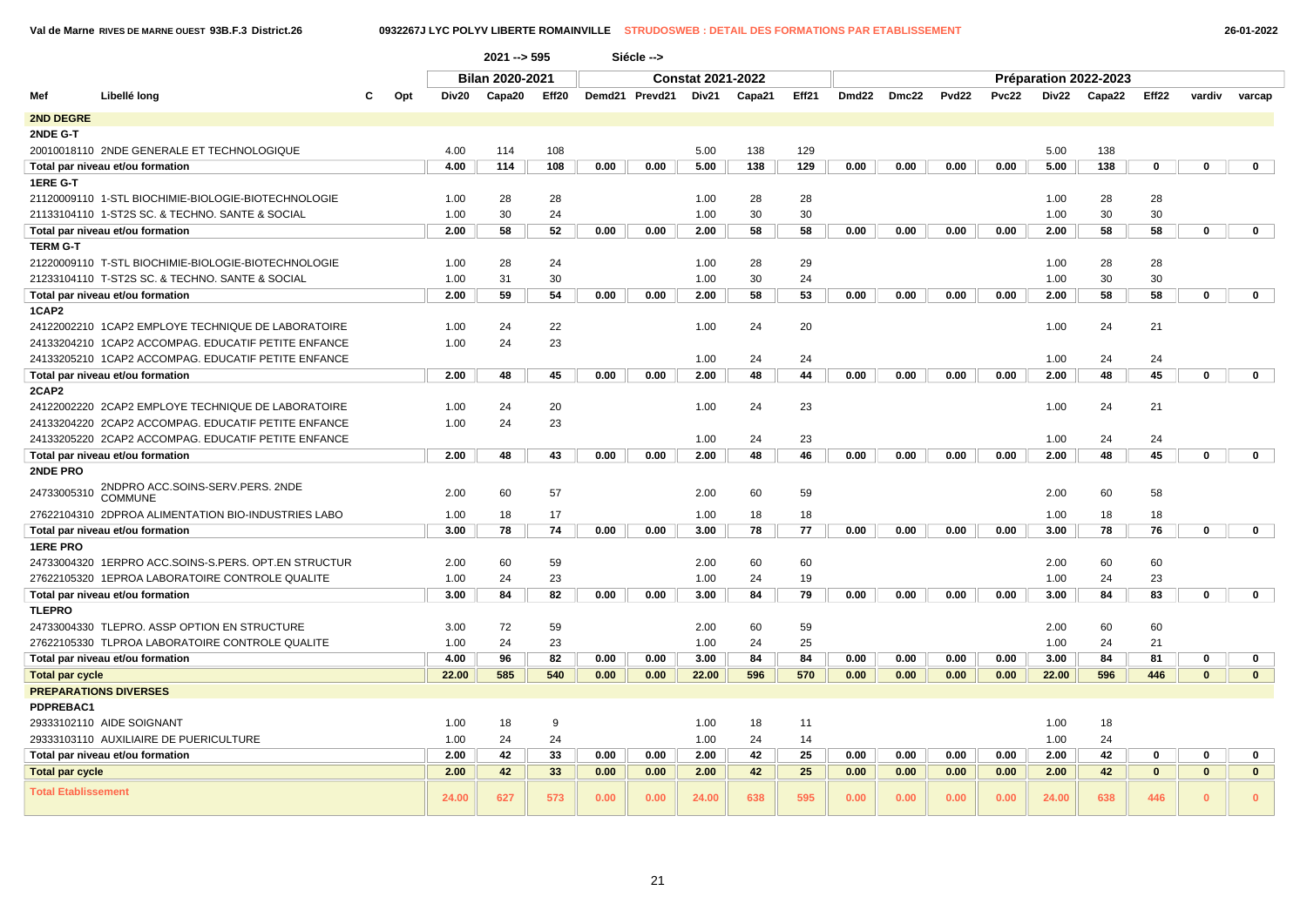**Val de Marne RIVES DE MARNE OUEST 93B.F.3 District.26 0932031C LYC GT CHARLES DE GAULLE ROSNY-SOUS-BOIS STRUDOSWEB : DETAIL DES FORMATIONS PAR ETABLISSEMENT 26-01-2022**

|                            |                                                    |     |       | $2021 - 960$    |                   |        | Siécle --> |                          |        |       |       |       |                   |       |       |                       |              |              |                |
|----------------------------|----------------------------------------------------|-----|-------|-----------------|-------------------|--------|------------|--------------------------|--------|-------|-------|-------|-------------------|-------|-------|-----------------------|--------------|--------------|----------------|
|                            |                                                    |     |       | Bilan 2020-2021 |                   |        |            | <b>Constat 2021-2022</b> |        |       |       |       |                   |       |       | Préparation 2022-2023 |              |              |                |
| Mef                        | Libellé long                                       | Opt | Div20 | Capa20          | Eff <sub>20</sub> | Demd21 | Prevd21    | Div21                    | Capa21 | Eff21 | Dmd22 | Dmc22 | Pvd <sub>22</sub> | Pvc22 | Div22 | Capa22                | Eff22        | vardiv       | varcap         |
| <b>2ND DEGRE</b>           |                                                    |     |       |                 |                   |        |            |                          |        |       |       |       |                   |       |       |                       |              |              |                |
| 2NDE G-T                   |                                                    |     |       |                 |                   |        |            |                          |        |       |       |       |                   |       |       |                       |              |              |                |
|                            | 20010018110 2NDE GENERALE ET TECHNOLOGIQUE         |     | 11.00 | 330             | 326               |        |            | 11.00                    | 330    | 330   |       |       |                   |       | 10.00 | 300                   |              | $-1$         | $-30$          |
|                            | Total par niveau et/ou formation                   |     | 11.00 | 330             | 326               | 0.00   | 0.00       | 11.00                    | 330    | 330   | 0.00  | 0.00  | 0.00              | 0.00  | 10.00 | 300                   | $\mathbf{0}$ | $-1$         | -30            |
| 1ERE G-T                   |                                                    |     |       |                 |                   |        |            |                          |        |       |       |       |                   |       |       |                       |              |              |                |
|                            | 20110019110 PREMIERE GENERALE                      |     | 5.00  | 168             | 165               |        |            | 6.00                     | 210    | 195   |       |       |                   |       | 6.00  | 210                   | 191          |              |                |
|                            | 21131016110 1-STMG SC.& TECHNO, MANAGEMENT GESTION |     | 3.00  | 83              | 86                |        |            | 3.00                     | 83     | 89    |       |       |                   |       | 3.00  | 83                    | 83           |              |                |
|                            | Total par niveau et/ou formation                   |     | 8.00  | 251             | 251               | 0.00   | 0.00       | 9.00                     | 293    | 284   | 0.00  | 0.00  | 0.00              | 0.00  | 9.00  | 293                   | 274          | $\mathbf 0$  | $\mathbf 0$    |
| <b>TERM G-T</b>            |                                                    |     |       |                 |                   |        |            |                          |        |       |       |       |                   |       |       |                       |              |              |                |
|                            | 20210019110 TERMINALE GENERALE                     |     | 6.00  | 195             | 166               |        |            | 5.00                     | 175    | 166   |       |       |                   |       | 6.00  | 210                   | 192          |              | 35             |
|                            | 21231017110 T-STMG GESTION ET FINANCE              |     | 1.00  | 35              | 24                |        |            | 1.00                     | 30     | 30    |       |       |                   |       | 1.00  | 30                    | 30           |              |                |
|                            | 21231018110 T-STMG MERCATIQUE (MARKETING)          |     | 1.00  | 26              | 27                |        |            | 1.00                     | 30     | 27    |       |       |                   |       | 1.00  | 30                    | 30           |              |                |
|                            | 21231019110 T-STMG RESSOUR. HUMAINES &             |     | 1.00  | 24              | 26                |        |            | 1.00                     | 30     | 28    |       |       |                   |       | 1.00  | 30                    | 30           |              |                |
|                            | Total par niveau et/ou formation                   |     | 9.00  | 280             | 243               | 0.00   | 0.00       | 8.00                     | 265    | 251   | 0.00  | 0.00  | 0.00              | 0.00  | 9.00  | 300                   | 282          |              | 35             |
| <b>Total par cycle</b>     |                                                    |     | 28.00 | 861             | 820               | 0.00   | 0.00       | 28.00                    | 888    | 865   | 0.00  | 0.00  | 0.00              | 0.00  | 28.00 | 893                   | 556          | $\mathbf{0}$ | 5 <sub>5</sub> |
| <b>POST BACCALAUREAT</b>   |                                                    |     |       |                 |                   |        |            |                          |        |       |       |       |                   |       |       |                       |              |              |                |
| 1BTS2                      |                                                    |     |       |                 |                   |        |            |                          |        |       |       |       |                   |       |       |                       |              |              |                |
| 31131213210                | 1BTS2 MANAGEMENT COMMERC. OPERATIONNEL             |     | 2.00  | 70              | 66                |        |            | 1.00                     | 35     | 33    |       |       |                   |       | 1.00  | 35                    |              |              |                |
|                            | Total par niveau et/ou formation                   |     | 2.00  | 70              | 66                | 0.00   | 0.00       | 1.00                     | 35     | 33    | 0.00  | 0.00  | 0.00              | 0.00  | 1.00  | 35                    | $\mathbf{0}$ | $\mathbf 0$  | $\mathbf 0$    |
| <b>2BTS2</b>               |                                                    |     |       |                 |                   |        |            |                          |        |       |       |       |                   |       |       |                       |              |              |                |
| 31131213220                | 2BTS2 MANAGEMENT COMMERC. OPERATIONNEL             |     | 1.00  | 30              | 28                |        |            | 2.00                     | 70     | 62    |       |       |                   |       | 1.00  | 30                    |              | $-1$         | $-40$          |
|                            | Total par niveau et/ou formation                   |     | 1.00  | 30              | 28                | 0.00   | 0.00       | 2.00                     | 70     | 62    | 0.00  | 0.00  | 0.00              | 0.00  | 1.00  | 30                    | 0            | $-1$         | -40            |
| <b>Total par cycle</b>     |                                                    |     | 3.00  | 100             | 94                | 0.00   | 0.00       | 3.00                     | 105    | 95    | 0.00  | 0.00  | 0.00              | 0.00  | 2.00  | 65                    | 0            | $-1$         | $-40$          |
| <b>Total Etablissement</b> |                                                    |     | 31.00 | 961             | 914               | 0.00   | 0.00       | 31.00                    | 993    | 960   | 0.00  | 0.00  | 0.00              | 0.00  | 30.00 | 958                   | 556          | $-1$         | $-35$          |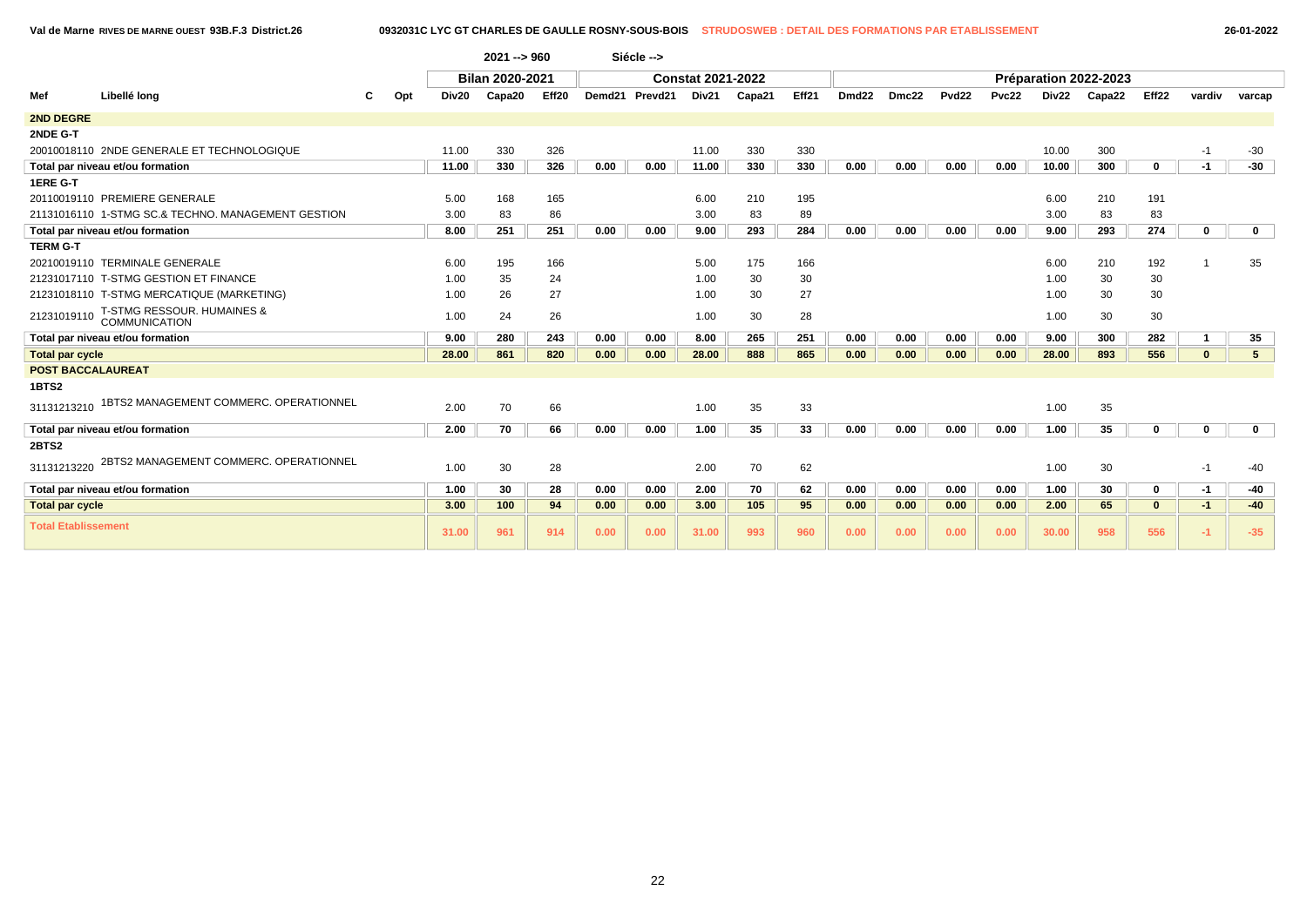**Val de Marne RIVES DE MARNE OUEST 93B.F.3 District.26 0931739K LYC PROF JEAN MOULIN ROSNY-SOUS-BOIS STRUDOSWEB : DETAIL DES FORMATIONS PAR ETABLISSEMENT 26-01-2022**

|                        |                                                      |              |     |                        | $2021 - 572$ |             |                          | Siécle -->     |       |        |             |       |                       |              |              |       |        |             |                |        |             |
|------------------------|------------------------------------------------------|--------------|-----|------------------------|--------------|-------------|--------------------------|----------------|-------|--------|-------------|-------|-----------------------|--------------|--------------|-------|--------|-------------|----------------|--------|-------------|
|                        |                                                      |              |     | <b>Bilan 2020-2021</b> |              |             | <b>Constat 2021-2022</b> |                |       |        |             |       | Préparation 2022-2023 |              |              |       |        |             |                |        |             |
| Mef                    | Libellé long                                         |              | Opt | Div20                  | Capa20       | Eff20       |                          | Demd21 Prevd21 | Div21 | Capa21 | Eff21       | Dmd22 | Dmc22                 | <b>Pvd22</b> | <b>Pvc22</b> | Div22 | Capa22 | Eff22       | vardiv         | varcap |             |
| 2ND DEGRE              |                                                      |              |     |                        |              |             |                          |                |       |        |             |       |                       |              |              |       |        |             |                |        |             |
| <b>ULIS</b>            |                                                      |              |     |                        |              |             |                          |                |       |        |             |       |                       |              |              |       |        |             |                |        |             |
|                        | 10610016110 UNITES LOCALISEES P.INCLUSION SCOLAIRE   |              |     | 2.00                   | 20           |             |                          |                | 2.00  | 30     |             |       |                       |              |              | 2.00  | 30     |             |                |        |             |
|                        | Total par niveau et/ou formation                     |              |     | 2.00                   | 20           | $\mathbf 0$ | 0.00                     | 0.00           | 2.00  | 30     | $\mathbf 0$ | 0.00  | 0.00                  | 0.00         | 0.00         | 2.00  | 30     | 0           | $\mathbf 0$    |        | $\mathbf 0$ |
| 1CAP2                  |                                                      |              |     |                        |              |             |                          |                |       |        |             |       |                       |              |              |       |        |             |                |        |             |
|                        | 24122142210 1CAP2 PROD.SERV.REST. (RAPID,COLL,CAFE)  |              |     | 1.00                   | 24           | 24          |                          |                | 1.00  | 24     | 24          |       |                       |              |              | 1.00  | 24     | 24          |                |        |             |
|                        | 24133411210 1CAP2 ASS. TECH. MILIEUX FAMIL.COLLECT.  | $\mathbf{c}$ |     | 2.00                   | 48           | 43          |                          |                | 2.00  | 48     | 20          |       |                       |              |              | 2.00  | 48     | 39          |                |        |             |
|                        | Total par niveau et/ou formation                     |              |     | 3.00                   | 72           | 67          | 0.00                     | 0.00           | 3.00  | 72     | 44          | 0.00  | 0.00                  | 0.00         | 0.00         | 3.00  | 72     | 63          | $\mathbf 0$    |        | $\mathbf 0$ |
| 2CAP2                  |                                                      |              |     |                        |              |             |                          |                |       |        |             |       |                       |              |              |       |        |             |                |        |             |
|                        | 24122129220 2CAP2 AGENT POLYVALENT DE RESTAURATION   |              |     | 1.00                   | 24           | 23          |                          |                |       |        |             |       |                       |              |              |       |        |             |                |        |             |
|                        | 24122142220 2CAP2 PROD.SERV.REST. (RAPID,COLL,CAFE)  |              |     |                        |              |             |                          |                | 1.00  | 24     | 22          |       |                       |              |              | 1.00  | 24     | 23          |                |        |             |
|                        | 24133411220 2CAP2 ASS. TECH. MILIEUX FAMIL.COLLECT.  |              |     | 2.00                   | 48           | 46          |                          |                | 2.00  | 48     | 36          |       |                       |              |              | 1.00  | 24     | 19          | $-1$           |        | $-24$       |
|                        | Total par niveau et/ou formation                     |              |     | 3.00                   | 72           | 69          | 0.00                     | 0.00           | 3.00  | 72     | 58          | 0.00  | 0.00                  | 0.00         | 0.00         | 2.00  | 48     | 42          | $-1$           |        | $-24$       |
| 2NDE PRO               |                                                      |              |     |                        |              |             |                          |                |       |        |             |       |                       |              |              |       |        |             |                |        |             |
|                        | 2473000231F 2NDPRO SERVICES UPE2A                    |              |     | 1.00                   | 24           | 12          |                          |                | 1.00  | 24     | 6           |       |                       |              |              | 1.00  | 24     |             |                |        |             |
|                        | 24730003310 2NDPRO MET.GEST.ADM.,TRA.&LOG.2NDE COMM. |              |     | 1.00                   | 24           | 24          |                          |                | 1.00  | 24     | 23          |       |                       |              |              | 1.00  | 24     | 24          |                |        |             |
| 24731211310            | 2NDPRO MET. RELATION CLIENT 2NDE COMMUNE             |              |     | 3.00                   | 72           | 70          |                          |                | 3.00  | 72     | 72          |       |                       |              |              | 3.00  | 72     | 71          |                |        |             |
| 24733006310            | 2NDPRO ANIMAT. ENFANCE& PERSONNES AGEES              |              |     | 1.00                   | 24           | 22          |                          |                | 1.00  | 24     | 23          |       |                       |              |              | 1.00  | 24     | 23          |                |        |             |
|                        | Total par niveau et/ou formation                     |              |     | 6.00                   | 144          | 128         | 0.00                     | 0.00           | 6.00  | 144    | 124         | 0.00  | 0.00                  | 0.00         | 0.00         | 6.00  | 144    | 118         | $\mathbf 0$    |        | $\mathbf 0$ |
| <b>1ERE PRO</b>        |                                                      |              |     |                        |              |             |                          |                |       |        |             |       |                       |              |              |       |        |             |                |        |             |
|                        | 24730001320 1ERPRO GESTION-ADMINISTRATION            |              |     | 3.00                   | 72           | 67          |                          |                |       |        |             |       |                       |              |              |       |        |             |                |        |             |
|                        | 24730004320 1ERPRO ASSISTANC.GEST.ORGANIS.ACTIVITES  | $\mathbf{r}$ |     |                        |              |             |                          |                | 2.00  | 48     | 47          |       |                       |              |              | 2.00  | 48     | 48          |                |        |             |
|                        | 24731212320 1ERPRO METIERS DE L'ACCUEIL              |              |     | 1.00                   | 18           | 18          |                          |                | 1.00  | 18     | 16          |       |                       |              |              | 1.00  | 18     | 18          |                |        |             |
|                        | 24731213320 1ERPRO MET.COM.VEN.OP.A ANI.GES.ESP.COM. | $\mathbf{r}$ |     | 2.00                   | 42           | 41          |                          |                | 2.00  | 42     | 42          |       |                       |              |              | 2.00  | 42     | 42          |                |        |             |
|                        | 24731214320 1ERPRO MET.COM.VEN.OP.B PR.CL.VA.OF.COM. |              |     | 1.00                   | 25           | 24          |                          |                | 1.00  | 24     | 23          |       |                       |              |              | 1.00  | 24     | 24          |                |        |             |
| 24733006320            | 1ERPRO ANIMAT. ENFANCE& PERSONNES AGEES              |              |     |                        |              |             |                          |                | 1.00  | 24     | 25          |       |                       |              |              | 1.00  | 24     | 24          |                |        |             |
|                        | Total par niveau et/ou formation                     |              |     | 7.00                   | 157          | 150         | 0.00                     | 0.00           | 7.00  | 156    | 153         | 0.00  | 0.00                  | 0.00         | 0.00         | 7.00  | 156    | 156         | $\mathbf 0$    |        | $\mathbf 0$ |
| <b>TLEPRO</b>          |                                                      |              |     |                        |              |             |                          |                |       |        |             |       |                       |              |              |       |        |             |                |        |             |
|                        | 24730001330 TLE PRO GESTION-ADMINISTRATION           |              |     | 3.00                   | 72           | 72          |                          |                | 3.00  | 72     | 74          |       |                       |              |              |       |        |             | -3             |        | $-72$       |
|                        | 24730004330 TLEPRO ASSISTANC.GEST.ORGANIS.ACTIVITES  |              |     |                        |              |             |                          |                |       |        |             |       |                       |              |              | 2.00  | 48     | 48          | $\overline{2}$ |        | 48          |
|                        | 24731202330 TLEPRO COMMERCE                          |              |     | 2.00                   | 48           | 39          |                          |                |       |        |             |       |                       |              |              |       |        |             |                |        |             |
|                        | 24731206330 TLEPRO VENTE (PROSPECT.NEGO.SUIV.CLIENT) |              |     | 1.00                   | 24           | 23          |                          |                |       |        |             |       |                       |              |              |       |        |             |                |        |             |
|                        | 24731210330 TLEPRO ACCUEIL -RELATION CLIENTS USAGERS |              |     | 1.00                   | 18           | 17          |                          |                |       |        |             |       |                       |              |              |       |        |             |                |        |             |
|                        | 24731212330 TLEPRO METIERS DE L'ACCUEIL              |              |     |                        |              |             |                          |                | 1.00  | 24     | 17          |       |                       |              |              | 1.00  | 18     | 17          |                |        | -6          |
|                        | 24731213330 TLEPRO MET.COM.VEN.OP.A ANI.GES.ESP.COM. |              |     |                        |              |             |                          |                | 2.00  | 42     | 43          |       |                       |              |              | 2.00  | 42     | 42          |                |        |             |
|                        | 24731214330 TLEPRO MET.COM.VEN.OP.B PR.CL.VA.OF.COM. |              |     |                        |              |             |                          |                | 1.00  | 24     | 24          |       |                       |              |              | 1.00  | 24     | 23          |                |        |             |
|                        | 24733006330 TLEPRO ANIMAT. ENFANCE& PERSONNES AGEES  |              |     |                        |              |             |                          |                |       |        |             |       |                       |              |              | 1.00  | 24     | 24          | $\mathbf{1}$   |        | 24          |
|                        | Total par niveau et/ou formation                     |              |     | 7.00                   | 162          | 151         | 0.00                     | 0.00           | 7.00  | 162    | 158         | 0.00  | 0.00                  | 0.00         | 0.00         | 7.00  | 156    | 154         | $\mathbf 0$    |        | -6          |
| МC                     |                                                      |              |     |                        |              |             |                          |                |       |        |             |       |                       |              |              |       |        |             |                |        |             |
|                        | 25333001110 MC AIDE A DOMICILE (MC5)                 |              |     | 1.00                   | 15           | 11          |                          |                | 1.00  | 15     | 13          |       |                       |              |              | 1.00  | 15     |             |                |        |             |
|                        | Total par niveau et/ou formation                     |              |     | 1.00                   | 15           | 11          | 0.00                     | 0.00           | 1.00  | 15     | 13          | 0.00  | 0.00                  | 0.00         | 0.00         | 1.00  | 15     | $\mathbf 0$ | 0              |        | $\mathbf 0$ |
| <b>Total par cycle</b> |                                                      |              |     | 29.00                  | 642          | 576         | 0.00                     | 0.00           | 29.00 | 651    | 550         | 0.00  | 0.00                  | 0.00         | 0.00         | 28.00 | 621    | 533         | $-1$           |        | $-30$       |
| <b>INSERTION</b>       |                                                      |              |     |                        |              |             |                          |                |       |        |             |       |                       |              |              |       |        |             |                |        |             |
| <b>FCIL NIV-4</b>      |                                                      |              |     |                        |              |             |                          |                |       |        |             |       |                       |              |              |       |        |             |                |        |             |
|                        | 74130001110 CLASSE PASSERELLE BTS SERVICES           |              |     | 1.00                   | 24           | 20          |                          |                | 1.00  | 24     | 22          |       |                       |              |              | 1.00  | 24     |             |                |        |             |